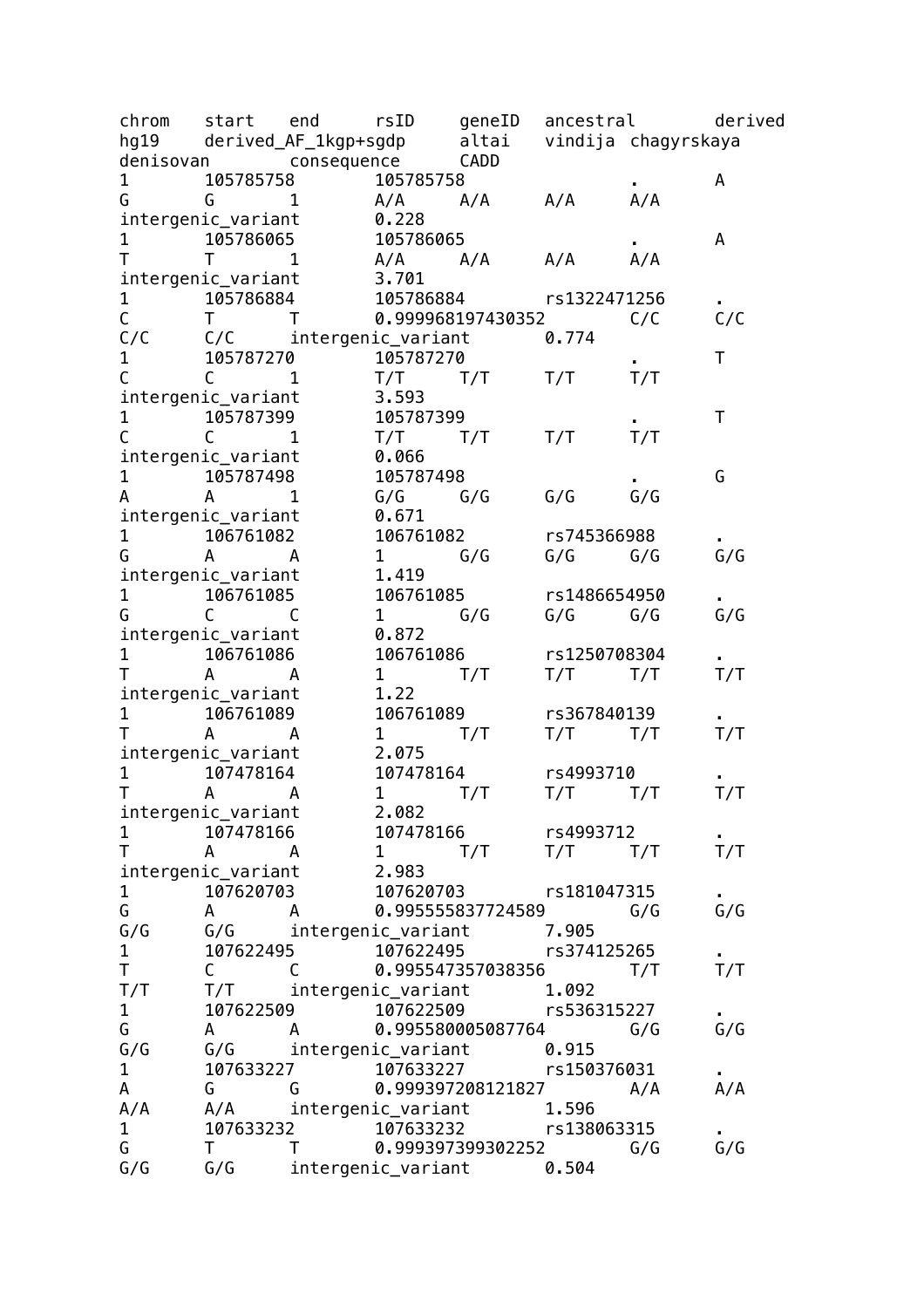| 1                               | 107645273                     |                                 | 107645273                                           |                | rs994714386           |                   |              |
|---------------------------------|-------------------------------|---------------------------------|-----------------------------------------------------|----------------|-----------------------|-------------------|--------------|
| Τ                               | C                             | C                               | 0.999968270085036                                   |                |                       | T/T               | T/T          |
| T/T                             | T/T                           |                                 | intergenic_variant                                  |                | 1.722                 |                   |              |
| 1                               | 107839978                     |                                 | 107839978                                           |                | rs142917715           |                   |              |
| ENSG00000162631 G               |                               |                                 | A A                                                 |                |                       | 0.997912920626766 |              |
| G/G                             | G/G                           | G/G                             | G/G                                                 |                |                       |                   |              |
|                                 |                               |                                 | intron_variant, non_coding_transcript_variant 3.451 |                |                       |                   |              |
| 1                               |                               |                                 |                                                     |                |                       |                   |              |
| ENSG00000162631                 |                               | G                               | A                                                   | A              |                       | 0.997912920626766 |              |
| G/G                             | G/G                           | G/G                             | G/G intron_variant                                  |                |                       | 3.451             |              |
| 1                               | 108008477                     |                                 |                                                     |                | 108008477 rs149699743 |                   |              |
| ENSG00000162631 C               |                               |                                 | G                                                   | G              |                       | 0.996956439033669 |              |
| C/C                             | $C/C$ $C/C$                   |                                 | C/C                                                 |                | intron_variant 1.652  |                   |              |
| 1                               | 108009374                     |                                 |                                                     |                | 108009374 rs141934558 |                   |              |
| ENSG00000162631 T               |                               |                                 | $\mathsf C$                                         | C              |                       | 0.998317994287528 |              |
| T/T                             | $T/T$ $T/T$                   |                                 | T/T                                                 | intron_variant |                       | 10.99             |              |
| 1                               | 108057244                     |                                 | 108057244                                           |                |                       |                   | C            |
| т                               | T.                            | 1.                              | C/C<br>C/C                                          |                | C/C                   | C/C               |              |
|                                 |                               | regulatory_region_variant 4.31  |                                                     |                |                       |                   |              |
| 1                               | 108057244                     |                                 | 108057244                                           |                |                       |                   | C            |
|                                 | $\mathsf{T}$                  | 1                               | C/C                                                 | C/C            | C/C                   | C/C               |              |
| intergenic_variant              |                               |                                 | 4.31                                                |                |                       |                   |              |
| 1                               | 108057720                     |                                 | 108057720                                           |                |                       |                   | T            |
|                                 | C.                            | 1                               | T/T                                                 | T/T            | T/T                   | T/T               |              |
|                                 | intergenic_variant            |                                 | 2.369                                               |                |                       |                   |              |
| 1                               | 108062224                     |                                 | 108062224                                           |                |                       |                   | C            |
|                                 | Τ                             | 1                               | C/C                                                 | C/C            | C/C                   | C/C               |              |
|                                 | intergenic_variant            |                                 | 18.65                                               |                |                       |                   |              |
| 1                               | 108066006                     |                                 | 108066006                                           |                |                       |                   | C            |
| т                               | $\mathsf{T}$ and $\mathsf{T}$ | 1                               | C/C                                                 | C/C            | C/C                   | C/C               |              |
|                                 |                               | regulatory_region_variant 3.029 |                                                     |                |                       |                   |              |
| 1                               | 108066006                     |                                 | 108066006                                           |                |                       |                   | C            |
|                                 | Τ                             | 1                               | C/C                                                 | C/C            | C/C                   | C/C               |              |
|                                 | intergenic_variant            |                                 | 3.029                                               |                |                       |                   |              |
| 1                               | 108066132                     |                                 | 108066132                                           |                | rs1363971085          |                   |              |
| Τ                               | $\mathsf{C}$                  | $\mathsf{C}$                    | $\mathbf{1}$                                        | T/T            | T/T                   | T/T               | T/T          |
|                                 |                               | regulatory_region_variant 2.503 |                                                     |                |                       |                   |              |
| 1                               | 108066132                     |                                 | 108066132                                           |                | rs1363971085          |                   |              |
| т                               | C                             | C                               | 1                                                   | T/T            | T/T                   | T/T               | T/T          |
| intergenic_variant              |                               |                                 | 2.503                                               |                |                       |                   |              |
| 1                               | 108066451                     |                                 | 108066451                                           |                |                       |                   | C            |
| A                               | A                             | 1                               | C/C                                                 | C/C            | C/C                   | C/C               |              |
|                                 |                               |                                 |                                                     |                |                       |                   |              |
|                                 |                               | regulatory_region_variant 12    | 108066451                                           |                |                       |                   | $\mathsf C$  |
| 1                               | 108066451                     |                                 |                                                     |                |                       | C/C               |              |
| A                               | A                             | 1                               | C/C                                                 | C/C            | C/C                   |                   |              |
| intergenic_variant              |                               |                                 | 12                                                  |                |                       |                   | $\mathsf{C}$ |
| 1                               | 108066747                     |                                 | 108066747                                           |                |                       |                   |              |
| T                               | т                             | 1                               | C/C                                                 | C/C            | C/C                   | C/C               |              |
| regulatory_region_variant 14.02 |                               |                                 |                                                     |                |                       |                   |              |
| 1                               | 108066747                     |                                 | 108066747                                           |                |                       |                   | $\mathsf{C}$ |
|                                 |                               | 1                               | C/C                                                 | C/C            | C/C                   | C/C               |              |
| intergenic_variant              |                               |                                 | 14.02                                               |                |                       |                   |              |
| 1                               | 108071115                     |                                 | 108071115                                           |                |                       |                   | C            |
| A                               | A                             | 1                               | C/C                                                 | C/C            | C/C                   | C/C               |              |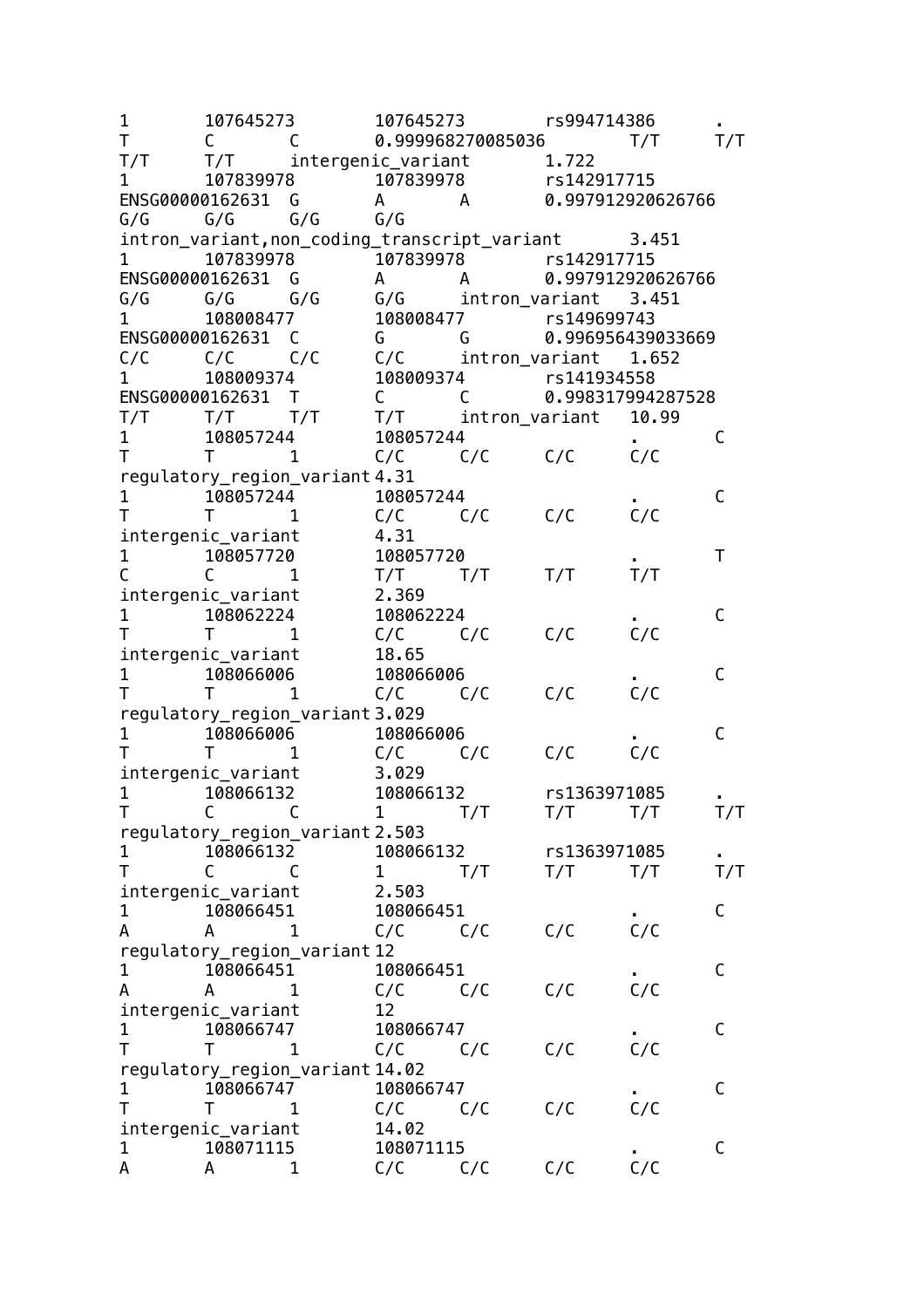intergenic variant 1.63 1 108083704 108083704 rs376734938 . C T T 0.999426751592357 C/C C/C C/C C/C intergenic variant 3.953 1 108179190 108179190 rs532263177 ENSG00000134215 G A A 1 G/G G/G G/G G/G intron\_variant,non\_coding\_transcript\_variant 0.23 1 108179190 108179190 rs532263177 ENSG00000134215 G A A 1 G/G G/G G/G G/G intron\_variant 0.23 1 108179190 108179190 rs532263177 ENSG00000134215 G A A 1 G/G G/G G/G G/G intron\_variant,NMD\_transcript\_variant 0.23 1 108180336 108180336 rs530084164 ENSG00000134215 A C C 0.999968282161888 A/A A/A A/A A/A intron variant.non coding transcript variant 6.623 1 108180336 108180336 rs530084164 ENSG00000134215 A C C 0.999968282161888 A/A A/A A/A A/A intron\_variant 6.623<br>1 108180336 108180336 15530084164 1 108180336 108180336 rs530084164 ENSG00000134215 A C C 0.999968282161888 A/A A/A A/A A/A intron\_variant,NMD\_transcript\_variant 6.623 1 108180626 108180626 rs552314602 ENSG00000134215 C T T 1 C/C C/C C/C C/C intron\_variant,non\_coding\_transcript\_variant 8.905 1 108180626 108180626 rs552314602 ENSG00000134215 C T T 1 C/C C/C C/C C/C intron\_variant 8.905 1 108180626 108180626 rs552314602 ENSG00000134215 C T T 1 C/C C/C C/C C/C intron variant,NMD transcript variant 8.905 1 108181025 108181025 rs1307969729 ENSG00000134215 G T T 1 G/G G/G G/G G/G intron\_variant,non\_coding\_transcript\_variant 1.728 1 108181025 108181025 rs1307969729 ENSG00000134215 G T T 1 G/G G/G G/G G/G intron\_variant 1.728 1 108181025 108181025 rs1307969729 ENSG00000134215 G T T 1 G/G G/G G/G G/G intron variant,NMD transcript variant 1.728 1 108182666 108182666 rs563452904 ENSG00000134215 A G G 1 A/A A/A A/A A/A intron variant, non coding transcript variant 1.591 1 108182666 108182666 rs563452904 ENSG00000134215 A G G 1 A/A A/A A/A A/A intron\_variant 1.591 1 108182666 108182666 rs563452904 ENSG00000134215 A G G 1 A/A A/A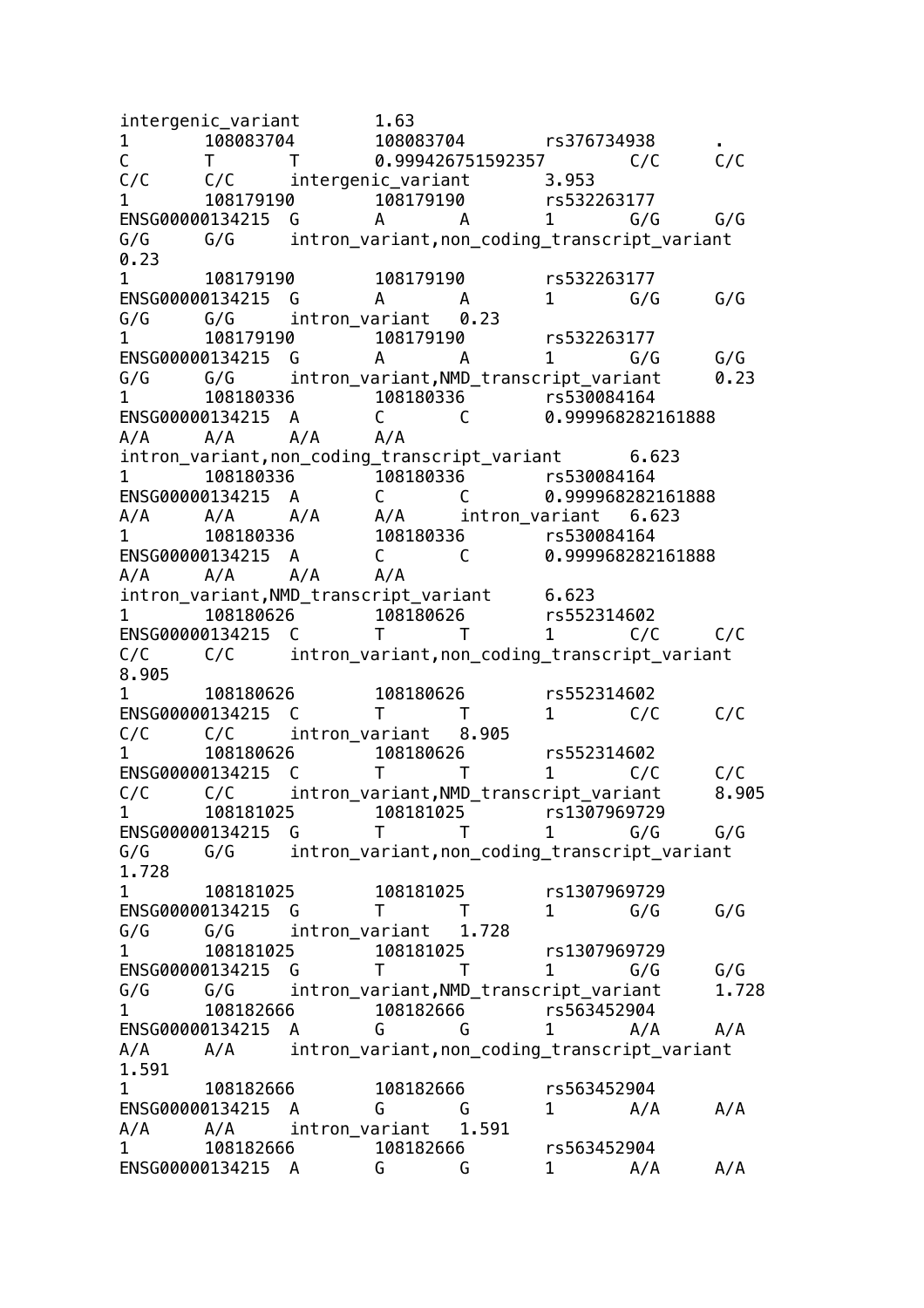A/A A/A intron variant,NMD transcript variant 1.591 1 108182666 108182666 rs563452904 . A G G 1 A/A A/A A/A A/A regulatory region variant 1.591 1 108183085 108183085 rs569780303 ENSG00000134215 G A A 1 G/G G/G G/G G/G intron\_variant,non\_coding\_transcript\_variant 2.931 1 108183085 108183085 rs569780303 ENSG00000134215 G A A 1 G/G G/G G/G G/G intron\_variant 2.931 1 108183085 108183085 rs569780303 ENSG00000134215 G A A 1 G/G G/G G/G G/G intron\_variant,NMD\_transcript\_variant 2.931 1 108183085 108183085 rs569780303 . G A A 1 G/G G/G G/G G/G regulatory\_region\_variant 2.931 1 108183085 108183085 rs569780303 . G A A 1 G/G G/G G/G G/G TF binding site variant 2.931 1 108183659 108183659 rs1237578370 ENSG00000134215 G A A 1 G/G G/G G/G G/G intron variant,non coding transcript variant 1.956 1 108183659 108183659 rs1237578370 ENSG00000134215 G A A 1 G/G G/G G/G G/G intron\_variant 1.956 1 108183659 108183659 rs1237578370 ENSG00000134215 G A A 1 G/G G/G G/G G/G intron\_variant,NMD\_transcript\_variant 1.956 1 108183659 108183659 rs1237578370 . G A A 1 G/G G/G G/G G/G regulatory\_region\_variant 1.956 1 108183830 108183830 ENSG00000134215 T C C 1 T/T T/T T/T T/T intron\_variant,non\_coding\_transcript\_variant 3.145 1 108183830 108183830 ENSG00000134215 T C C 1 T/T T/T T/T T/T intron\_variant 3.145 1 108183830 108183830 ENSG00000134215 T C C 1 T/T T/T T/T T/T intron variant, NMD transcript variant 3.145 1 108183910 108183910 rs982425828 ENSG00000134215 C T T 1 C/C C/C C/C C/C intron\_variant,non\_coding\_transcript\_variant 4.218 1 108183910 108183910 rs982425828 ENSG00000134215 C T T 1 C/C C/C C/C C/C intron\_variant 4.218 1 108183910 108183910 rs982425828 ENSG00000134215 C T T 1 C/C C/C C/C C/C intron\_variant,NMD\_transcript\_variant 4.218 1 108184312 108184312 rs564599021 ENSG00000134215 C T T 1 C/C C/C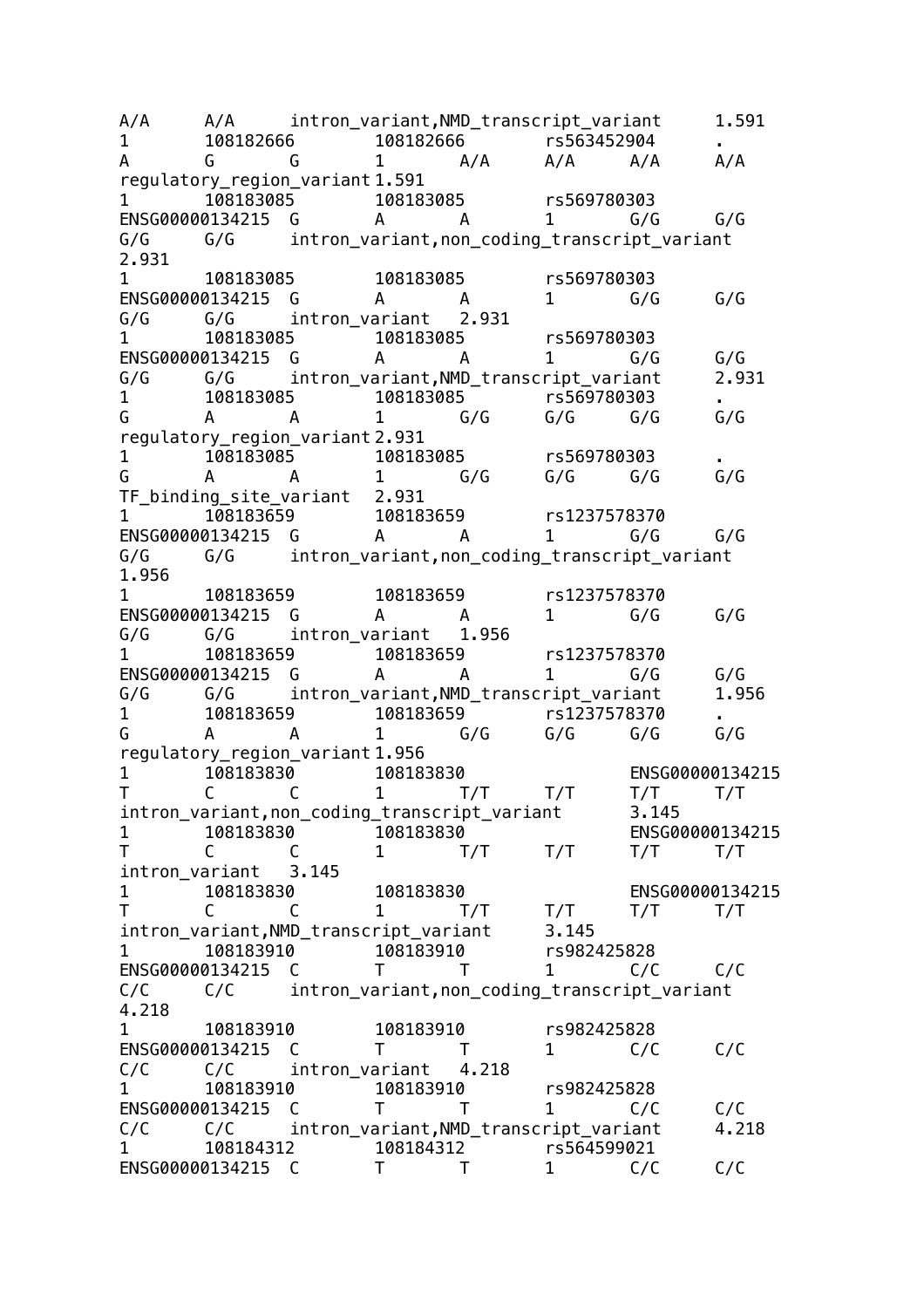C/C C/C intron\_variant,non\_coding\_transcript\_variant 4.417 1 108184312 108184312 rs564599021 ENSG00000134215 C T T 1 C/C C/C C/C C/C intron\_variant 4.417 1 108184312 108184312 rs564599021 ENSG00000134215 C T T 1 C/C C/C C/C C/C intron\_variant, NMD\_transcript\_variant 4.417 1 108184312 108184312 rs564599021 . C T T 1 C/C C/C C/C C/C regulatory\_region\_variant 4.417 1 108188317 108188317 ENSG00000134215 C A A 1 C/C C/C C/C C/C intron\_variant,non\_coding\_transcript\_variant 2.57 1 108188317 108188317 ENSG00000134215 C A A 1 C/C C/C C/C C/C intron\_variant 2.57 1 108188317 108188317 ENSG00000134215 C A A 1 C/C C/C C/C C/C intron variant, NMD transcript variant 2.57 1 108188345 108188345 ENSG00000134215<br>C A A 1 C/C C/C C/C C/C C A A 1 C/C C/C C/C C/C intron\_variant,non\_coding\_transcript\_variant 13.62 1 108188345 108188345 ENSG00000134215 C A A 1 C/C C/C C/C C/C intron variant 13.62 1 108188345 108188345 ENSG00000134215<br>C A A 1 C/C C/C C/C C/C C A A 1 C/C C/C C/C C/C intron variant, NMD transcript variant 13.62 1 108192611 108192611 ENSG00000134215 C T T 1 C/C C/C C/C C/C intron\_variant,non\_coding\_transcript\_variant 0.667 1 108192611 108192611 ENSG00000134215 C T T 1 C/C C/C C/C C/C intron\_variant 0.667 1 108192611 108192611 ENSG00000134215 C T T 1 C/C C/C C/C C/C intron\_variant,NMD\_transcript\_variant 0.667 1 108193856 108193856 ENSG00000134215 C T T 1 C/C C/C C/C C/C intron\_variant,non\_coding\_transcript\_variant 1.278 1 108193856 108193856 ENSG00000134215 C T T 1 C/C C/C C/C C/C intron\_variant 1.278 1 108193856 108193856 ENSG00000134215 C T T 1 C/C C/C C/C C/C intron\_variant, NMD\_transcript\_variant 1.278<br>1 108194263 108194263 1 108194263 108194263 ENSG00000134215 C T T 1 C/C C/C C/C C/C intron\_variant,non\_coding\_transcript\_variant 4.745<br>1 108194263 108194263 1 108194263 108194263 ENSG00000134215 C T T 1 C/C C/C C/C C/C intron\_variant 4.745 1 108194263 108194263 ENSG00000134215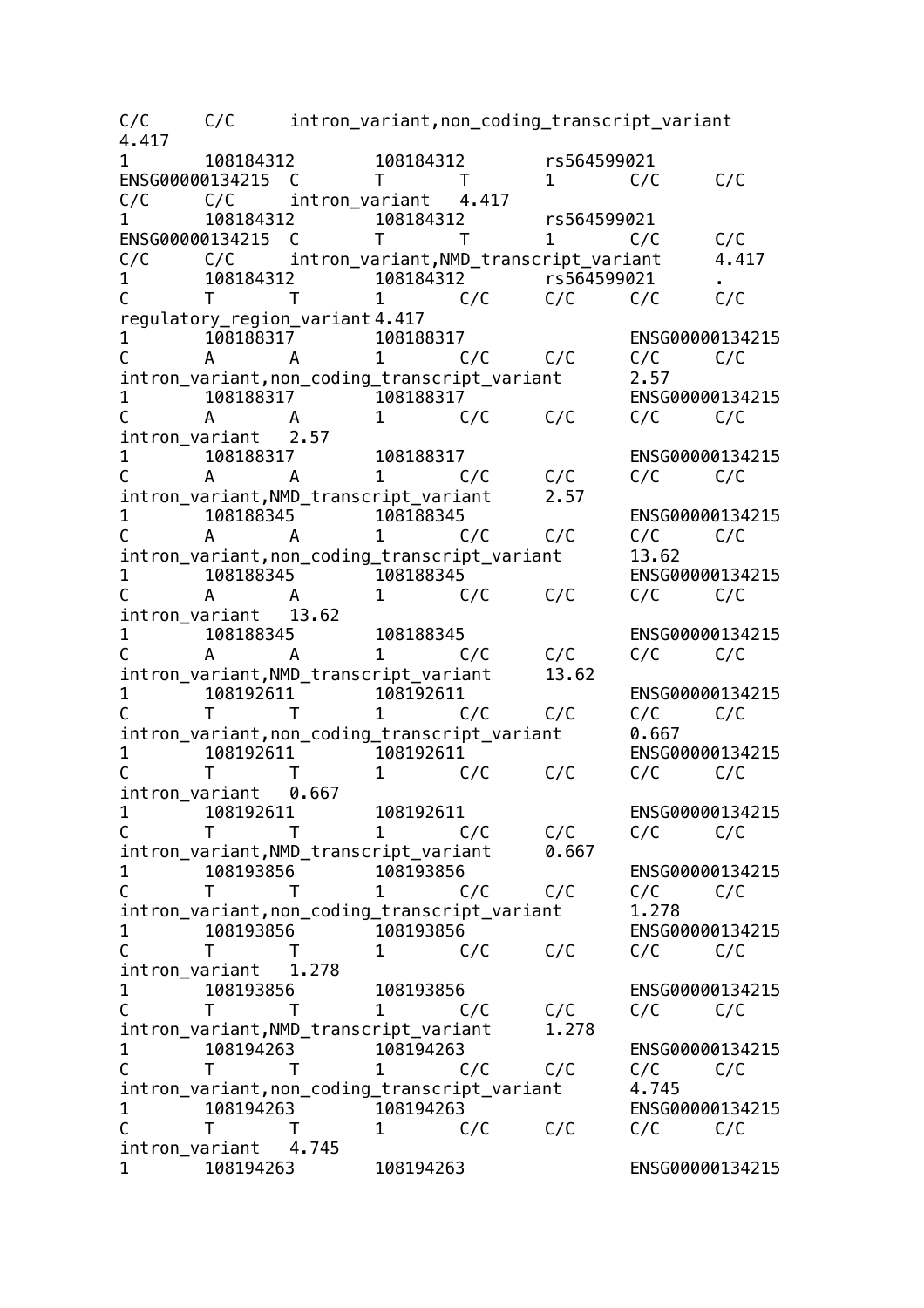C T T 1 C/C C/C C/C C/C intron\_variant,NMD\_transcript\_variant 4.745 1 108211522 108211522 ENSG00000134215 C T T 1 C/C C/C C/C C/C intron variant, non\_coding\_transcript\_variant 4.848 1 108211522 108211522 ENSG00000134215 C T T 1 C/C C/C C/C C/C intron\_variant 4.848 1 108211522 108211522 ENSG00000134215 C T T 1 C/C C/C C/C C/C downstream\_gene\_variant 4.848 1 108211522 108211522 ENSG00000134215 C T T 1 C/C C/C C/C C/C non\_coding\_transcript\_exon\_variant 4.848 1 108211522 108211522 ENSG00000134215 C T T 1 C/C C/C C/C C/C intron variant, NMD transcript variant 4.848 1 108211522 108211522 . C T T 1 C/C C/C C/C C/C regulatory\_region\_variant 4.848 1 110040454 110040454 rs2297795<br>ENSG00000174151 C T T 1 1 ENSG00000174151 C T T 1 C/C C/C C/C C/C 3 prime UTR variant 1.399 1 110040454 110040454 rs2297795 ENSG00000174151 C T T 1 C/C C/C C/C C/C downstream gene variant 1.399 1 110040454 110040454 rs2297795 ENSG00000174151 C T T 1 C/C C/C C/C C/C intron\_variant 1.399 1 110040454 110040454 rs2297795 . C T T 1 C/C C/C C/C C/C regulatory\_region\_variant 1.399 1 110304581 110304581 rs139058136 ENSG00000198758 T C C 0.999617956064948<br>T/T T/T T/T T/T intron variant 8.877 T/T T/T T/T T/T intron\_variant 8.877 1 110304581 110304581 rs139058136 ENSG00000134201 T C C 0.999617956064948 T/T T/T T/T T/T intron\_variant,non\_coding\_transcript\_variant 8.877 1 110304581 110304581 rs139058136 ENSG00000241720 T C C 0.999617956064948 T/T T/T T/T T/T intron variant,non coding transcript variant 8.877 1 110304581 110304581 rs139058136 ENSG00000198758 T C C 0.999617956064948 T/T T/T T/T T/T intron\_variant,non\_coding\_transcript\_variant 8.877 1 110304581 110304581 rs139058136 ENSG00000198758 T C C 0.999617956064948<br>T/T T/T T/T T/T upstream gene variant T/T T/T T/T T/T upstream\_gene\_variant 8.877 1 110335251 110335251 rs960060994 . T C C 0.999872789721409 T/T T/T T/T T/T intergenic\_variant 0.299 1 110703152 110703152 rs920603708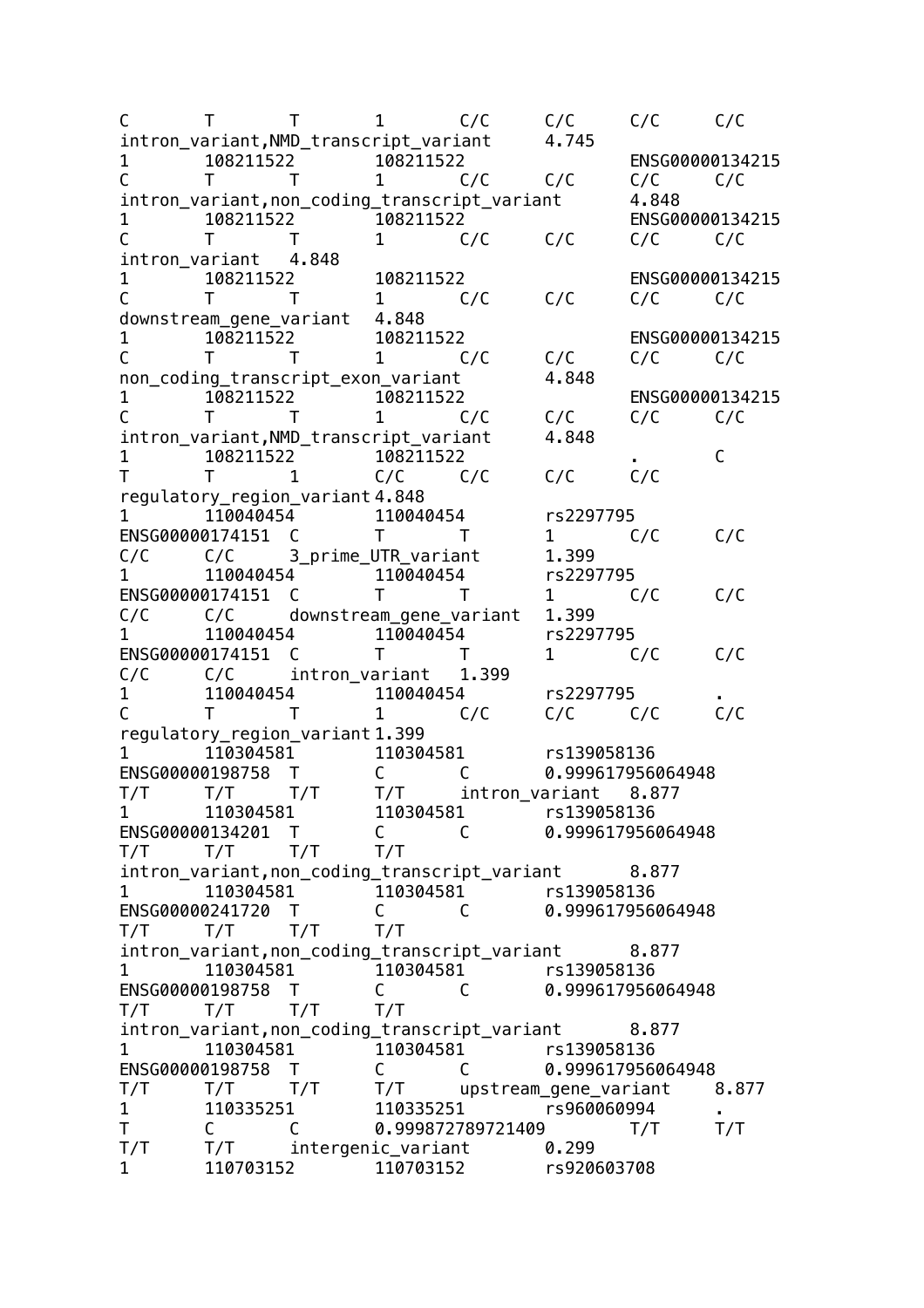ENSG00000197106 C A A 0.999746337751284 C/C C/C C/C C/C intron\_variant 4.049 1 110703152 110703152 rs920603708 . C A A 0.999746337751284 C/C C/C C/C C/C regulatory\_region\_variant 4.049 1 110769555 110769555 ENSG00000116396 G C C 1 G/G G/G G/G G/G intron\_variant 0.496 1 110769555 110769555 ENSG00000116396 G C C 1 G/G G/G G/G G/G intron\_variant,non\_coding\_transcript\_variant 0.496 1 110769555 110769555 ENSG00000116396 G C C 1 G/G G/G G/G G/G intron\_variant,NMD\_transcript\_variant 0.496 1 110769555 110769555 ENSG00000116396 G C C 1 G/G G/G G/G G/G downstream\_gene\_variant 0.496<br>1 110770422 110770422 1 110770422 110770422 rs114937306 ENSG00000116396 A G G 0.995300990601981 A/A A/A A/A A/A intron\_variant 1.945 1 110770422 110770422 rs114937306 ENSG00000116396 A G G 0.995300990601981 A/A A/A A/A A/A intron variant,non\_coding\_transcript\_variant 1.945 1 110770422 110770422 rs114937306 ENSG00000116396 A G G 0.995300990601981 A/A A/A A/A A/A intron\_variant, NMD\_transcript\_variant 1.945<br>1 10770422 110770422 116114 1 110770422 110770422 rs114937306 ENSG00000116396 A G G 0.995300990601981 A/A A/A A/A A/A downstream gene\_variant 1.945 1 110778512 110778512 rs970979623 ENSG00000116396 A G G 0.999968284173803 A/A A/A A/A A/A downstream gene variant 2.042 1 110778512 110778512 rs970979623 ENSG00000116396 A G G 0.999968284173803 A/A A/A A/A A/A intron\_variant,non\_coding\_transcript\_variant 2.042 1 110778512 110778512 rs970979623 . A G G 0.999968284173803 A/A A/A A/A A/A regulatory region variant 2.042 1 110778512 110778512 rs970979623 . A G G 0.999968284173803 A/A A/A A/A A/A TF binding site variant 2.042 1 110887060 110887060 rs528599337 ENSG00000162775 T G G 0.99987221263817 T/T T/T T/T T/T intron\_variant 11.56 1 110887060 110887060 rs528599337 ENSG00000162775 T G G 0.99987221263817 T/T T/T T/T T/T downstream\_gene\_variant 11.56 1 110887060 110887060 rs528599337 **.**<br>T G G 0.99987221263817 T/T T/T T/T T G G 0.99987221263817 T/T T/T T/T T/T regulatory\_region\_variant 11.56 1 110888393 110888393 rs573099279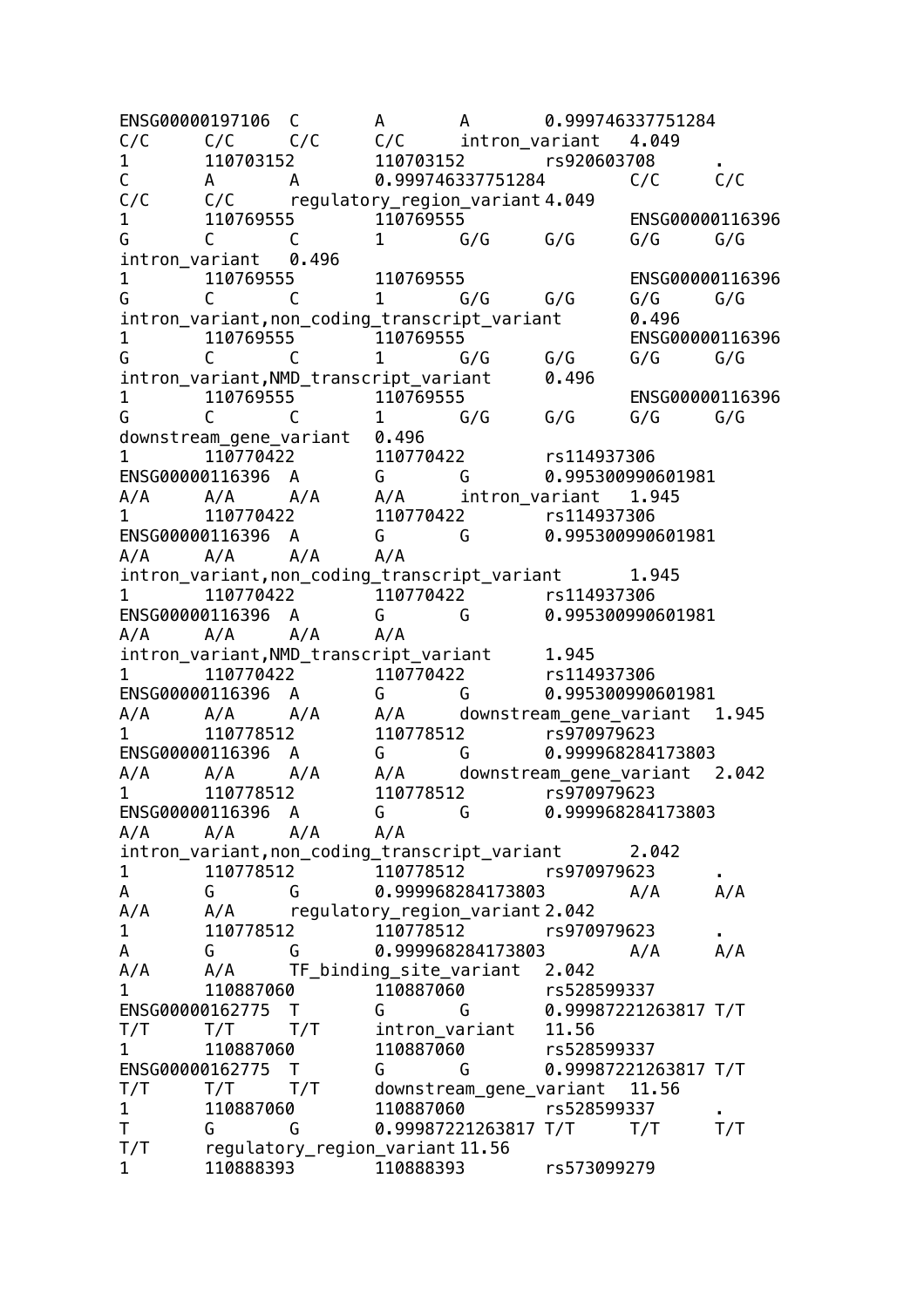ENSG00000162775 C A A 0.999872983614886 C/C C/C C/C C/C intron\_variant 12.43 1 110888393 110888393 rs573099279 ENSG00000162775 C A A 0.999872983614886  $C/C$   $C/C$   $C/C$   $C/C$  downstream\_gene\_variant 12.43<br>1 110889151 110889151 rs57552411 1 110889151 110889151 rs57552411 ENSG00000162775 C A A 0.999873040055862 C/C C/C C/C C/C 3\_prime\_UTR\_variant 15.82 1 110889151 110889151 rs57552411 ENSG00000162775 C A A 0.999873040055862 C/C C/C C/C C/C downstream\_gene\_variant 15.82 1 110893274 110893274 rs575988067 ENSG00000162775 T C C 0.999873168875642 T/T T/T T/T T/T downstream\_gene\_variant 3.253 1 110899657 110899657 rs574922478 . C T T 0.999873168875642 C/C C/C C/C C/C regulatory\_region\_variant 1.633<br>1 10899657 110899657 15574 1 110899657 110899657 rs574922478 .  $C = T$  T  $Q.999873168875642$   $C/C$   $C/C$   $C/C$   $C/C$ C/C C/C intergenic variant 1.633 1 110908505 110908505 rs56786971 ENSG00000168679 G A A 0.999333925399645 G/G G/G G/G G/G intron\_variant 3.574 1 110908505 110908505 rs56786971 ENSG00000168679 G A A 0.999333925399645 G/G G/G G/G G/G intron\_variant,NMD\_transcript\_variant 3.574 1 110908505 110908505 rs56786971 ENSG00000273373 G A A 0.999333925399645 G/G G/G G/G G/G upstream\_gene\_variant 3.574 1 110915654 110915654 rs187764658 ENSG00000168679 T C C 0.999872765443094 T/T T/T T/T T/T intron\_variant 6.496 1 110915654 110915654 rs187764658 ENSG00000168679 T C C 0.999872765443094 T/T T/T T/T T/T intron\_variant,NMD\_transcript\_variant 6.496 1 110915654 110915654 rs187764658 ENSG00000168679 T C C 0.999872765443094 T/T T/T T/T T/T downstream\_gene\_variant 6.496 1 110915654 110915654 rs187764658 ENSG00000273373 T C C 0.999872765443094 T/T T/T T/T T/T downstream\_gene\_variant 6.496 1 110917995 110917995 rs147951433 ENSG00000168679 G A A 0.997811052598185 G/G G/G G/G G/G intron\_variant 5.409 1 110917995 110917995 rs147951433 ENSG00000168679 G A A 0.997811052598185 G/G G/G G/G G/G intron variant, NMD transcript variant 5.409 1 110917995 110917995 rs147951433 ENSG00000168679 G A A 0.997811052598185  $G/G$   $G/G$   $G/G$   $G/G$  3 prime UTR variant 5.409 1 110917995 110917995 rs147951433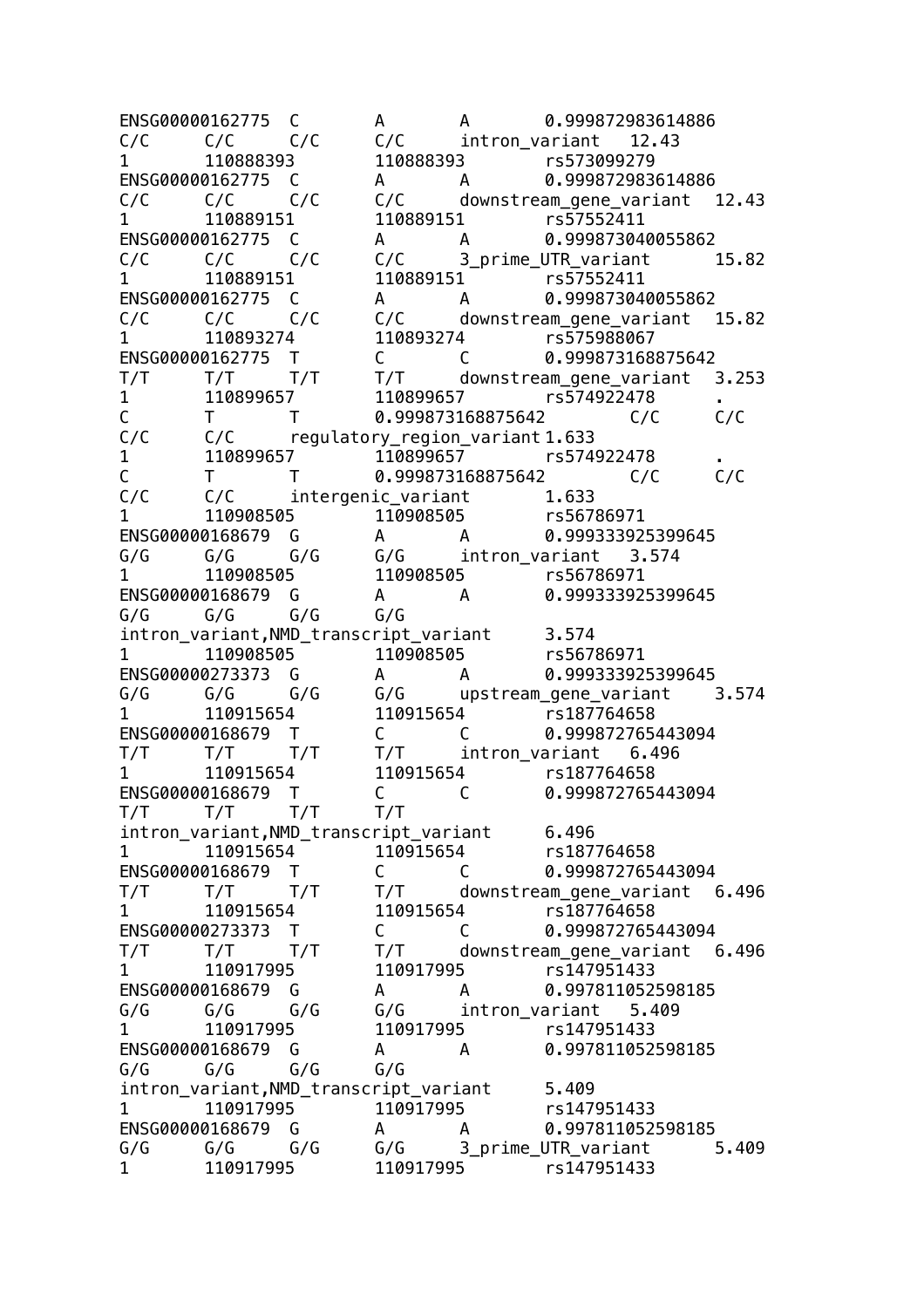ENSG00000168679 G A A 0.997811052598185 G/G G/G G/G G/G downstream\_gene\_variant 5.409 1 110917995 110917995 rs147951433 ENSG00000273373 G A A 0.997811052598185  $G/G$   $G/G$   $G/G$   $G/G$  downstream gene variant  $5.409$ 1 110925242 110925242 rs568721418 ENSG00000168679 T C C 0.999873096446701 T/T T/T T/T T/T intron\_variant 4.616 1 110925242 110925242 rs568721418 ENSG00000168679 T C C 0.999873096446701 T/T T/T T/T T/T intron variant, NMD transcript variant 4.616 1 110925242 110925242 rs568721418 ENSG00000168679 T C C 0.999873096446701 T/T T/T T/T T/T upstream\_gene\_variant 4.616 1 110925242 110925242 rs568721418 ENSG00000168679 T C C 0.999873096446701 T/T T/T T/T T/T intron variant, non coding transcript variant 4.616 1 110925242 110925242 rs568721418 ENSG00000224699 T C C 0.999873096446701 T/T T/T T/T T/T upstream\_gene\_variant 4.616 1 110928060 110928060 rs56738361 ENSG00000168679 G A A 0.997651986292677 G/G G/G G/G G/G intron\_variant 4.137 1 110928060 110928060 rs56738361 ENSG00000168679 G A A 0.997651986292677 G/G G/G G/G G/G intron variant, NMD transcript variant 4.137 1 110928060 110928060 rs56738361 ENSG00000168679 G A A 0.997651986292677 G/G G/G G/G G/G intron\_variant,non\_coding\_transcript\_variant 4.137 1 110928060 110928060 rs56738361 ENSG00000224699 G A A 0.997651986292677 G/G G/G G/G G/G intron\_variant, non\_coding\_transcript\_variant 4.137 1 111032775 111032775 ENSG00000240194 A G G 1 A/A A/A A/A A/A intron\_variant,non\_coding\_transcript\_variant 2.222 1 111032775 111032775 ENSG00000235407 A G G 1 A/A A/A A/A A/A non coding\_transcript\_exon\_variant 2.222 1 111032775 111032775 ENSG00000240194 A G G 1 A/A A/A A/A A/A downstream gene variant 2.222 1 111071239 111071239 rs115007510<br>C T T 0.999016372636121 C/C C/C T T 0.999016372636121 C/C C/C C/C intergenic variant 7.1 1 112104164 112104164 ENSG00000116473 A G G 1 A/A A/A A/A A/A intron\_variant 3.876 1 112104164 112104164 ENSG00000121933 A G G 1 A/A A/A A/A A/A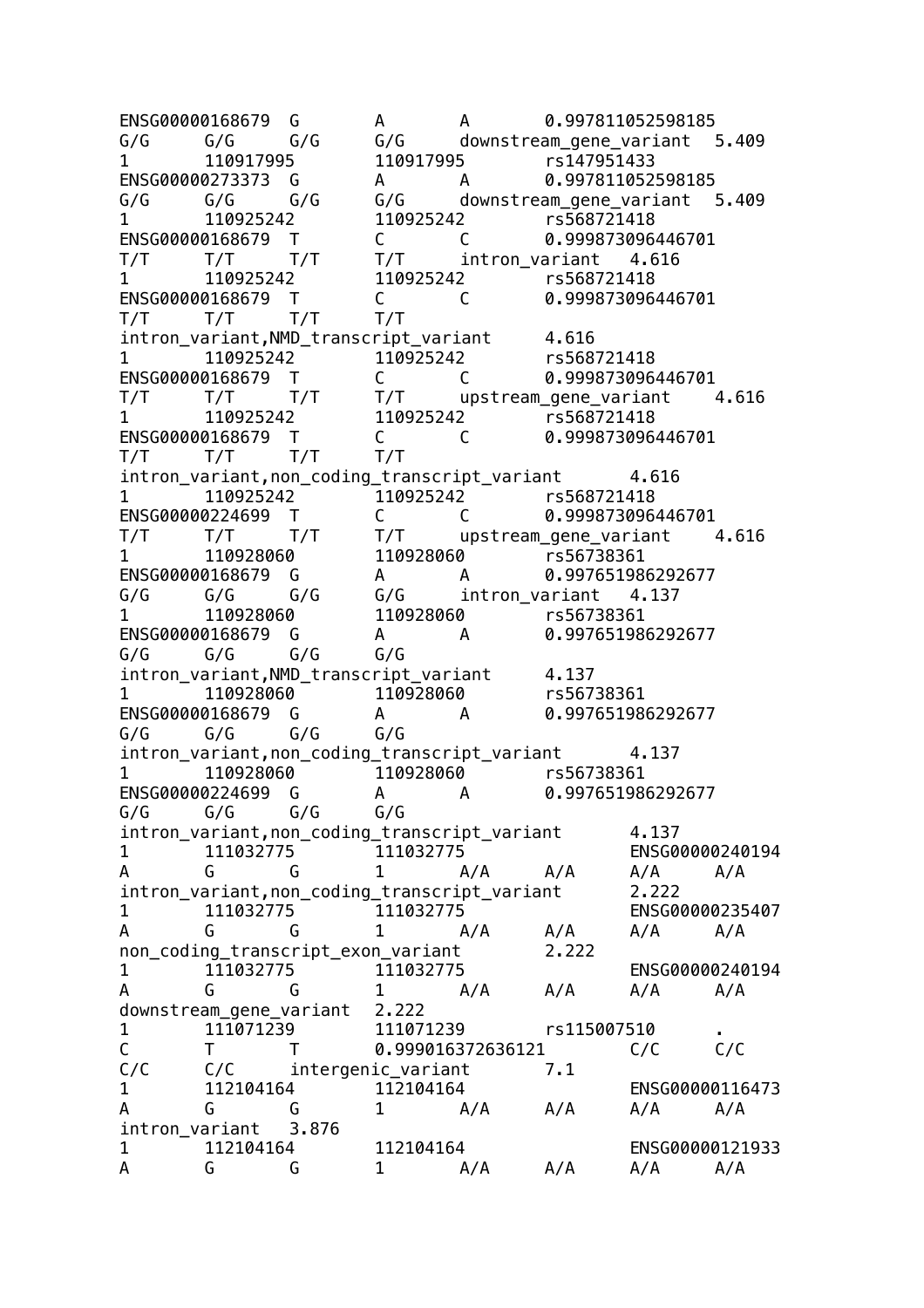intron\_variant 3.876 1 112104164 112104164 . A G G 1 A/A A/A A/A A/A regulatory\_region\_variant 3.876 1 112422674 112422674 rs148807299 ENSG00000171385 A G G 0.99552437785678 A/A A/A A/A A/A intron\_variant 0.32 1 112422674 112422674 rs148807299 . A G G 0.99552437785678 A/A A/A A/A A/A regulatory\_region\_variant 0.32 1 112450488 112450488 rs180995412 ENSG00000171385 C G G 0.999682861854624 C/C C/C C/C C/C intron\_variant 1.939 1 112450488 112450488 rs180995412 ENSG00000237556 C G G 0.999682861854624 C/C C/C C/C C/C upstream\_gene\_variant 1.939 1 113273321 113273321 rs571577120 ENSG00000184599 T C C 0.999936309789185 T/T T/T T/T T/T downstream\_gene\_variant 14.32 1 113273321 113273321 rs571577120 T C C 0.999936309789185 T/T T/T T/T T/T regulatory\_region\_variant 14.32 1 113274744 113274744 ENSG00000184599 A G G 1 A/A A/A A/A A/A downstream\_gene\_variant 1.833 1 113274744 113274744 **. A** G G 1 A/A A/A A/A A/A regulatory\_region\_variant 1.833 1 113429813 113429813 rs182867606 ENSG00000228040 T C C 0.999872846334796 T/T T/T T/T T/T downstream\_gene\_variant 3.045 1 113431368 113431368 ENSG00000228040 C T T 1 C/C C/C C/C C/C downstream gene variant 5.124 1 113431378 113431378 rs1409991457 ENSG00000228040 G A A 0.999968282161888 G/G G/G G/G G/G downstream\_gene\_variant 3.697 1 113431378 113431378 rs1409991457 G A A 0.999968282161888 G/G G/G G/G G/G TF\_binding\_site\_variant 3.697 1 113432855 113432855 rs182388769 ENSG00000228040 G C C 0.998921593504187  $G/G$   $G/G$   $G/G$   $G/G$  downstream gene variant 1.528 1 113432909 113432909 rs187367826 ENSG00000228040 C T T 0.998922003804692 C/C C/C C/C C/C downstream gene variant 3.426 1 113439096 113439096 rs541465271 .<br>C T T 0.99891946863281 C/C C/C C/C C T T 0.99891946863281 C/C C/C C/C C/C intergenic\_variant 5.416<br>1 113447695 113447695 1 113447695 113447695 rs143992612 . G A A 0.998445036811373 G/G G/G G/G G/G regulatory\_region\_variant 5.961<br>113447695 113447695 13447695 1 113447695 113447695 rs143992612 . G A A 0.998445036811373 G/G G/G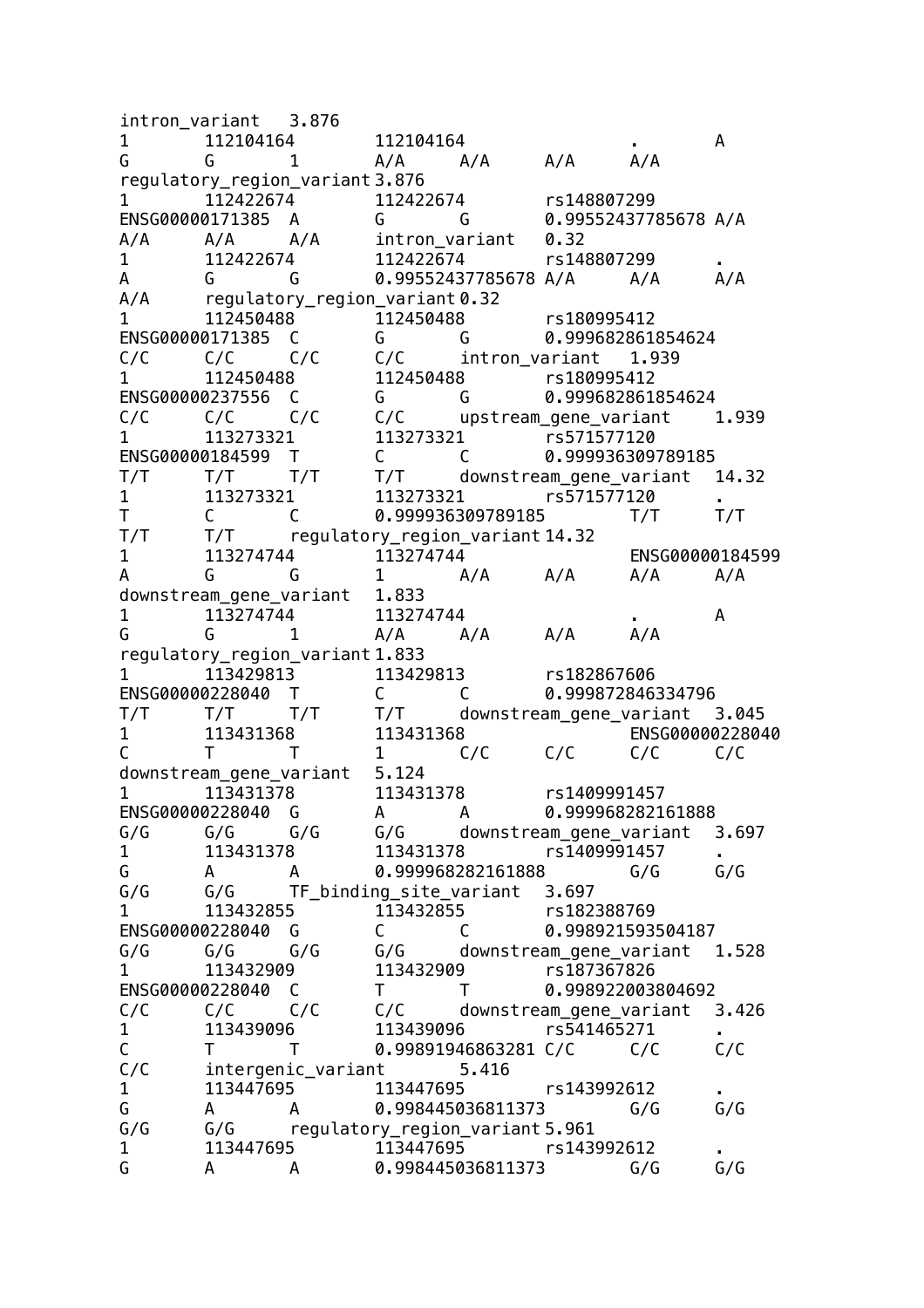G/G G/G intergenic variant 5.961 1 113453389 113453389 ENSG00000155380 A G G 1 A/A A/A A/A A/A downstream gene variant 0.152 1 113453519 113453519 ENSG00000155380 A T T 1 A/A A/A A/A A/A downstream gene variant 2.207 1 113461217 113461217 ENSG00000155380 G A A 0.999587772704211 G/G G/G G/G G/G intron\_variant 2.379 1 113461217 113461217 ENSG00000229020 G A A 0.999587772704211 G/G G/G G/G G/G upstream\_gene\_variant 2.379 1 113461217 113461217 ENSG00000155380 G A A 0.999587772704211 G/G G/G G/G G/G intron\_variant,non\_coding\_transcript\_variant 2.379 1 113462236 113462236 rs186866669 ENSG00000155380 T C C 0.999587798845837<br>T/T T/T T/T T/T intron\_variant 0.515 T/T T/T T/T T/T intron\_variant 0.515 1 113462236 113462236 rs186866669<br>ENSG00000229020 T C C 0.999587798845837 ENSG00000229020 T C C T/T T/T T/T T/T upstream\_gene\_variant 0.515 1 113462236 113462236 rs186866669 ENSG00000155380 T C C 0.999587798845837 T/T T/T T/T T/T intron\_variant,non\_coding\_transcript\_variant 0.515 1 113467737 113467737 ENSG00000155380 T A A 1 T/T T/T T/T T/T intron\_variant 6.339 1 113467737 113467737 ENSG00000229020 T A A 1 T/T T/T T/T T/T downstream gene variant 6.339 1 113467737 113467737 ENSG00000155380 T A A 1 T/T T/T T/T T/T downstream gene variant 6.339 1 113467737 113467737 ENSG00000155380 T A A 1 T/T T/T T/T T/T upstream\_gene\_variant 6.339 1 113467737 113467737 . T A A 1 T/T T/T T/T T/T regulatory\_region\_variant 6.339 1 113469967 113469967 ENSG00000155380 C T T 0.999549665465775 C/C C/C C/C C/C intron\_variant 2.282 1 113469967 113469967 ENSG00000229020<br>C T T 0.999549665465775 C/C C/C  $C$  T T 0.999549665465775  $C/C$   $C/C$   $C/C$ C/C downstream gene variant 2.282 1 113469967 113469967 ENSG00000155380 T T 0.999549665465775 C/C C/C C/C C/C downstream\_gene\_variant 2.282 1 113469967 113469967 ENSG00000155380  $C = T$  T  $0.999549665465775$   $C/C$   $C/C$   $C/C$ upstream gene variant 2.282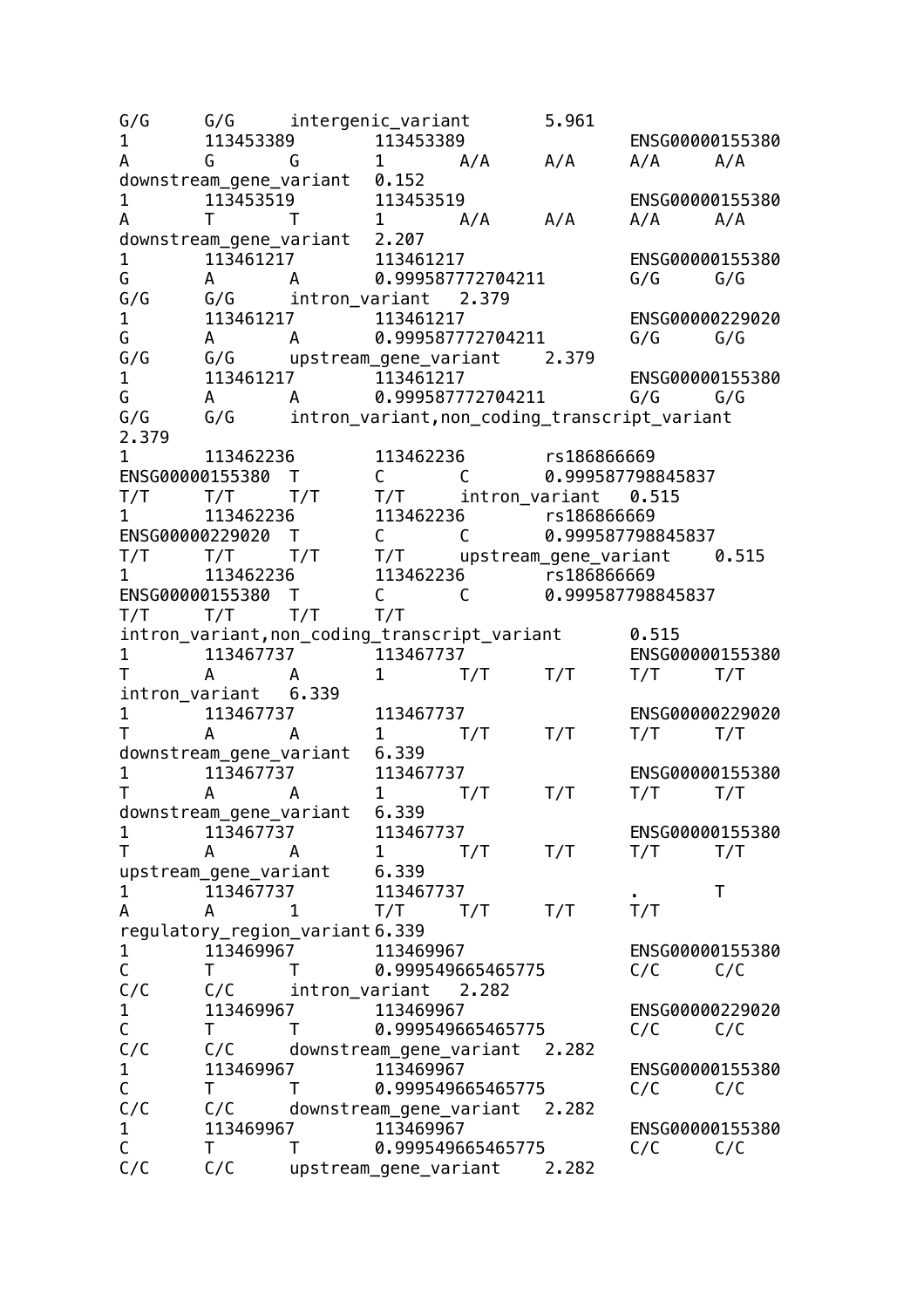1 113470441 113470441 ENSG00000155380 A C C 0.99958764194633 A/A A/A A/A A/A intron variant 1.347 1 113470441 113470441 ENSG00000229020 A C C 0.99958764194633 A/A A/A A/A A/A downstream\_gene\_variant 1.347 1 113470441 113470441 ENSG00000155380 A C C 0.99958764194633 A/A A/A A/A A/A downstream\_gene\_variant 1.347 1 113471026 113471026 ENSG00000155380 A C C 1 A/A A/A A/A A/A intron\_variant 2.178 1 113471026 113471026 ENSG00000229020 A C C 1 A/A A/A A/A A/A downstream\_gene\_variant 2.178 1 113471026 113471026 ENSG00000155380 A C C 1 A/A A/A A/A A/A downstream\_gene\_variant 2.178 1 113471302 113471302 ENSG00000155380 T C C 1 T/T T/T T/T T/T intron variant 1.13 1 113471302 113471302 ENSG00000229020<br>T C C 1 T/T T/T T/T T/T T C C 1 T/T T/T T/T T/T downstream gene variant 1.13 1 113471302 113471302 ENSG00000155380<br>
T C C 1 T/T T/T T/T T/T T C C 1 T/T T/T T/T T/T downstream gene variant 1.13 1 113472055 113472055 rs546804901 ENSG00000155380 G A A 0.999556006596473 G/G G/G G/G G/G intron\_variant 1.733 1 113472055 113472055 rs546804901 ENSG00000155380 G A A 0.999556006596473 G/G G/G G/G G/G intron variant, non coding transcript variant 1.733 1 113476228 113476228 ENSG00000155380 G A A 0.999587668104542 G/G G/G G/G G/G intron\_variant 2.27 1 113476228 113476228 ENSG00000155380 G A A 0.999587668104542 G/G G/G G/G G/G intron\_variant,non\_coding\_transcript\_variant 2.27 1 113477600 113477600 rs536715661 ENSG00000155380 G C C 0.999555696604253<br>G/G G/G G/G G/G intron variant 0.119  $G/G$   $G/G$   $G/G$  intron\_variant 0.119 1 113477600 113477600 rs536715661 ENSG00000155380 G C C 0.999555696604253 G/G G/G G/G G/G intron variant.non coding transcript variant 0.119 1 113478773 113478773 rs553295987 ENSG00000155380 G C C 0.999968278137292 G/G G/G G/G G/G intron\_variant 1.764 1 113478773 113478773 rs553295987 ENSG00000155380 G C C 0.999968278137292<br>G/G G/G G/G G/G upstream gene variant G/G G/G G/G G/G upstream\_gene\_variant 1.764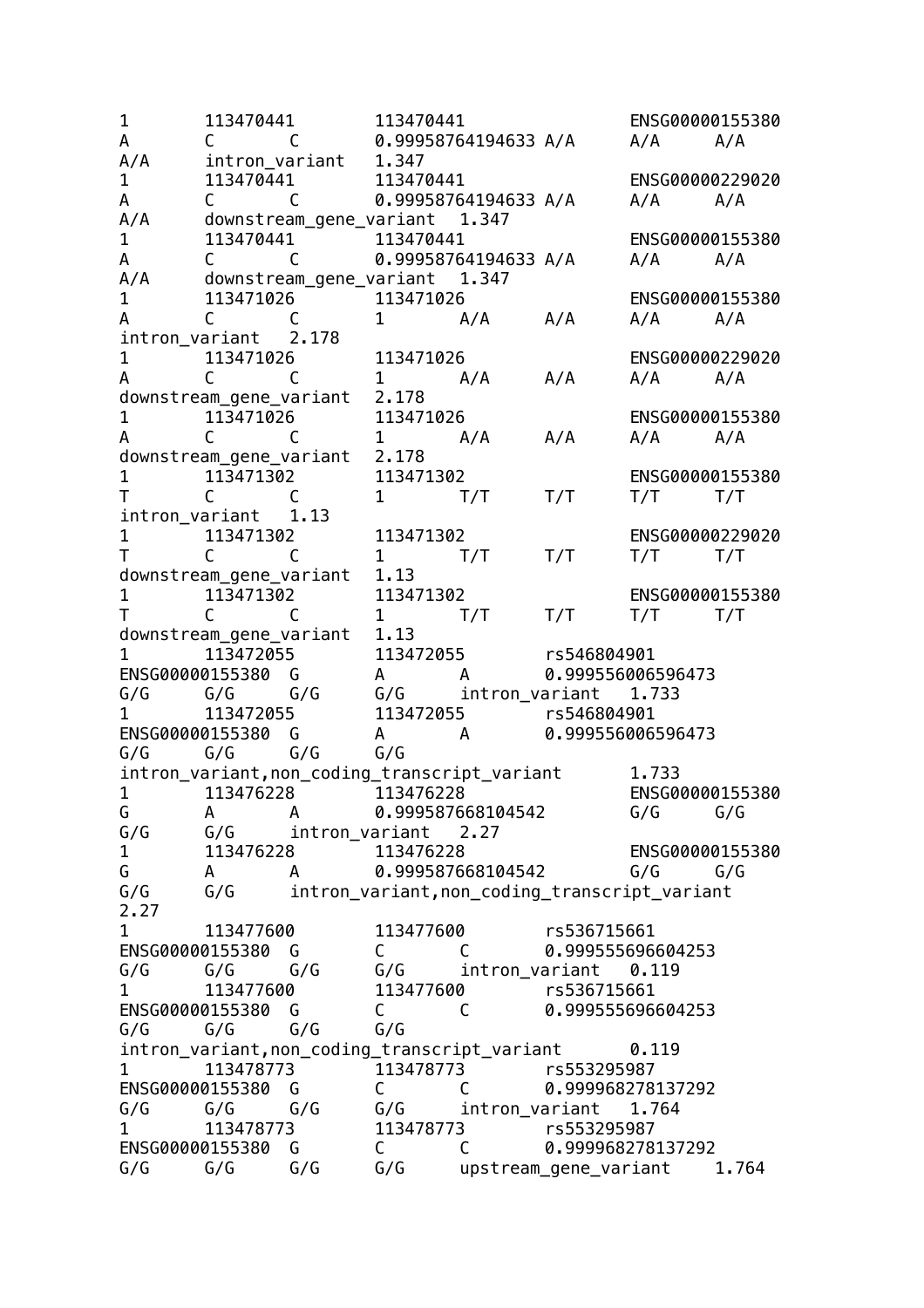1 113478773 113478773 rs553295987 ENSG00000155380 G C C 0.999968278137292 G/G G/G G/G G/G intron variant,non coding transcript variant 1.764 1 113487828 113487828 ENSG00000155380 T C C 1 T/T T/T T/T T/T intron\_variant 0.935 1 113487828 113487828 ENSG00000155380 T C C 1 T/T T/T T/T T/T intron\_variant,non\_coding\_transcript\_variant 0.935 1 113489721 113489721 ENSG00000155380 T C C 0.999587824984147 T/T T/T T/T T/T intron\_variant 0.448 1 113489721 113489721 ENSG00000155380 T C C 0.999587824984147 T/T T/T T/T T/T intron\_variant,non\_coding\_transcript\_variant 0.448 1 113490956 113490956 rs553981737<br>ENSG00000155380 A G G 0.998570339306138 ENSG00000155380 A G G A/A A/A A/A A/A intron\_variant 3.973 1 113490956 113490956 rs553981737 ENSG00000155380 A G G 0.998570339306138 A/A A/A A/A A/A intron\_variant,non\_coding\_transcript\_variant 3.973 1 113495474 113495474 rs574306252 ENSG00000155380 C T T 0.998033618775769 C/C C/C C/C C/C intron\_variant 3.834 1 113495474 113495474 rs574306252 ENSG00000226419 C T T 0.998033618775769 C/C C/C C/C C/C upstream\_gene\_variant 3.834 1 113495474 113495474 rs574306252 ENSG00000155380 C T T 0.998033618775769 C/C C/C C/C C/C intron variant, non coding transcript variant 3.834 1 113495474 113495474 rs574306252 . C T T 0.998033618775769 C/C C/C C/C C/C regulatory\_region\_variant 3.834 1 113497757 113497757 rs551262547 ENSG00000155380 G A A 0.999968286185462 G/G G/G G/G G/G intron\_variant 6.475 1 113497757 113497757 rs551262547 ENSG00000226419 G A A 0.999968286185462  $G/G$   $G/G$   $G/G$   $G/G$  upstream gene variant 6.475 1 113497757 113497757 rs551262547 ENSG00000155380 G A A 0.999968286185462 G/G G/G G/G G/G intron\_variant,non\_coding\_transcript\_variant 6.475 1 113497757 113497757 rs551262547 . G A A 0.999968286185462 G/G G/G G/G G/G regulatory\_region\_variant 6.475 1 113521180 113521180 rs114477819 ENSG00000226419 T C C 0.995144090389742 T/T T/T T/T T/T intron variant,non coding transcript variant 1.116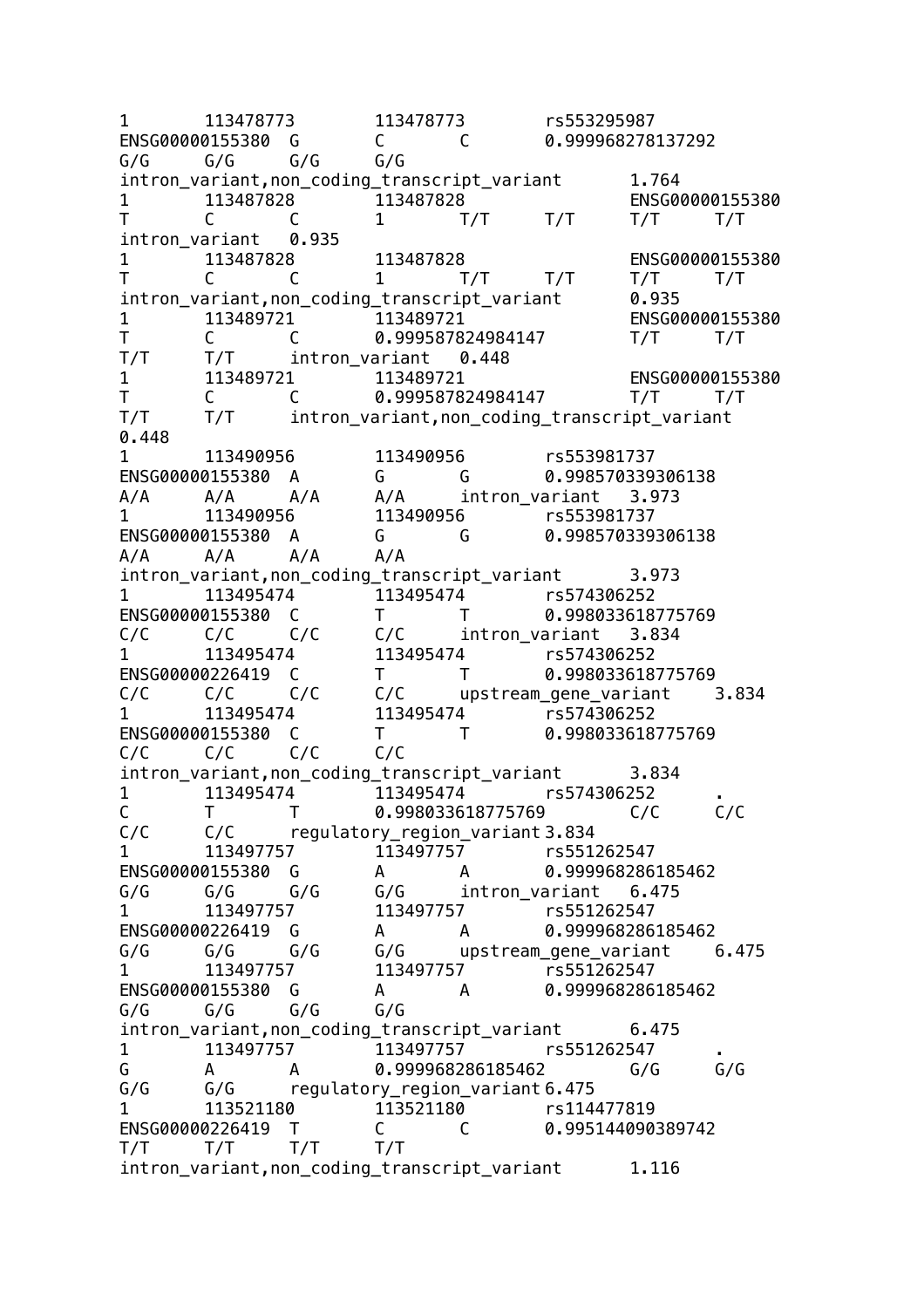1 113525820 113525820 rs116266728 ENSG00000226419 T C C 0.995143782136736 T/T T/T T/T T/T intron variant,non coding transcript variant 3.612 1 113525820 113525820 rs116266728 . T C C 0.995143782136736 T/T T/T T/T T/T regulatory\_region\_variant 3.612 1 113526460 113526460 rs150481799 ENSG00000226419 C G G 0.995142857142857 C/C C/C C/C C/C intron\_variant,non\_coding\_transcript\_variant 5.294 1 113526460 113526460 rs150481799 C G G 0.995142857142857 C/C C/C C/C C/C regulatory region variant 5.294 1 113527996 113527996 rs116484873 ENSG00000226419 A G G 0.995147478591817 A/A A/A A/A A/A intron variant.non coding transcript variant 1.554 1 113528483 113528483 rs138170925 ENSG00000226419 C A A 0.995138226882745 C/C C/C C/C C/C intron variant.non coding transcript variant 3.057 1 113528650 113528650 rs116001269 ENSG00000226419 A T T 0.995145939086294 A/A A/A A/A A/A intron\_variant,non\_coding\_transcript\_variant 0.248 1 113554161 113554161 rs562537743 ENSG00000236066 A G G 0.999841219434741 A/A A/A A/A A/A intron\_variant,non\_coding\_transcript\_variant 12.49 1 113554161 113554161 rs562537743 ENSG00000238198 A G G 0.999841219434741 A/A A/A A/A A/A downstream\_gene\_variant 12.49 1 113554867 113554867 ENSG00000236066 C T T 1 C/C C/C C/C C/C intron\_variant,non\_coding\_transcript\_variant 0.876 1 113554867 113554867 ENSG00000238198 C T T 1 C/C C/C C/C C/C non\_coding\_transcript\_exon\_variant 0.876 1 113554867 113554867 . C T T 1 C/C C/C C/C C/C regulatory\_region\_variant 0.876 1 113555008 113555008 ENSG00000236066 C A A 1 C/C C/C C/C C/C intron variant,non coding transcript variant 7.447 1 113555008 113555008 ENSG00000238198 C A A 1 C/C C/C C/C C/C non coding transcript exon variant 7.447  $\begin{array}{ccccccc}\n1 & 113555008 & & 113555008 & & & \n\end{array}$ A A 1 C/C C/C C/C C/C regulatory\_region\_variant 7.447 1 113555404 113555404 ENSG00000236066 T C C 1 T/T T/T T/T T/T intron variant, non coding transcript variant 5.584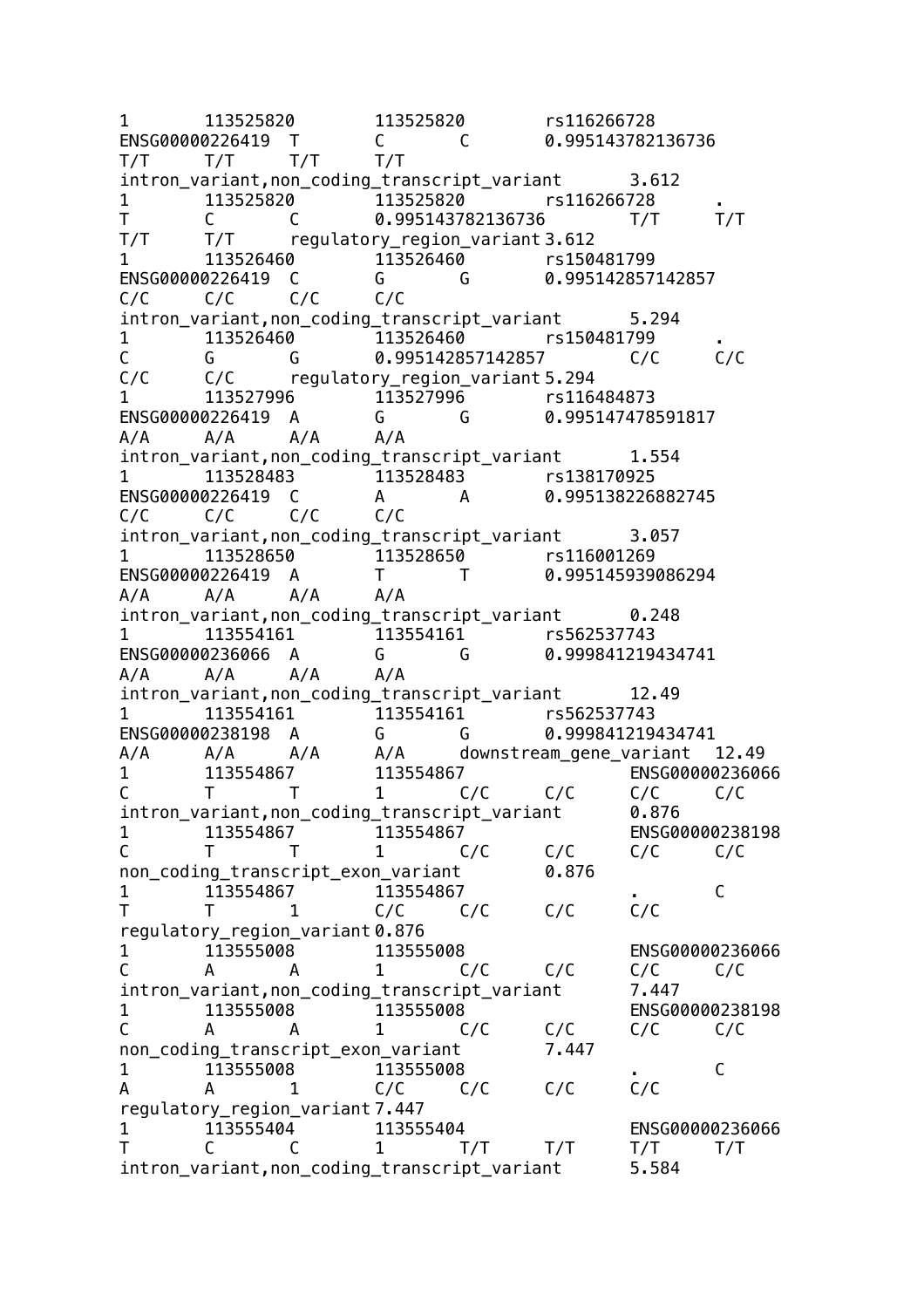1 113555404 113555404 ENSG00000238198 T C C 1 T/T T/T T/T T/T non coding transcript\_exon\_variant 5.584 1 113555404 113555404 . T<br>C C 1 T/T T/T T/T T/T C C 1 T/T T/T T/T T/T regulatory\_region\_variant 5.584 1 113555706 113555706 ENSG00000236066 C A A 1 C/C C/C C/C C/C intron\_variant, non\_coding\_transcript\_variant 15.56 1 113555706 113555706 ENSG00000238198 C A A 1 C/C C/C C/C C/C non\_coding\_transcript\_exon\_variant 15.56 1 113555706 113555706 . C A A 1 C/C C/C C/C C/C regulatory\_region\_variant 15.56 1 113559966 113559966 ENSG00000236066 T C C 1 T/T T/T T/T T/T intron variant, non coding transcript variant 2.314 1 113559966 113559966 ENSG00000238198 T C C 1 T/T T/T T/T T/T intron variant, non coding transcript variant 2.314 1 113562193 113562193 rs1402192100 ENSG00000236066 C T T 1 C/C C/C C/C C/C intron\_variant,non\_coding\_transcript\_variant 6.919 1 113562193 113562193 rs1402192100 ENSG00000238198 C T T 1 C/C C/C C/C C/C intron\_variant,non\_coding\_transcript\_variant 6.919 3 77759751 77759751 rs143136963 . T C C 0.999492353575735 T/T T/T T/T T/T intergenic\_variant 0.408 3 77760672 77760672 rs181645774 . C T T 0.999459699974574 C/C C/C C/C C/C intergenic variant 0.77 3 77897885 77897885 rs534760648 . T C C 0.996280991735537 T/T T/T T/T T/T regulatory\_region\_variant 1.027 3 77897885 77897885 rs534760648 . T C C 0.996280991735537 T/T T/T T/T T/T intergenic\_variant 1.027 3 77898450 77898450 rs144453177 . T A<br>A 0.996384064053722 T/T T/T T/T T/T A 0.996384064053722 T/T T/T T/T T/T intergenic\_variant 0.58 3 77898497 77898497 rs190705776 . A G G 0.99629345603272 A/A A/A A/A A/A intergenic\_variant 0.141 3 77899201 77899201 rs76002741 . A G G 0.996306908627826 A/A A/A A/A A/A intergenic variant 0.775 3 77899709 77899709 rs191659334 . T A A 0.996319096274672 T/T T/T T/T T/T intergenic\_variant 0.676 3 77899717 77899717 rs184864418 . C A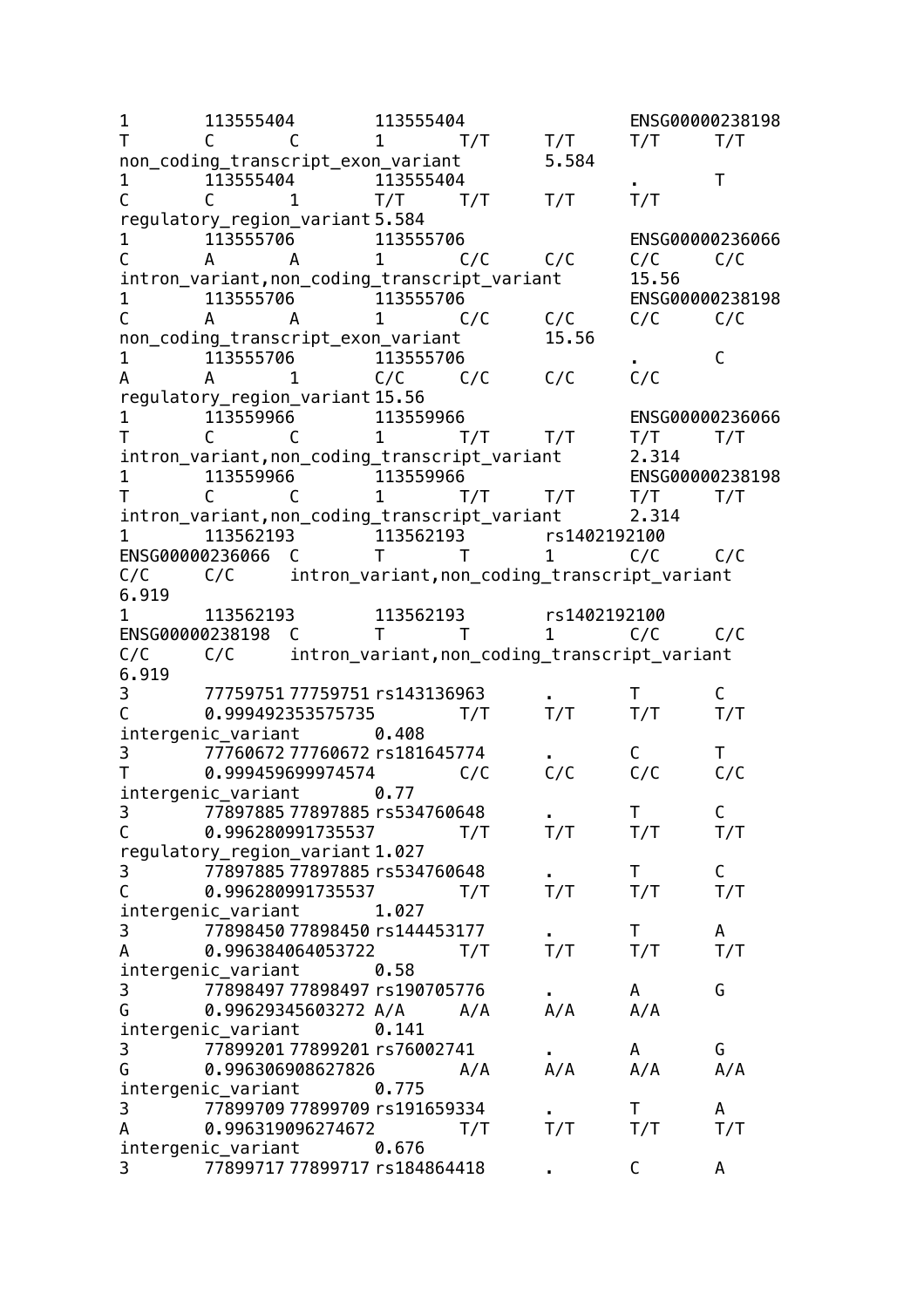|                                                                                                                                                                                                                                                                                                                                 | A 0.99631746031746 C/C C/C                                  |       |     | $C/C$ $C/C$ |                     |              |
|---------------------------------------------------------------------------------------------------------------------------------------------------------------------------------------------------------------------------------------------------------------------------------------------------------------------------------|-------------------------------------------------------------|-------|-----|-------------|---------------------|--------------|
|                                                                                                                                                                                                                                                                                                                                 | intergenic_variant 0.025                                    |       |     |             |                     |              |
|                                                                                                                                                                                                                                                                                                                                 | 3 77899903 77899903 rs184633895                             |       |     |             | A                   | G            |
|                                                                                                                                                                                                                                                                                                                                 | G 0.996347583052785 A/A                                     |       |     | A/A         | A/A                 | A/A          |
|                                                                                                                                                                                                                                                                                                                                 | intergenic_variant 1.376                                    |       |     |             |                     |              |
|                                                                                                                                                                                                                                                                                                                                 | 3 77900076 77900076 rs78782536                              |       |     |             | $\mathsf T$         | A            |
|                                                                                                                                                                                                                                                                                                                                 | A 0.996317226490571                                         |       | T/T | T/T         | T/T                 | T/T          |
|                                                                                                                                                                                                                                                                                                                                 | intergenic_variant 1.662                                    |       |     |             |                     |              |
|                                                                                                                                                                                                                                                                                                                                 | 3 77901839 77901839 rs151070706                             |       |     | T/T         | $\mathsf{T}$<br>T/T | G            |
|                                                                                                                                                                                                                                                                                                                                 | G 0.996286185881158 T/T                                     |       |     |             |                     | T/T          |
|                                                                                                                                                                                                                                                                                                                                 | intergenic_variant 3.135<br>3 77902741 77902741 rs534189920 |       |     |             | A                   | С            |
| $\mathsf{C}$                                                                                                                                                                                                                                                                                                                    | 0.996199493265769 A/A                                       |       |     | A/A         | A/A                 | A/A          |
|                                                                                                                                                                                                                                                                                                                                 | intergenic_variant 0.283                                    |       |     |             |                     |              |
|                                                                                                                                                                                                                                                                                                                                 | 3 77904239 77904239 rs115270105                             |       |     |             | A                   | $\mathsf{C}$ |
|                                                                                                                                                                                                                                                                                                                                 | C 0.996315822905418 A/A                                     |       |     | A/A         | A/A                 | A/A          |
|                                                                                                                                                                                                                                                                                                                                 | intergenic_variant 0.718                                    |       |     |             |                     |              |
|                                                                                                                                                                                                                                                                                                                                 | 3 77906456 77906456 rs189385822                             |       |     |             | C                   | $\mathsf{T}$ |
|                                                                                                                                                                                                                                                                                                                                 |                                                             |       |     | C/C         | C/C                 | C/C          |
|                                                                                                                                                                                                                                                                                                                                 | intergenic_variant 1.779                                    |       |     |             |                     |              |
|                                                                                                                                                                                                                                                                                                                                 | 3 77910070 77910070 rs183770514                             |       |     |             | $\mathsf{T}$        | $\mathsf{A}$ |
|                                                                                                                                                                                                                                                                                                                                 | A 0.996219101480587                                         |       | T/T | T/T         | T/T                 | T/T          |
|                                                                                                                                                                                                                                                                                                                                 | intergenic_variant 0.951                                    |       |     |             |                     |              |
|                                                                                                                                                                                                                                                                                                                                 | 3 77911444 77911444 rs185489392                             |       |     |             | G                   | T.           |
|                                                                                                                                                                                                                                                                                                                                 | T 0.996375890132248 G/G                                     |       |     | G/G         | G/G                 | G/G          |
|                                                                                                                                                                                                                                                                                                                                 | intergenic_variant 1.036                                    |       |     |             |                     |              |
|                                                                                                                                                                                                                                                                                                                                 | 3 77912617 77912617 rs558534876                             |       |     |             | G                   | A            |
| A                                                                                                                                                                                                                                                                                                                               | 0.996312074775863 G/G                                       |       |     | G/G         | G/G                 | G/G          |
|                                                                                                                                                                                                                                                                                                                                 | intergenic_variant 1.164                                    |       |     |             |                     |              |
|                                                                                                                                                                                                                                                                                                                                 | 3 77918102 77918102 rs191656404                             |       |     |             | $\mathsf{C}$        | $\mathsf T$  |
| $\mathsf T$ and $\mathsf T$ and $\mathsf T$ are $\mathsf T$ and $\mathsf T$ are $\mathsf T$ and $\mathsf T$ are $\mathsf T$ and $\mathsf T$ are $\mathsf T$ and $\mathsf T$ are $\mathsf T$ and $\mathsf T$ are $\mathsf T$ and $\mathsf T$ are $\mathsf T$ and $\mathsf T$ are $\mathsf T$ and $\mathsf T$ are $\mathsf T$ and | 0.996284062758051 C/C                                       |       |     | C/C         | C/C                 | C/C          |
|                                                                                                                                                                                                                                                                                                                                 | regulatory_region_variant 5.497                             |       |     |             |                     |              |
|                                                                                                                                                                                                                                                                                                                                 | 3 77918102 77918102 rs191656404                             |       |     |             |                     |              |
|                                                                                                                                                                                                                                                                                                                                 | T 0.996284062758051 C/C                                     |       |     | C/C         | C/C                 | C/C          |
|                                                                                                                                                                                                                                                                                                                                 | intergenic_variant 5.497                                    |       |     |             |                     |              |
| 3                                                                                                                                                                                                                                                                                                                               | 77919751 77919751 rs115617142                               |       |     | T/T         | $\mathsf{T}$        | С            |
| $\mathsf C$                                                                                                                                                                                                                                                                                                                     | 0.99629677336253 T/T T/T                                    | 4.807 |     |             | T/T                 |              |
| 3                                                                                                                                                                                                                                                                                                                               | intergenic_variant<br>77925389 77925389 rs183483553         |       |     |             | $\mathsf{C}$        | T            |
| T                                                                                                                                                                                                                                                                                                                               | 0.99638003302426 C/C                                        |       | C/C | C/C         | C/C                 |              |
|                                                                                                                                                                                                                                                                                                                                 | intergenic_variant                                          | 1.238 |     |             |                     |              |
| 3                                                                                                                                                                                                                                                                                                                               | 77928584 77928584 rs78462359                                |       |     |             | G                   | T            |
| $\mathsf{T}$                                                                                                                                                                                                                                                                                                                    | 0.99634619050645 G/G                                        |       | G/G | G/G         | G/G                 |              |
|                                                                                                                                                                                                                                                                                                                                 | intergenic_variant                                          | 0.83  |     |             |                     |              |
| 3                                                                                                                                                                                                                                                                                                                               | 77930441 77930441 rs189159259                               |       |     |             | C                   | T            |
| T.                                                                                                                                                                                                                                                                                                                              | 0.99650394101195 C/C                                        |       | C/C | C/C         | C/C                 |              |
|                                                                                                                                                                                                                                                                                                                                 | intergenic_variant                                          | 1.006 |     |             |                     |              |
| 3                                                                                                                                                                                                                                                                                                                               | 77932302 77932302 rs114300104                               |       |     |             | C                   | Τ            |
| T                                                                                                                                                                                                                                                                                                                               | 0.996463616668791                                           |       | C/C | C/C         | C/C                 | C/C          |
|                                                                                                                                                                                                                                                                                                                                 | intergenic_variant                                          | 1.403 |     |             |                     |              |
| 3                                                                                                                                                                                                                                                                                                                               | 77933266 77933266 rs570737472                               |       |     |             | T.                  | C            |
| $\mathsf{C}$                                                                                                                                                                                                                                                                                                                    | 0.99646766802444 T/T                                        |       | T/T | T/T         | T/T                 |              |
|                                                                                                                                                                                                                                                                                                                                 | intergenic_variant                                          | 0.805 |     |             |                     |              |
| 3                                                                                                                                                                                                                                                                                                                               | 77933802 77933802 rs116709889                               |       |     |             | A                   | G            |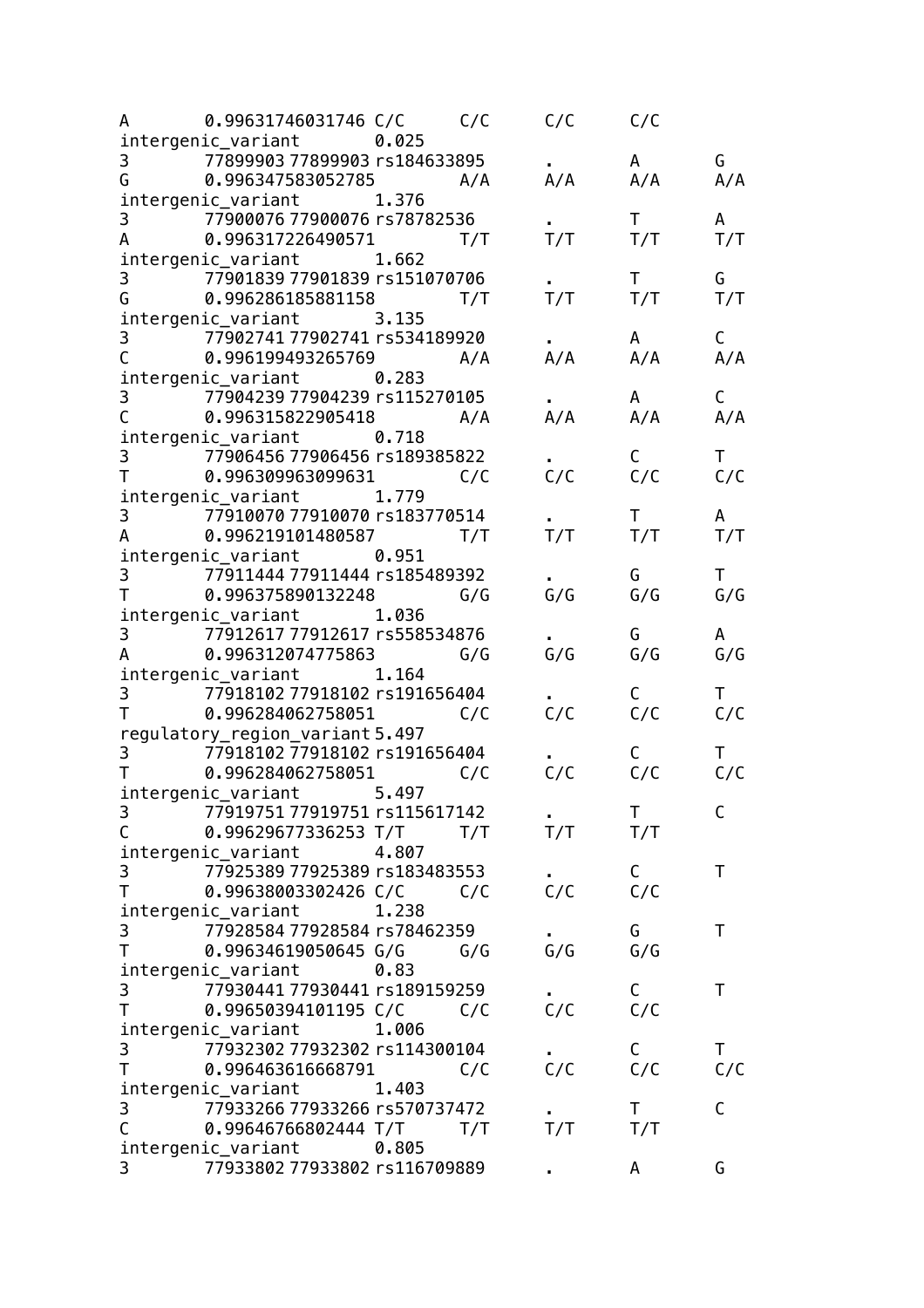| G                                                                                                                                                                                                                                                                                                                               |                                          | 0.996469690223268 A/A                         |       |       | A/A                           | A/A                           | A/A         |
|---------------------------------------------------------------------------------------------------------------------------------------------------------------------------------------------------------------------------------------------------------------------------------------------------------------------------------|------------------------------------------|-----------------------------------------------|-------|-------|-------------------------------|-------------------------------|-------------|
|                                                                                                                                                                                                                                                                                                                                 | intergenic_variant 0.438                 |                                               |       |       |                               |                               |             |
| 3                                                                                                                                                                                                                                                                                                                               | 77934007 77934007 rs115266291            |                                               |       |       |                               | G                             | C           |
| $\mathsf C$                                                                                                                                                                                                                                                                                                                     | 0.996498822331148                        |                                               |       | G/G   | G/G                           | G/G                           | G/G         |
|                                                                                                                                                                                                                                                                                                                                 | intergenic_variant 1.331                 |                                               |       |       |                               |                               |             |
|                                                                                                                                                                                                                                                                                                                                 | $\overline{179354557793545575114551323}$ |                                               |       |       |                               | G –                           | $\mathsf C$ |
| $\mathsf{C}$                                                                                                                                                                                                                                                                                                                    |                                          | 0.996469465648855                             |       | G/G   | G/G                           | G/G                           | G/G         |
|                                                                                                                                                                                                                                                                                                                                 | intergenic_variant 0.788                 |                                               |       |       |                               |                               |             |
| 3<br>C                                                                                                                                                                                                                                                                                                                          | 78206212 78206212 rs142092751            |                                               |       |       |                               | ENSG00000222574 T             |             |
|                                                                                                                                                                                                                                                                                                                                 | C                                        | 0.995842061829493                             |       |       | T/T                           | T/T                           | T/T         |
| T/T                                                                                                                                                                                                                                                                                                                             | upstream_gene_variant                    |                                               |       | 4.545 |                               |                               |             |
| 3                                                                                                                                                                                                                                                                                                                               | 78229583 78229583                        |                                               |       |       | $T \qquad C$                  |                               |             |
| $\mathbf 1$                                                                                                                                                                                                                                                                                                                     |                                          | $T/T$ $T/T$ $T/T$                             |       | T/T   |                               | intergenic_variant            |             |
| 1.144                                                                                                                                                                                                                                                                                                                           |                                          |                                               |       |       |                               |                               |             |
| 3                                                                                                                                                                                                                                                                                                                               |                                          | 78238598 78238598                             |       |       |                               | $\mathsf{T}$ c c              | C           |
| $\mathbf{1}$                                                                                                                                                                                                                                                                                                                    | T/T                                      | $T/T$ $T/T$                                   |       | T/T   |                               | intergenic_variant            |             |
| 0.239                                                                                                                                                                                                                                                                                                                           |                                          |                                               |       |       |                               |                               |             |
| 3                                                                                                                                                                                                                                                                                                                               |                                          | 7824096178240961                              |       |       | $\mathsf{T}$ and $\mathsf{T}$ | $\mathsf{C}$ and $\mathsf{C}$ | C           |
| $\mathbf{1}$                                                                                                                                                                                                                                                                                                                    |                                          | $T/T$ $T/T$ $T/T$                             |       | T/T   |                               | intergenic_variant            |             |
| 1.093                                                                                                                                                                                                                                                                                                                           |                                          |                                               |       |       |                               |                               |             |
| 3                                                                                                                                                                                                                                                                                                                               |                                          | 78243673 78243673                             |       |       | $C$ T                         |                               | T           |
| $\mathbf{1}$                                                                                                                                                                                                                                                                                                                    |                                          | $C/C$ $C/C$                                   | C/C   | C/C   |                               | intergenic_variant            |             |
| 1.159                                                                                                                                                                                                                                                                                                                           |                                          |                                               |       |       |                               |                               |             |
| 3 <sup>7</sup>                                                                                                                                                                                                                                                                                                                  |                                          | 78551178 78551178                             |       |       | G                             | $\overline{A}$                | A           |
| $\mathbf{1}$                                                                                                                                                                                                                                                                                                                    |                                          | $G/G$ $G/G$ $G/G$                             |       | G/G   |                               | intergenic_variant            |             |
| 2.139                                                                                                                                                                                                                                                                                                                           |                                          |                                               |       |       |                               |                               |             |
| $3 \quad \blacksquare$                                                                                                                                                                                                                                                                                                          | 78551359 78551359 rs148706404            |                                               |       |       |                               | C —                           | T           |
| $\mathsf T$ and $\mathsf T$ and $\mathsf T$ are $\mathsf T$ and $\mathsf T$ are $\mathsf T$ and $\mathsf T$ are $\mathsf T$ and $\mathsf T$ are $\mathsf T$ and $\mathsf T$ are $\mathsf T$ and $\mathsf T$ are $\mathsf T$ and $\mathsf T$ are $\mathsf T$ and $\mathsf T$ are $\mathsf T$ and $\mathsf T$ are $\mathsf T$ and |                                          | 0.996761699155502                             |       | C/C   | C/C                           | C/C                           | C/C         |
|                                                                                                                                                                                                                                                                                                                                 | intergenic_variant 4.76                  |                                               |       |       |                               |                               |             |
| $\mathsf{3}$                                                                                                                                                                                                                                                                                                                    | 80485640 80485640 rs985978655            |                                               |       |       |                               | $\mathsf{T}$                  | A           |
| A                                                                                                                                                                                                                                                                                                                               |                                          | 0.999936390814834                             |       | T/T   | T/T                           | T/T                           | T/T         |
|                                                                                                                                                                                                                                                                                                                                 | intergenic_variant 1.719                 |                                               |       |       |                               |                               |             |
| $3 \quad \blacksquare$                                                                                                                                                                                                                                                                                                          |                                          | 80486948 80486948 rs968937659                 |       |       | ENSG00000242586               |                               | T           |
| $\mathsf{A}$                                                                                                                                                                                                                                                                                                                    |                                          | A 0.999936475670182                           |       |       | T/T                           | T/T                           | T/T         |
|                                                                                                                                                                                                                                                                                                                                 | T/T upstream_gene_variant 0.579          |                                               |       |       |                               |                               |             |
| 3                                                                                                                                                                                                                                                                                                                               |                                          | 80487646 80487646 rs998365011                 |       |       | ENSG00000242586               |                               | G           |
| Τ                                                                                                                                                                                                                                                                                                                               | T.                                       | 0.999936419125127                             |       |       | G/G                           | G/G                           | G/G         |
| G/G                                                                                                                                                                                                                                                                                                                             |                                          | upstream_gene_variant                         |       | 2.055 |                               |                               |             |
| 3                                                                                                                                                                                                                                                                                                                               |                                          | 80495637 80495637 rs953964470                 |       |       | ENSG00000242586               |                               | A           |
| $\mathsf C$                                                                                                                                                                                                                                                                                                                     | C                                        | 0.99993624075491 A/A                          |       |       | A/A                           | A/A                           | A/A         |
|                                                                                                                                                                                                                                                                                                                                 | downstream_gene_variant 3.798            |                                               |       |       |                               |                               |             |
|                                                                                                                                                                                                                                                                                                                                 |                                          | 80497622 80497622 rs983875135                 |       |       |                               | G                             | C           |
| $rac{3}{C}$                                                                                                                                                                                                                                                                                                                     |                                          | 0.99993627326026 G/G                          |       | G/G   | G/G                           | G/G                           |             |
|                                                                                                                                                                                                                                                                                                                                 | intergenic_variant                       |                                               | 0.482 |       |                               |                               |             |
| 3                                                                                                                                                                                                                                                                                                                               |                                          | 80499599 80499599 rs1005083184                |       |       |                               |                               | Τ           |
| T                                                                                                                                                                                                                                                                                                                               |                                          | 0.999936317901038                             |       | C/C   | C/C                           | C<br>C/C                      | C/C         |
|                                                                                                                                                                                                                                                                                                                                 |                                          |                                               |       |       |                               |                               |             |
|                                                                                                                                                                                                                                                                                                                                 | intergenic_variant                       |                                               | 1.504 |       |                               |                               |             |
| $\mathbf{3}$                                                                                                                                                                                                                                                                                                                    |                                          | 80502916 80502916 rs1048474176                |       |       |                               | A                             | G           |
| G                                                                                                                                                                                                                                                                                                                               |                                          | 0.999936483739837                             |       | A/A   | A/A                           | A/A                           | A/A         |
|                                                                                                                                                                                                                                                                                                                                 | intergenic_variant                       |                                               | 3.62  |       |                               |                               |             |
| 3                                                                                                                                                                                                                                                                                                                               |                                          | 81327602 81327602 rs73855076                  |       |       | ENSG00000241593               |                               | С           |
| T.                                                                                                                                                                                                                                                                                                                              | T                                        | 0.995241418691707                             |       |       | C/C                           | C/C                           | C/C         |
| C/C                                                                                                                                                                                                                                                                                                                             |                                          | intron_variant, non_coding_transcript_variant |       |       |                               |                               | 4.867       |
| 3                                                                                                                                                                                                                                                                                                                               |                                          | 81336467 81336467 rs73855084 ENSG00000241593  |       |       |                               |                               | G           |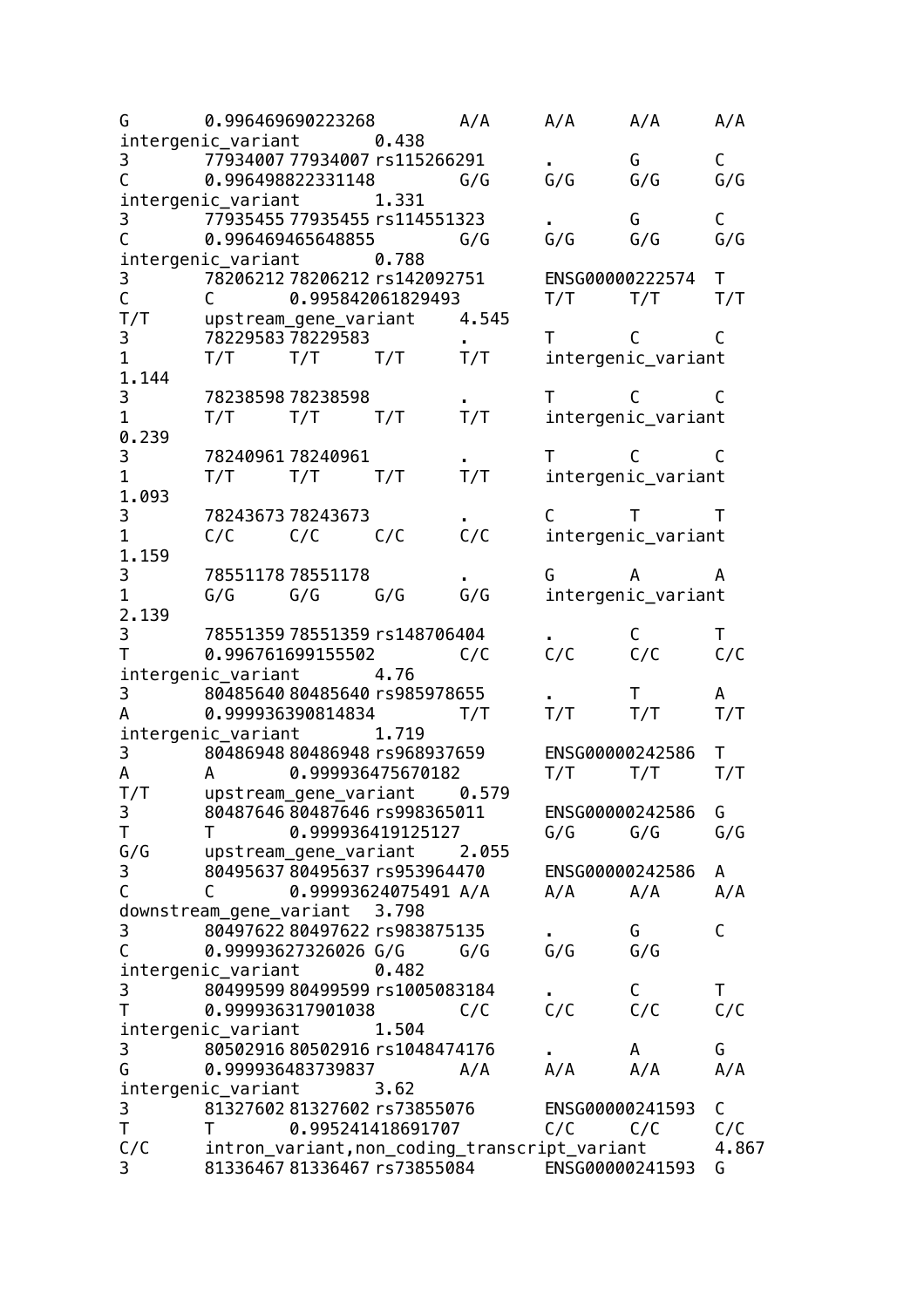T T 0.996413609242097 G/G G/G G/G G/G intron\_variant,non\_coding\_transcript\_variant 0.534 3 81427887 81427887 rs1047547836 . T C C 0.999893624565634 T/T T/T T/T T/T intergenic variant 0.889 3 82290277 82290277 ENSG00000239440 T C C 1 T/T T/T T/T T/T intron\_variant,non\_coding\_transcript\_variant 1.486 3 82290400 82290400 ENSG00000239440 T C C 1 T/T T/T T/T T/T intron\_variant,non\_coding\_transcript\_variant 2.397 3 82291168 82291168 rs1187458759 ENSG00000239440 A G G 1 A/A A/A A/A A/A intron\_variant,non\_coding\_transcript\_variant 0.397 3 82306878 82306878 ENSG00000239440 T A A 1 T/T T/T T/T T/T intron variant, non coding transcript variant 1.862 3 82609645 82609645 . A T T 1 A/A A/A A/A A/A intergenic variant 1.647 3 82612305 82612305 . A G G 1 A/A A/A A/A A/A intergenic variant 12.59 3 82616099 82616099 rs986262652 . T<br>G 0.999968280149718 T/T T/T T/T T G 0.999968280149718 T/T T/T T/T T/T intergenic variant 0.115 3 85724355 85724355 ENSG00000175161 T C<br>C 1 T/T T/T T/T T/T T/T intron var 1 T/T T/T T/T T/T intron\_variant 1.697 3 85724497 85724497 ENSG00000175161 T C C 1 T/T T/T T/T T/T intron\_variant 3.355 3 85730015 85730015 ENSG00000175161 G C C 1 G/G G/G G/G G/G intron\_variant 12.92 3 85739412 85739412 ENSG00000175161 G A A 1 G/G G/G G/G G/G intron\_variant 4.783 3 85739540 85739540 ENSG00000175161 T C C 1 T/T T/T T/T T/T intron\_variant 0.159 3 85739753 85739753 ENSG00000175161 G A A 1 G/G G/G G/G G/G intron\_variant 2.234 3 85740645 85740645 ENSG00000175161 G T T 1 G/G G/G G/G G/G intron\_variant 1.5 3 85741302 85741302 ENSG00000175161 A G G 1 A/A A/A A/A A/A intron\_variant 1.694 3 85745914 85745914 ENSG00000175161 G A A 1 G/G G/G G/G G/G intron\_variant 2.004 3 85750144 85750144 ENSG00000175161 A T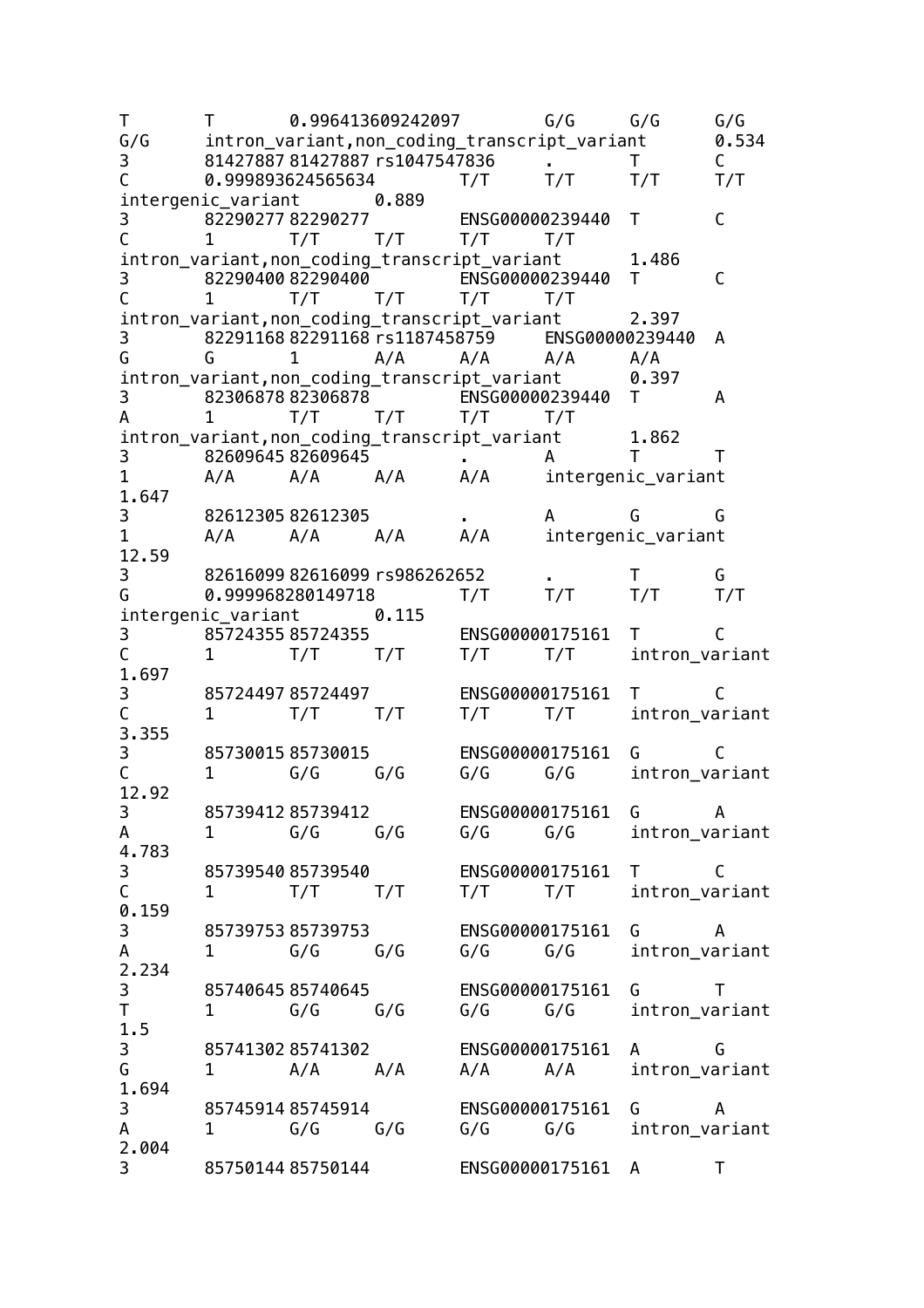T 1 A/A A/A A/A A/A intron\_variant 1.896 3 85754604 85754604 ENSG00000175161 G A A 1 G/G G/G G/G G/G intron\_variant 0.511 3 85758716 85758716 ENSG00000175161 T C C 1 T/T T/T T/T T/T trutron variant 17.15 3 85758716 85758716 . T C C 1 T/T T/T T/T T/T regulatory\_region\_variant 17.15 3 85759005 85759005 ENSG00000175161 A G G 1 A/A A/A A/A A/A intron\_variant 14.93 3 85759005 85759005 . A G G 1 A/A A/A A/A A/A regulatory\_region\_variant 14.93 3 85764213 85764213 ENSG00000175161 A T T 1 A/A A/A A/A A/A intron\_variant 0.658 3 85768437 85768437 rs570640547 ENSG00000175161 C T T 0.999714629970195 C/C C/C C/C intron variant 3.144 3 85768826 85768826 rs555792645 ENSG00000175161 C T T 0.999713886063072 C/C C/C C/C C/C intron variant 1.177 3 85770231 85770231 rs559224401 ENSG00000175161 G A A 0.999714593771802 G/G G/G G/G G/G intron variant 2.806 3 85771043 85771043 rs547248737 ENSG00000175161 G A A 0.999714467005076 G/G G/G G/G G/G intron\_variant 0.352 3 85771043 85771043 rs547248737 ENSG00000175161 G A A 0.999714467005076 G/G G/G G/G G/G upstream gene variant 0.352 3 85771043 85771043 rs547248737 . G A A 0.999714467005076 G/G G/G G/G G/G regulatory\_region\_variant 0.352 3 85771202 85771202 rs577869200 ENSG00000175161 C T T 0.999714122355632 C/C C/C C/C C/C intron\_variant 2.365 3 85771202 85771202 rs577869200 ENSG00000175161 C T T 0.999714122355632 C/C C/C C/C C/C upstream gene variant 2.365 3 85771202 85771202 rs577869200 . C T T 0.999714122355632 C/C C/C C/C C/C regulatory region variant 2.365 3 85776502 85776502 rs575839778 ENSG00000175161 C T T 0.99971434012569 C/C C/C C/C C/C intron\_variant 3.663 3 85782136 85782136 rs527265347 ENSG00000175161 A G G 0.999714467005076 A/A A/A A/A A/A intron variant 0.783 3 88741899 88741899 . G A A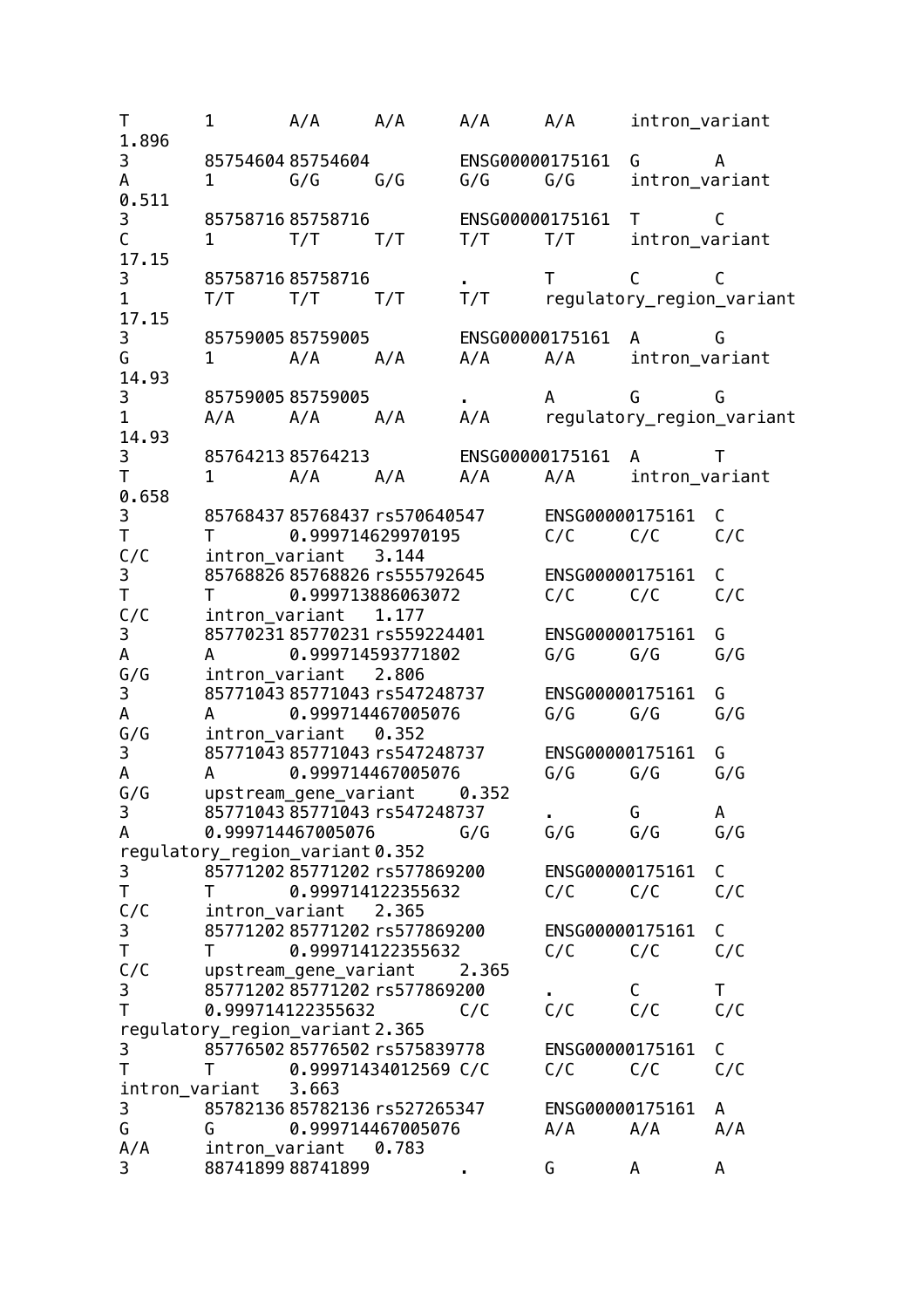1 G/G G/G G/G G/G intergenic\_variant 2.034 3 88990791 88990791 rs115824399 . A G G 0.995614313862582 A/A A/A A/A A/A intergenic\_variant 3.434 7 110342115 110342115 ENSG00000184903 C T T 1 C/C C/C C/C C/C intron\_variant 0.414 7 110342115 110342115 ENSG00000184903 C T T 1 C/C C/C C/C C/C intron\_variant,non\_coding\_transcript\_variant 0.414 7 110411764 110411764 rs541017065 ENSG00000184903 A C C 0.998283861946228 A/A A/A A/A A/A intron\_variant 5.102 7 110411764 110411764 rs541017065 ENSG00000184903 A C C 0.998283861946228 A/A A/A A/A A/A intron\_variant,non\_coding\_transcript\_variant 5.102 7 110413080 110413080 rs189933685 ENSG00000184903 T C C 0.998278719877598 T/T T/T T/T T/T intron\_variant 1.273 7 110413080 110413080 rs189933685 ENSG00000184903 T C C 0.998278719877598 T/T T/T T/T T/T intron\_variant,non\_coding\_transcript\_variant 1.273 7 110484030 110484030 rs1478034051 ENSG00000184903 A C C 0.999968272098483 A/A A/A A/A A/A intron\_variant 3.812 7 110484030 110484030 rs1478034051 ENSG00000184903 A C C 0.999968272098483 A/A A/A A/A A/A intron\_variant,non\_coding\_transcript\_variant 3.812 7 110484030 110484030 rs1478034051 . A C C 0.999968272098483 A/A A/A A/A A/A regulatory\_region\_variant 3.812 7 110563788 110563788 ENSG00000184903 T A A 1 T/T T/T T/T T/T intron\_variant 5.172 7 110563788 110563788 ENSG00000221279 T A A 1 T/T T/T T/T T/T upstream gene variant 5.172 7 110563788 110563788 ENSG00000184903<br>T A A 1 T/T T/T T/T T/T T A A 1 T/T T/T T/T T/T intron variant, non coding transcript variant 5.172 7 110563788 110563788 . T A A 1 T/T T/T T/T T/T regulatory region variant 5.172 7 110563840 110563840 ENSG00000184903 T C C 1 T/T T/T T/T T/T intron\_variant 1.079 7 110563840 110563840 ENSG00000221279 T C C 1 T/T T/T T/T T/T upstream gene variant 1.079 7 110563840 110563840 ENSG00000184903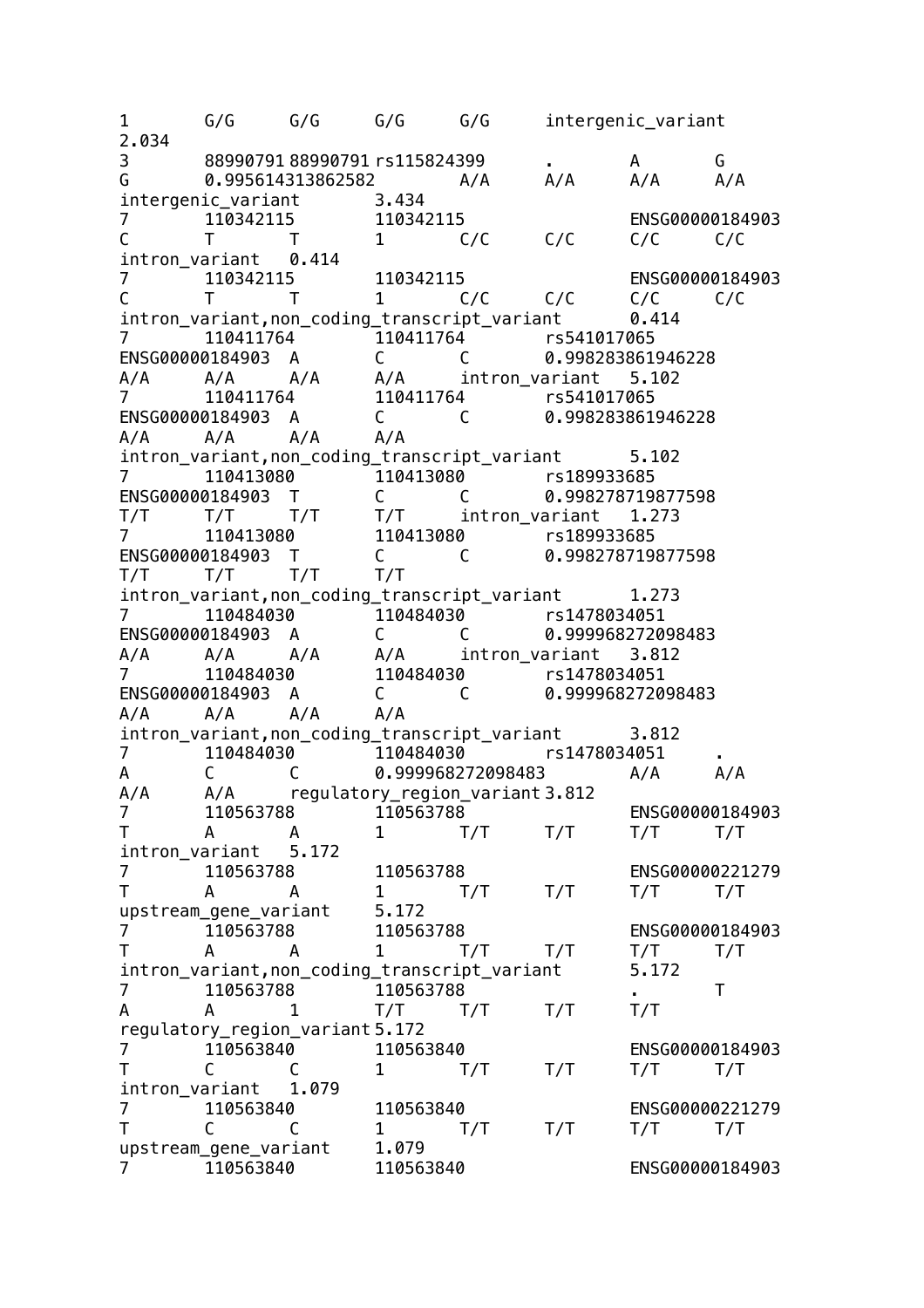T C C 1 T/T T/T T/T T/T intron\_variant,non\_coding\_transcript\_variant 1.079 7 110563840 110563840 . T C C 1 T/T T/T T/T T/T regulatory\_region\_variant 1.079 7 110568831 110568831 ENSG00000184903 G C C 1 G/G G/G G/G G/G intron\_variant 0.445 7 110568831 110568831 ENSG00000221279 G C C 1 G/G G/G G/G G/G downstream\_gene\_variant 0.445 7 110568831 110568831 ENSG00000184903 G C C 1 G/G G/G G/G G/G intron\_variant,non\_coding\_transcript\_variant 0.445 7 110570282 110570282 rs549454303 ENSG00000184903 T C C 1 T/T T/T T/T T/T intron\_variant 1.984 7 110570282 110570282 rs549454303 ENSG00000221279 T C C 1 T/T T/T T/T T/T downstream\_gene\_variant 1.984 7 110570282 110570282 rs549454303 ENSG00000184903 T C C 1 T/T T/T T/T T/T intron\_variant,non\_coding\_transcript\_variant 1.984 7 113361210 113361210 rs147536214 . G C C 0.997742448330684 G/G G/G G/G G/G intergenic\_variant 0.58 7 113390755 113390755 rs1035575193 . T G G 0.999968260013966 T/T T/T T/T T/T intergenic\_variant 7.414 7 113734005 113734005 rs113204959 ENSG00000128573 T C C 0.997617534942821 T/T T/T T/T T/T intron\_variant 0.736 7 113734005 113734005 rs113204959 ENSG00000128573 T C C 0.997617534942821 T/T T/T T/T T/T intron\_variant,NMD\_transcript\_variant 0.736 7 113734005 113734005 rs113204959 ENSG00000128573 T C C 0.997617534942821 T/T T/T T/T T/T intron\_variant,non\_coding\_transcript\_variant 0.736 7 114118906 114118906 rs894490018 ENSG00000128573 C A A 0.999968211583699<br>C/C C/C C/C C/C intron variant 2.691 C/C C/C C/C C/C intron\_variant 2.691 7 114118906 114118906 rs894490018 ENSG00000128573 C A A 0.999968211583699 C/C C/C C/C C/C intron variant.NMD transcript variant 2.691 7 114118906 114118906 rs894490018 ENSG00000128573 C A A 0.999968211583699 C/C C/C C/C C/C intron\_variant,non\_coding\_transcript\_variant 2.691 7 114310393 114310393 ENSG00000128573 G T T 1 G/G G/G G/G G/G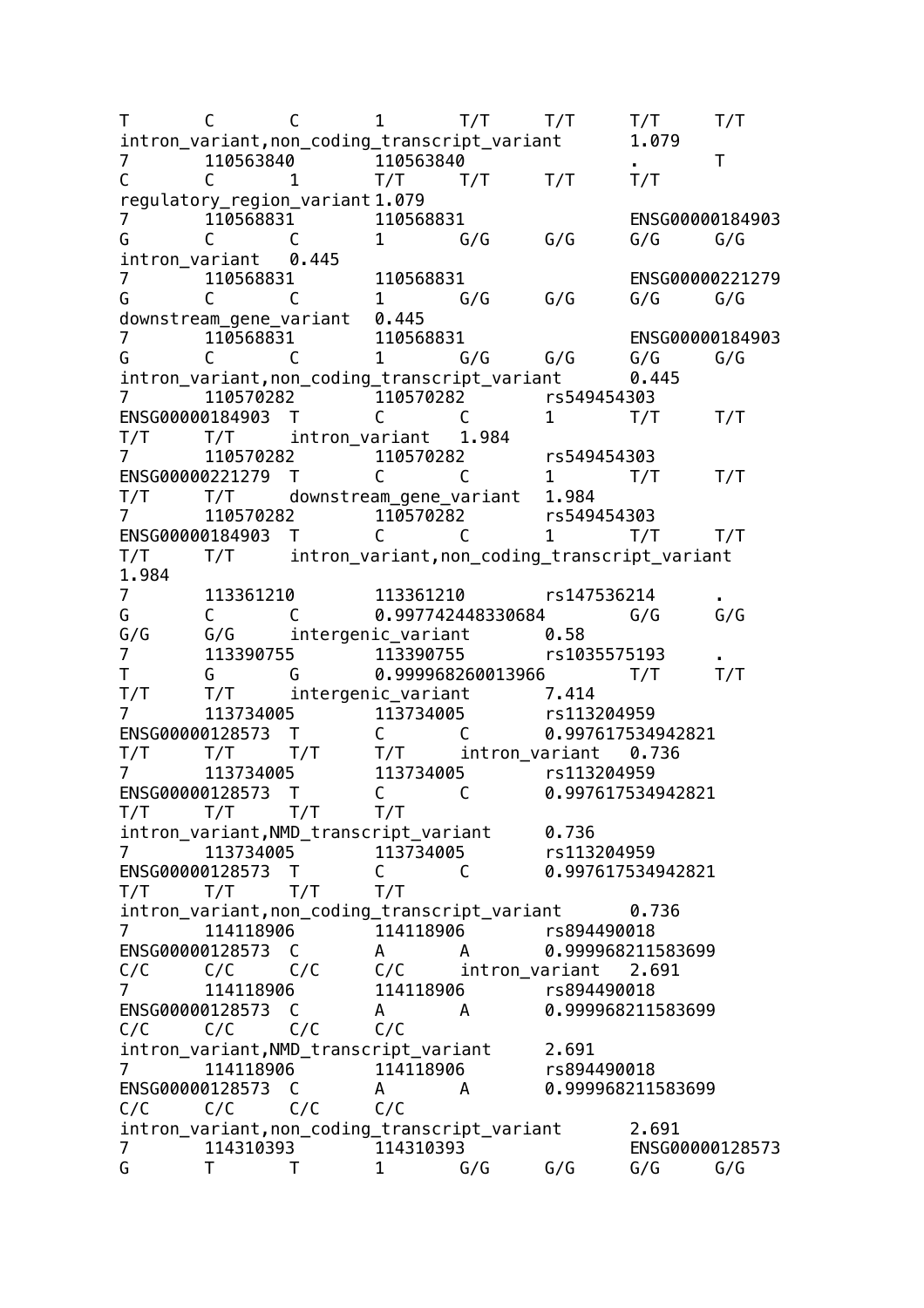intron\_variant 3.813 7 114310393 114310393 ENSG00000128573 G T T 1 G/G G/G G/G G/G downstream gene variant 3.813 7 114310393 114310393 ENSG00000128573 G T T 1 G/G G/G G/G G/G intron\_variant,NMD\_transcript\_variant 3.813 7 114345675 114345675 rs1037700010 . T G G 0.999936544196967 T/T T/T T/T T/T intergenic\_variant 2.393 7 114460158 114460158 rs10264546 . G T T 0.997493654822335 G/G G/G G/G G/G regulatory\_region\_variant 2.129 7 114460158 114460158 rs10264546 G T T 0.997493654822335 G/G G/G G/G G/G intergenic variant 2.129 7 114462035 114462035 rs143871235 . G A A 0.997892359804291 G/G G/G G/G G/G regulatory\_region\_variant 4.543<br>7 114462035 114462035 15143 114462035 114462035 rs143871235 G A A 0.997892359804291 G/G G/G G/G G/G intergenic variant 4.543 7 116948477 116948477 rs897147529 ENSG00000105989 T C C 1 T/T T/T T/T T/T intron\_variant 16.48 7 116948477 116948477 rs897147529 ENSG00000238202 T C C 1 T/T T/T T/T T/T intron variant,non coding transcript variant 16.48 7 116948477 116948477 rs897147529 ENSG00000105989 T C C 1 T/T T/T T/T T/T intron\_variant,NMD\_transcript\_variant 16.48 7 117127856 117127856 rs543447891 ENSG00000001626 A G G 0.999904707451877 A/A A/A A/A A/A intron\_variant 0.972 7 117127856 117127856 rs543447891 ENSG00000237974 A G G 0.999904707451877 A/A A/A A/A A/A non\_coding\_transcript\_exon\_variant 0.972 7 117127856 117127856 rs543447891 ENSG00000001626 A G G 0.999904707451877 A/A A/A A/A A/A intron variant, non coding transcript variant 0.972 7 117127856 117127856 rs543447891 . A G G 0.999904707451877 A/A A/A A/A A/A regulatory region variant 0.972 7 117207396 117207396 ENSG00000001626 C T T 1 C/C C/C C/C C/C intron\_variant 3.172 7 117207396 117207396 ENSG00000232661 C T T 1 C/C C/C C/C C/C upstream gene variant 3.172 7 117207396 117207396 ENSG00000001626 C T T 1 C/C C/C C/C C/C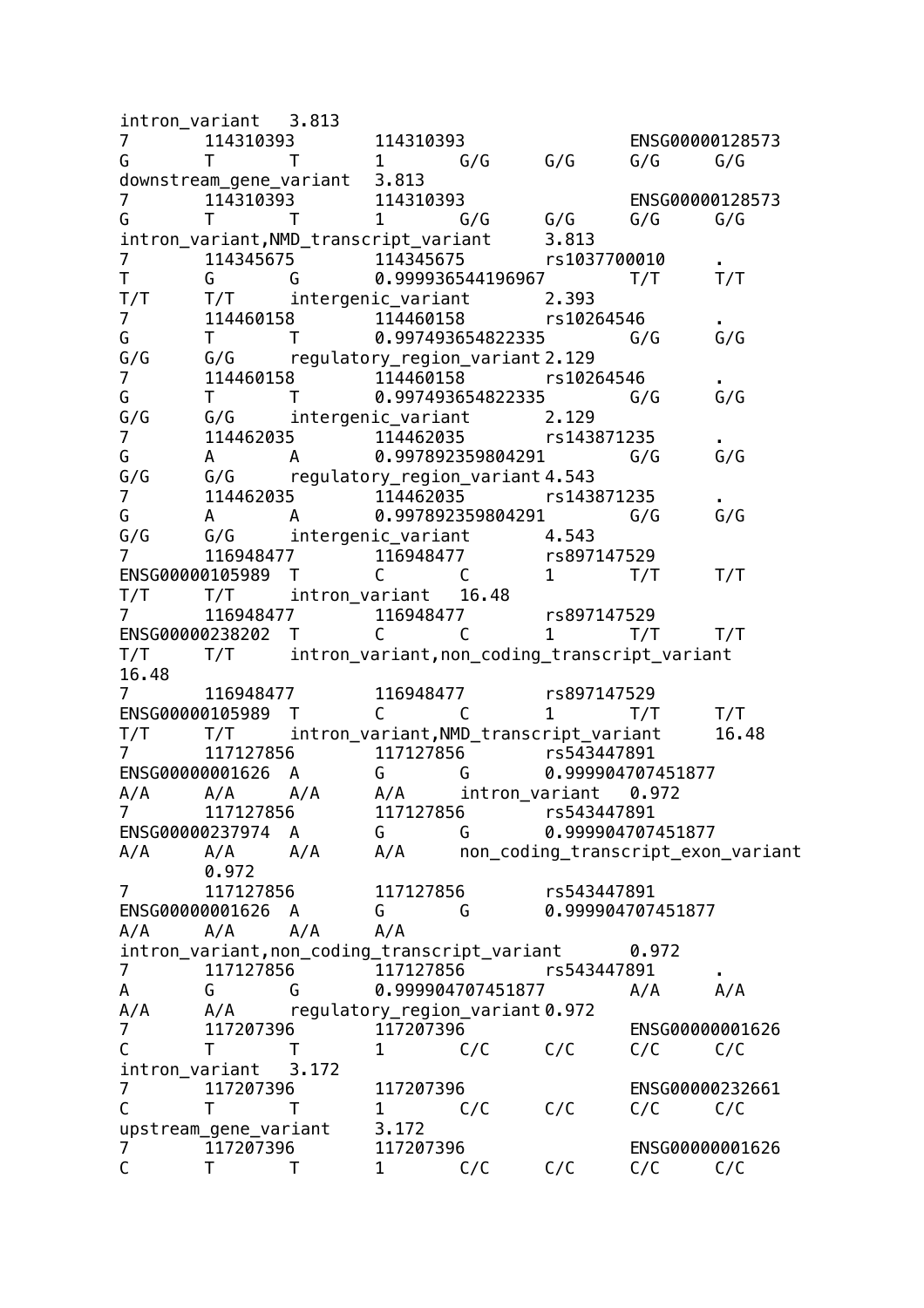intron\_variant,non\_coding\_transcript\_variant 3.172 7 117213267 117213267 ENSG00000001626 A G G 1 A/A A/A A/A A/A intron\_variant 10.65 7 117213267 117213267 ENSG00000001626 A G G 1 A/A A/A A/A A/A intron\_variant,non\_coding\_transcript\_variant 10.65 7 117223052 117223052 ENSG00000001626 T G G 1 T/T T/T T/T T/T intron\_variant 0.147 7 117223052 117223052 ENSG00000234001 T G G 1 T/T T/T T/T T/T downstream\_gene\_variant 0.147 7 117223052 117223052 ENSG00000001626 T G G 1 T/T T/T T/T T/T intron\_variant,non\_coding\_transcript\_variant 0.147  $\begin{array}{cccc} 7 & 7 & 117707341 \ 7 & 7 & 1 & 117707341 \end{array}$  . The matrix of the contract of the contract of contract of contract of contract of contract of contract of contract of contract of contract of contract of contract of co T T 1 C/C C/C C/C C/C intergenic\_variant 5.714 7 118260119 118260119 rs182463777 . T C C 0.997142131334942 T/T T/T T/T T/T intergenic\_variant 4.068<br>7 118324107 118324107 118324107 118324107 . A G G 1 A/A A/A A/A A/A intergenic\_variant 2.043 7 118816963 118816963 rs191997757 ENSG00000270516 T C C 0.996605869445968<br>T/T T/T T/T T/T downstream gene variant T/T T/T T/T T/T downstream\_gene\_variant 1.56 7 118818224 118818224 rs140961340 ENSG00000270516 T A A 0.99682640431609 T/T T/T T/T T/T downstream\_gene\_variant 6.843 7 118818224 118818224 rs140961340 . T A A 0.99682640431609 T/T T/T T/T T/T regulatory\_region\_variant 6.843 7 119985611 119985611 ENSG00000184408 C G G 1 C/C C/C C/C C/C intron\_variant 0.114 7 120148704 120148704 ENSG00000184408 G A A 1 G/G G/G G/G G/G intron\_variant 3.08 7 120149721 120149721 ENSG00000184408 T C C 1 T/T T/T T/T T/T intron\_variant 0.209 7 120150746 120150746 ENSG00000184408 C T T 1 C/C C/C C/C C/C intron\_variant 2.04 7 120151290 120151290 ENSG00000184408<br>C T T 1 C/C C/C C/C C/C C T T 1 C/C C/C C/C C/C intron\_variant 4.852 7 120151966 120151966 ENSG00000184408 G A A 1 G/G G/G G/G G/G intron\_variant 0.474 7 120153608 120153608 ENSG00000184408 A T T 1 A/A A/A A/A A/A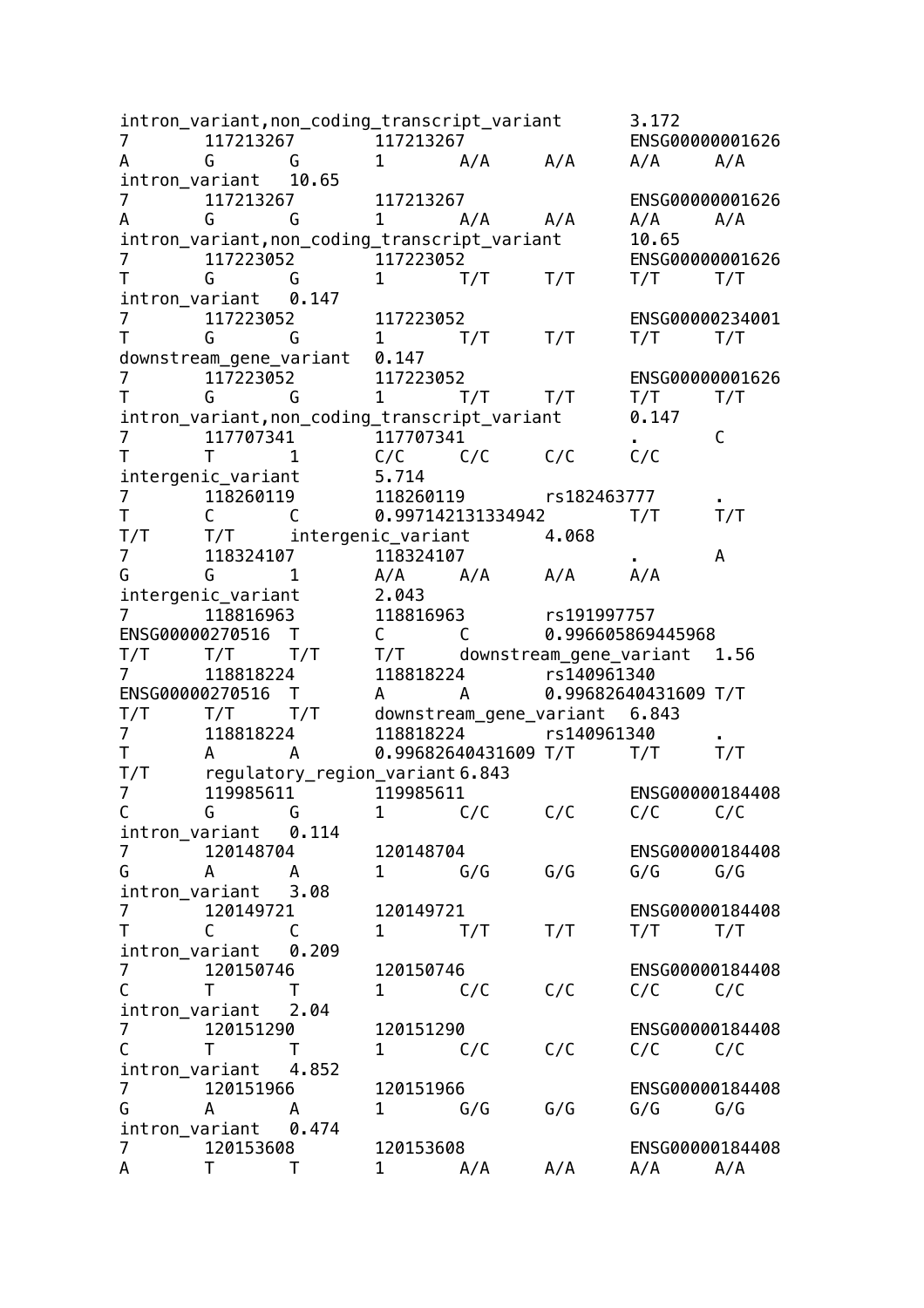intron\_variant 3.171 7 120154469 120154469 ENSG00000184408 A C C 1 A/A A/A A/A A/A intron\_variant 1.877 7 120156003 120156003 ENSG00000184408 G A A 1 G/G G/G G/G G/G intron\_variant 0.621 7 120156935 120156935 ENSG00000184408 C T T 1 C/C C/C C/C C/C intron\_variant 3.104 7 120158468 120158468 ENSG00000184408 C G G 1 C/C C/C C/C C/C intron\_variant 0.133 7 120159193 120159193 ENSG00000184408 C T T 1 C/C C/C C/C C/C intron\_variant 1.485<br>7 120159269 7 120159269 120159269 rs1455833886 ENSG00000184408 G A A 1 G/G G/G<br>G/G G/G intron\_variant 3.989 G/G G/G intron\_variant 3.989 7 120161835 120161835 ENSG00000184408 C T T 1 C/C C/C C/C C/C intron\_variant 0.757 7 120161857 120161857 rs939781521 ENSG00000184408 T C C 1 T/T T/T T/T T/T intron\_variant 0.477 7 120161864 120161864 ENSG00000184408 C T T 1 C/C C/C C/C C/C intron\_variant 5.761 7 120162294 120162294 ENSG00000184408 G A A 1 G/G G/G G/G G/G intron\_variant 2.383 7 120162440 120162440 ENSG00000184408 C G G 1 C/C C/C C/C C/C intron\_variant 9.967 7 120164968 120164968 rs1292130440 ENSG00000184408 T G G 0.999968260013966 T/T T/T T/T T/T intron\_variant 3.549 7 120164968 120164968 rs1292130440 . T G G 0.999968260013966 T/T T/T T/T T/T regulatory\_region\_variant 3.549 7 120166540 120166540 ENSG00000184408 A G G 1 A/A A/A A/A A/A intron\_variant 1.175 7 120167630 120167630 ENSG00000184408 A G G 1 A/A A/A A/A A/A intron\_variant 2.272 7 120168173 120168173 ENSG00000184408<br>T C C 1 T/T T/T T/T T/T T C C 1 T/T T/T T/T T/T intron\_variant 13.08 7 120168267 120168267 ENSG00000184408 A T T 1 A/A A/A A/A A/A intron\_variant 6.348 7 120168513 120168513 ENSG00000184408<br>A C C 1 A/A A/A A/A A/A A/A A C C 1 A/A A/A A/A A/A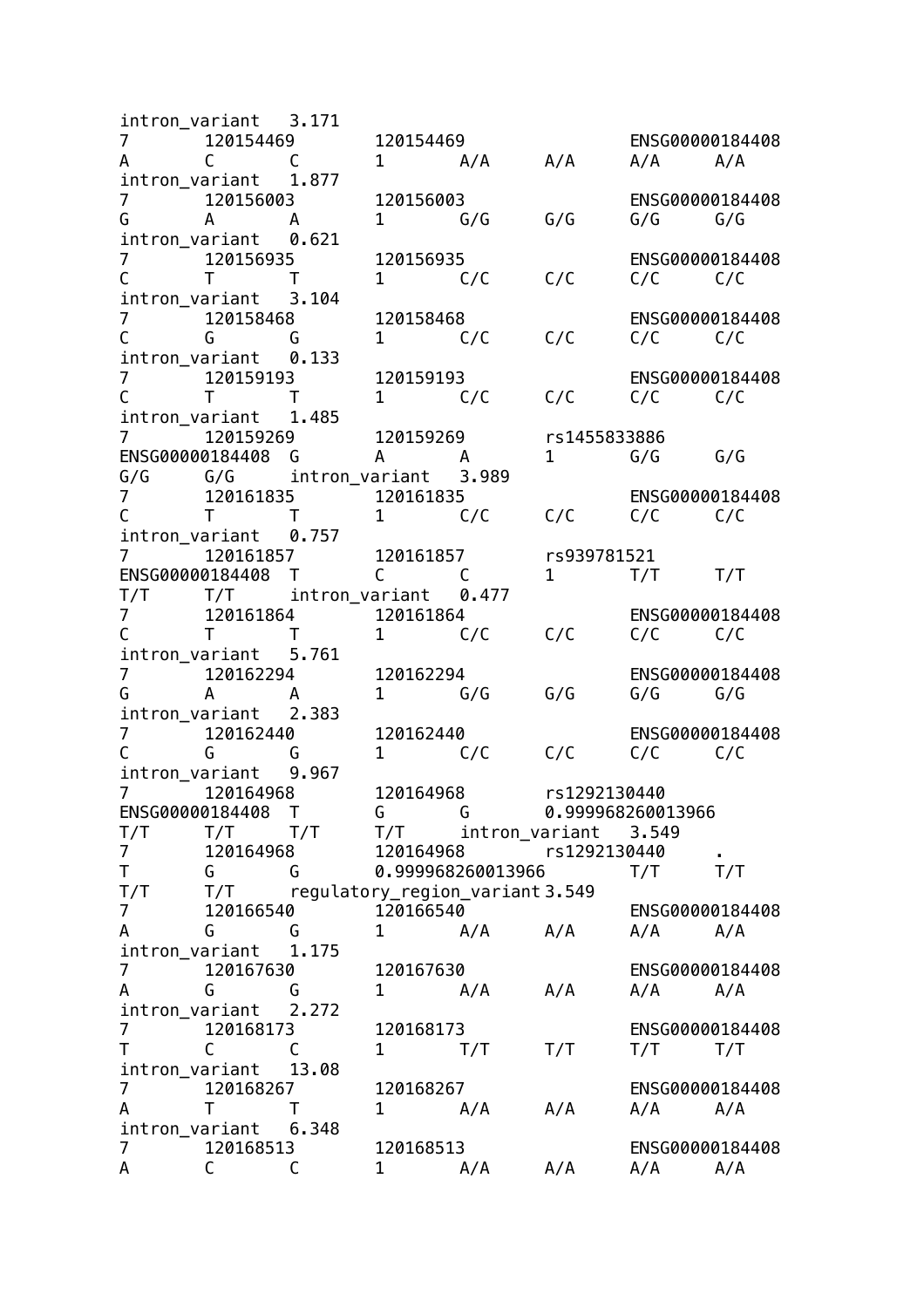intron\_variant 1.34 7 120168539 120168539 ENSG00000184408 C G G 1 C/C C/C C/C C/C intron\_variant 7.519 7 120169201 120169201 ENSG00000184408 A G G 1 A/A A/A A/A A/A intron\_variant 5.01 7 120171648 120171648 ENSG00000184408 C G G 1 C/C C/C C/C C/C intron\_variant 0.374 7 120172107 120172107 ENSG00000184408 A T T 1 A/A A/A A/A A/A intron\_variant 7.517 7 120172456 120172456 ENSG00000184408 G A A 1 G/G G/G G/G G/G intron\_variant 1.292 7 120172826 120172826 rs776503749 ENSG00000184408 G A A 1 G/G G/G G/G G/G intron\_variant 0.251 7 120173602 120173602 ENSG00000184408 A G G 1 A/A A/A A/A A/A intron\_variant 1.946 7 120173632 120173632 ENSG00000184408 A T T 1 A/A A/A A/A A/A intron\_variant 3.505 7 120173902 120173902 ENSG00000184408 A G G 1 A/A A/A A/A A/A intron\_variant 1.96 7 120643807 120643807 rs147322384 ENSG00000106034 G T T 0.998218489533626  $G/G$   $G/G$   $G/G$   $G/G$   $G$  intron\_variant 0.604 7 120643807 120643807 rs147322384 ENSG00000106034 G T T 0.998218489533626 G/G G/G G/G G/G intron\_variant,non\_coding\_transcript\_variant 0.604 7 120643807 120643807 rs147322384 ENSG00000106034 G T T 0.998218489533626 G/G G/G G/G G/G intron\_variant,NMD\_transcript\_variant 0.604 7 120920628 120920628 rs530155400 ENSG00000106034 A G G 0.999842022116904 A/A A/A A/A A/A intron\_variant 7.857 7 121260396 121260396 rs75119578 . C C 0.997138132790639 T/T T/T T/T T/T intergenic\_variant 13.08 7 121756425 121756425 rs73426019 ENSG00000008311 A C C 0.995937281787596 A/A A/A A/A A/A intron variant,NMD transcript variant 4.646 7 121756425 121756425 rs73426019 ENSG00000008311 A C C 0.995937281787596 A/A A/A A/A A/A intron\_variant 4.646<br>7 121756425 121756425 rs73426019 7 121756425 121756425 rs73426019<br>FNSG00000008311 A C C 0.99593728 ENSG00000008311 A C C 0.995937281787596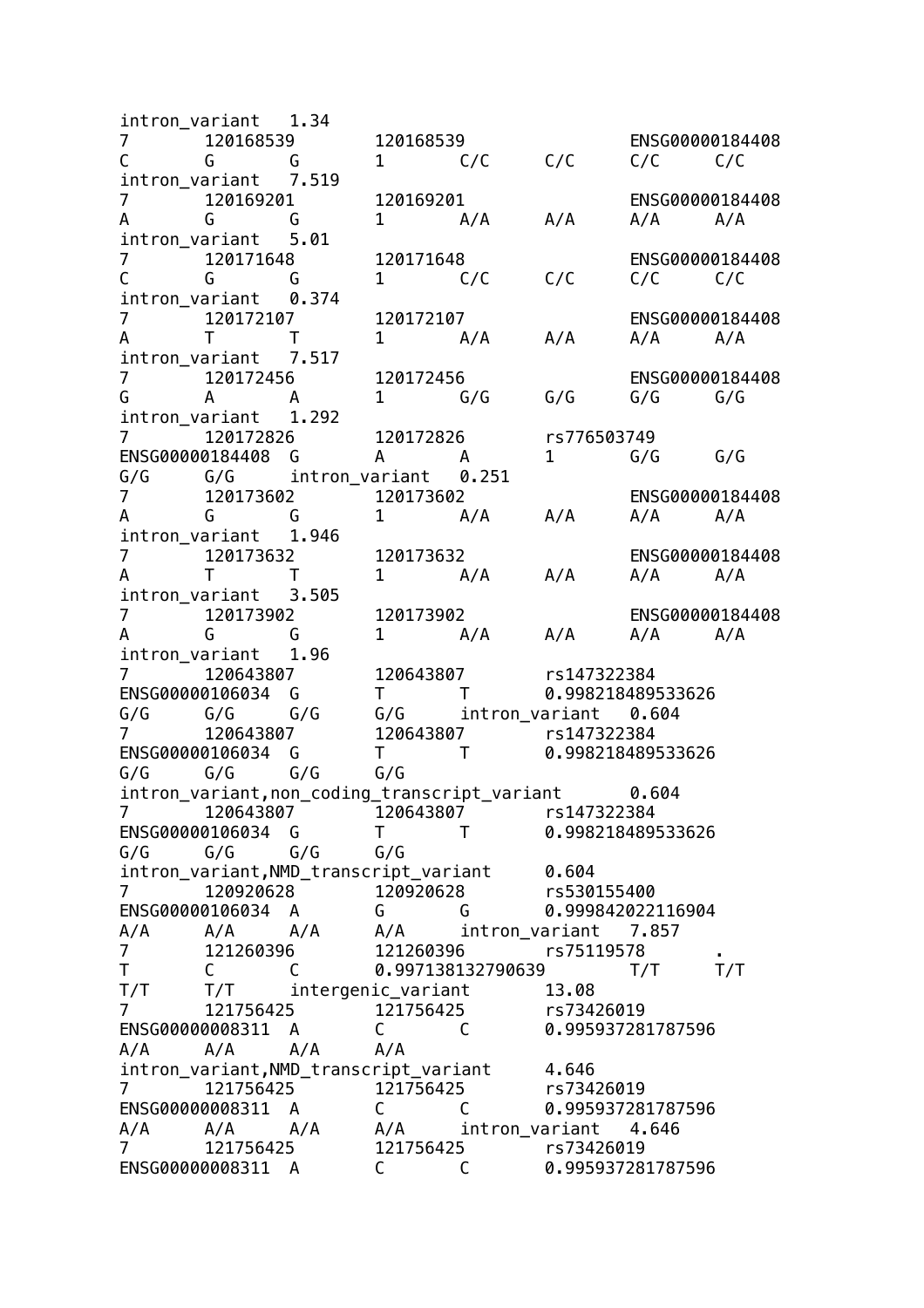A/A A/A A/A A/A intron\_variant, non\_coding\_transcript\_variant 4.646 7 121766397 121766397 rs560717101 ENSG00000008311 A G G 0.999904840449153 A/A A/A A/A A/A intron\_variant,NMD\_transcript\_variant 7.367 7 121766397 121766397 rs560717101 ENSG00000008311 A G G 0.999904840449153 A/A A/A A/A A/A intron\_variant 7.367 7 121766397 121766397 rs560717101 ENSG00000008311 A G G 0.999904840449153 A/A A/A A/A A/A intron\_variant,non\_coding\_transcript\_variant 7.367 7 121770474 121770474 rs182276803 ENSG00000008311 T C C 0.999904719557899 T/T T/T T/T T/T intron\_variant, NMD\_transcript\_variant 1.197<br>7 121770474 121770474 12178474 7 121770474 121770474 rs182276803 ENSG00000008311 T C C 0.999904719557899 T/T T/T T/T T/T intron\_variant 1.197 7 121770474 121770474 rs182276803 ENSG00000008311 T C C 0.999904719557899 T/T T/T T/T T/T intron\_variant, non\_coding\_transcript\_variant 1.197 7 121774214 121774214 rs185256474 ENSG00000008311 G A A 0.999904834411877 G/G G/G G/G G/G upstream\_gene\_variant 1.7 7 121774214 121774214 rs185256474 ENSG00000008311 G A A 0.999904834411877  $G/G$   $G/G$   $G/G$   $G/G$   $G$  intron\_variant 1.7 7 121774214 121774214 rs185256474 ENSG00000008311 G A A 0.999904834411877 G/G G/G G/G G/G intron variant,non coding transcript variant 1.7 7 121804527 121804527 rs112994176 ENSG00000226636 T C C 0.999587144308943 T/T T/T T/T T/T downstream\_gene\_variant 2.481 7 121809487 121809487 rs530050137 . G A A 0.999587380181553 G/G G/G G/G G/G intergenic\_variant 1.694 7 121821520 121821520 rs113846478 . T C C 0.998158379373849 T/T T/T T/T T/T intergenic variant 0.65 7 121830027 121830027 rs111808176 . A G G 0.999618950844659 A/A A/A<br>A/A A/A intergenic\_variant 3.577 A/A A/A intergenic variant 7 121836335 121836335 rs112472232 . G T T 0.999587537280284 G/G<br>G/G G/G intergenic variant 4.613 G/G intergenic variant 4.613 7 121837994 121837994 rs113607589 . C A A 0.999585168166443 C/C C/C C/C C/C intergenic variant 1.378 7 121839092 121839092 rs112103683<br>G C C 0.999587327788712 G/G G C C 0.999587327788712 G/G G/G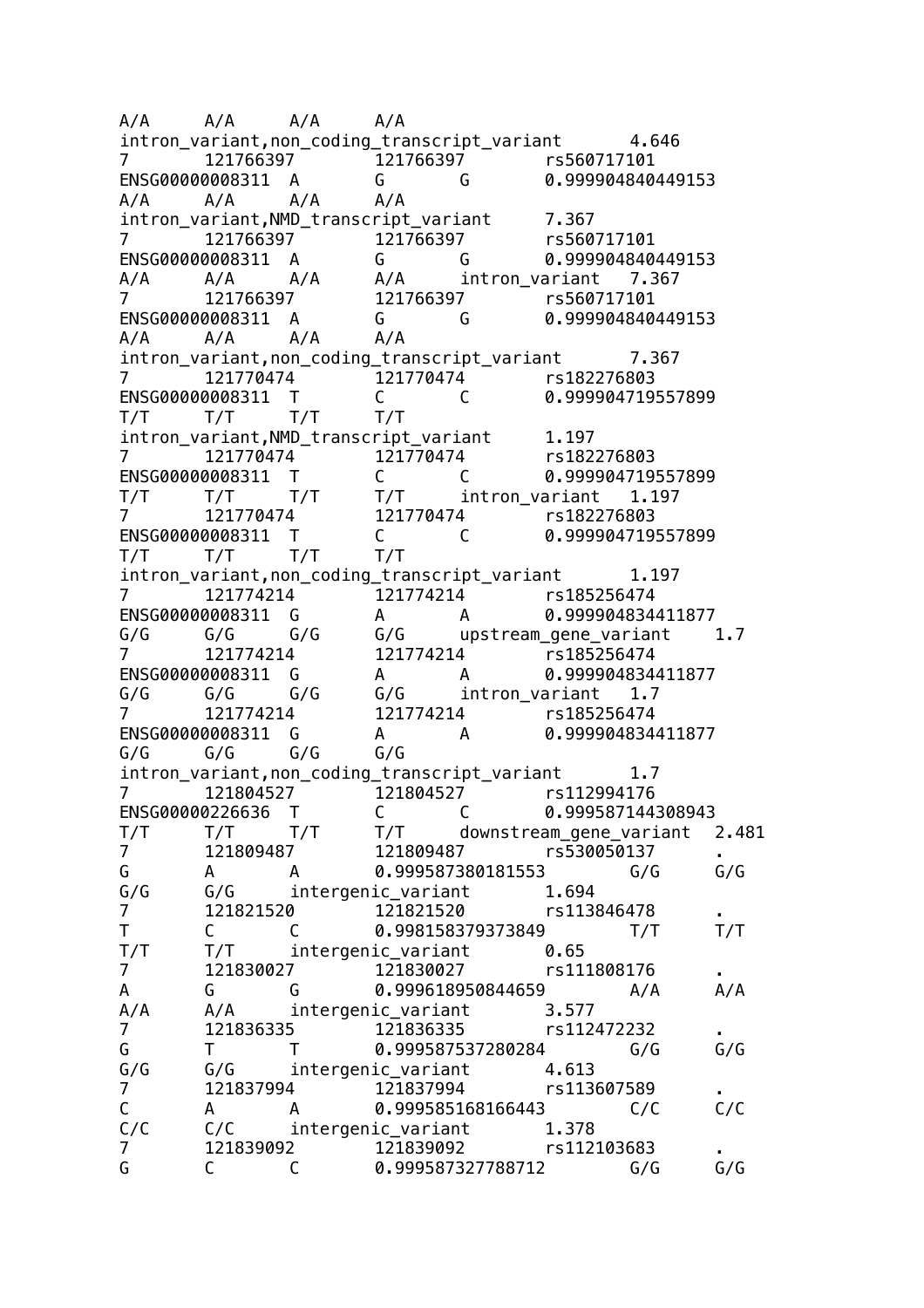G/G G/G intergenic variant 1.503 7 121839616 121839616 rs112284926 . C A A 0.999587563451777 C/C C/C C/C C/C intergenic variant 0.457 7 121839743 121839743 rs111852243 . A T T 0.999587091856181 A/A A/A A/A A/A intergenic\_variant 4.621 7 121853152 121853152 rs113970274 ENSG00000234418 C T T 0.999587563451777 C/C C/C C/C C/C upstream\_gene\_variant 3.879 7 121853152 121853152 rs113970274 . C T T 0.999587563451777 C/C C/C C/C C/C regulatory\_region\_variant 3.879 7 121857718 121857718 rs111781481 ENSG00000234418 T G G 0.999587432561092 T/T T/T T/T T/T intron variant, non coding transcript variant 0.815 7 121857990 121857990 rs544707564 ENSG00000234418 G A A 0.999587249174498 G/G G/G G/G G/G intron\_variant,non\_coding\_transcript\_variant 3.139 7 122321984 122321984 rs890628037 ENSG00000081803 T C C 0.998976877429916<br>T/T T/T T/T T/T intron variant 1.162 T/T T/T T/T T/T intron\_variant 1.162 7 122321984 122321984 rs890628037 ENSG00000235459 T C C 0.998976877429916 T/T T/T T/T T/T downstream\_gene\_variant 1.162 7 122322345 122322345 rs186290371 ENSG00000081803 T A A 0.999619289340101 T/T T/T T/T T/T intron\_variant 2.102 7 122322345 122322345 rs186290371 ENSG00000235459 T A A 0.999619289340101 T/T T/T T/T T/T downstream\_gene\_variant 2.102 7 122322522 122322522 rs377455979 ENSG00000081803 C T T 0.999746225098338 C/C C/C C/C C/C intron\_variant 1.025 7 122322522 122322522 rs377455979 ENSG00000235459 C T T 0.999746225098338 C/C C/C C/C C/C downstream\_gene\_variant 1.025 7 122322665 122322665 rs1014792474 ENSG00000081803 C A A 0.999936584437821 C/C C/C C/C C/C intron\_variant 0.76 7 122322665 122322665 rs1014792474 ENSG00000235459 C A A 0.999936584437821 C/C C/C C/C C/C downstream\_gene\_variant 0.76 7 122322980 122322980 rs897672672 ENSG00000081803 G A A 0.999936560299435 G/G G/G G/G G/G intron\_variant 0.065 7 122322980 122322980 rs897672672 ENSG00000235459 G A A 0.999936560299435 G/G G/G G/G G/G downstream\_gene\_variant 0.065 7 122322980 122322980 rs897672672 . G A A 0.999936560299435 G/G G/G G/G G/G regulatory\_region\_variant 0.065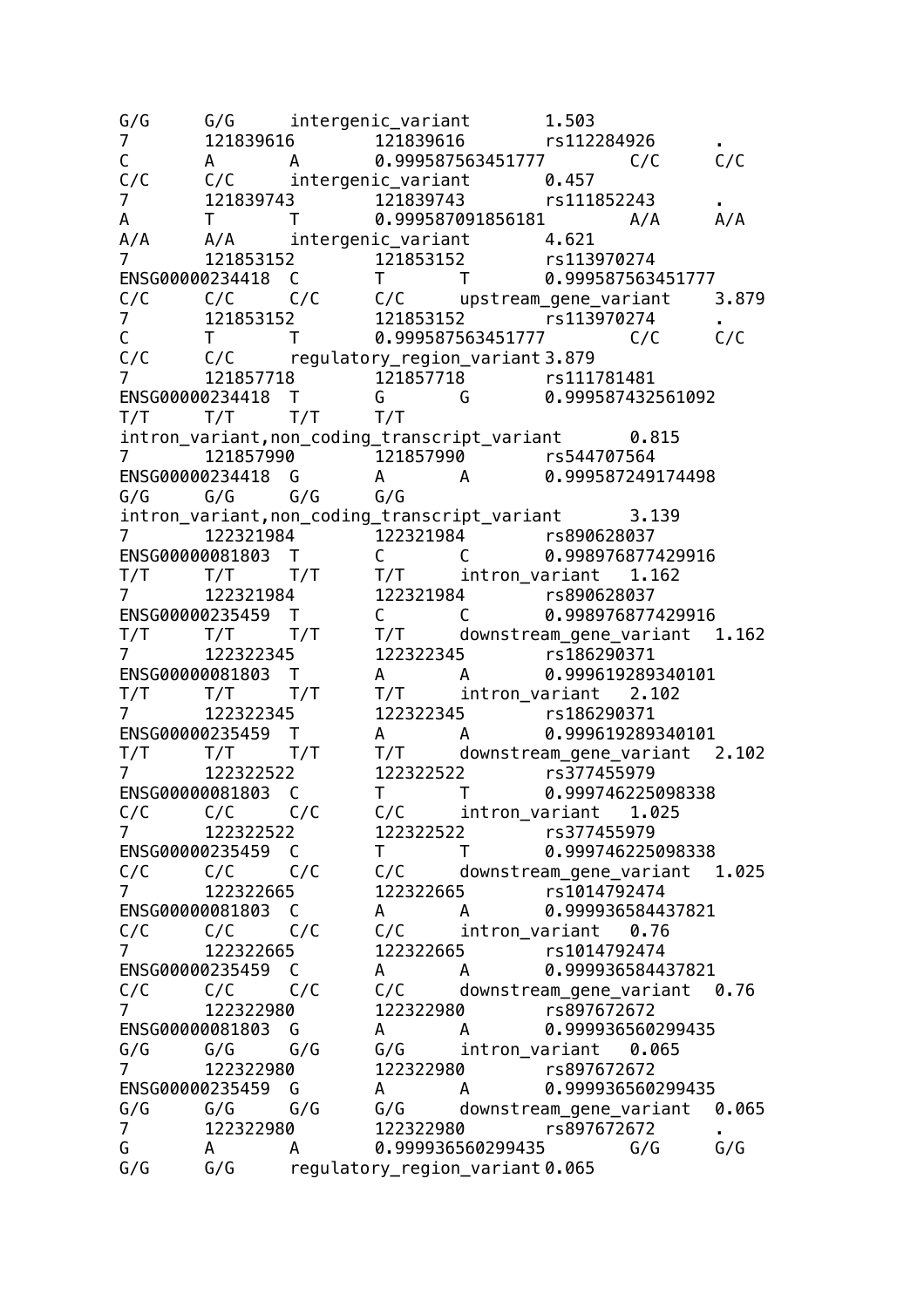7 122326774 122326774 rs1031892122 ENSG00000081803 G A A 0.999936556274584  $G/G$   $G/G$   $G/G$   $G/G$  intron\_variant 0.307 7 122326774 122326774 rs1031892122 . G A A 0.999936556274584 G/G G/G G/G G/G regulatory\_region\_variant 0.307 7 122327277 122327277 rs1003003894 ENSG00000081803 C T T 0.999936560299435 C/C C/C C/C C/C intron\_variant 2.019 7 122327277 122327277 rs1003003894 . C T T 0.999936560299435 C/C C/C C/C C/C regulatory region variant 2.019 7 122333281 122333281 rs891597926 ENSG00000081803 C A A 0.999936592479868 C/C C/C C/C C/C intron\_variant 0.85 7 122333281 122333281 rs891597926 ENSG00000188050 C A A 0.999936592479868 C/C C/C C/C C/C downstream\_gene\_variant 0.85 7 122336571 122336571 rs200673307 ENSG00000081803 T A A 0.998556240976506 T/T T/T T/T T/T intron\_variant 1.117 7 122336571 122336571 rs200673307 ENSG00000188050 T A A 0.998556240976506<br>T/T T/T T/T T/T downstream gene variant T/T T/T T/T T/T downstream\_gene\_variant 1.117 7 122336571 122336571 rs200673307<br>T A A 0.998556240976506 T/T A A 0.998556240976506 T/T T/T T/T T/T regulatory\_region\_variant 1.117 7 122336572 122336572 rs202028705 ENSG00000081803 G A A 0.998425093510073  $G/G$   $G/G$   $G/G$   $G/G$  intron\_variant 0.382 7 122336572 122336572 rs202028705 ENSG00000188050 G A A 0.998425093510073 G/G G/G G/G G/G downstream\_gene\_variant 0.382 7 122336572 122336572 rs202028705 . G A A 0.998425093510073 G/G G/G G/G G/G regulatory\_region\_variant 0.382 7 122345008 122345008 rs926114634 ENSG00000081803 G A A 0.999936451448907 G/G G/G G/G G/G intron\_variant 1.809 7 122345008 122345008 rs926114634 ENSG00000235631 G A A 0.999936451448907 G/G G/G G/G G/G upstream\_gene\_variant 1.809 7 122347267 122347267 rs924531760 ENSG00000081803 A C C 0.999936431250397 A/A A/A A/A A/A intron\_variant 5.047 7 122347267 122347267 rs924531760 ENSG00000235631 A C C 0.999936431250397 A/A A/A A/A A/A upstream\_gene\_variant 5.047<br>7 122352810 122352810 rs1013076609 7 122352810 122352810 rs1013076609 ENSG00000081803 C T T 0.999936475670182 C/C C/C C/C C/C intron\_variant 1.342 7 122354439 122354439 rs950726006 ENSG00000081803 G A A 0.999936439331342 G/G G/G G/G G/G intron\_variant 1.938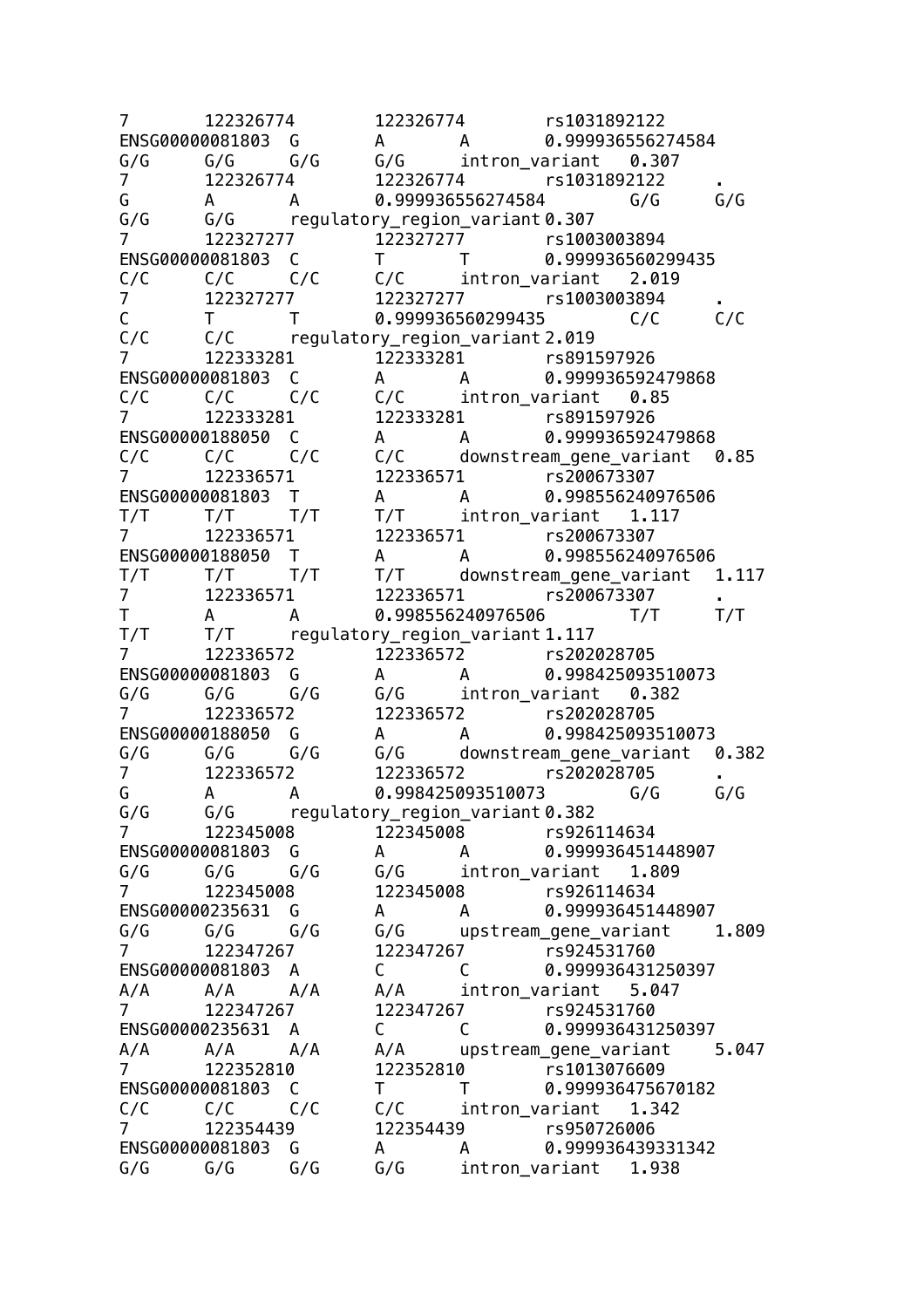7 122355038 122355038 rs992732259 ENSG00000081803 G A A 0.999936443371044 G/G G/G G/G G/G intron\_variant 5.02 7 122355678 122355678 rs1055561320 ENSG00000081803 T C C 0.999872765443094 T/T T/T T/T T/T intron\_variant 1.755 7 122357339 122357339 rs762244065 ENSG00000081803 T C C 0.999936507936508 T/T T/T T/T T/T intron\_variant 4.667 7 122357610 122357610 rs888435065 ENSG00000081803 C T T 0.999936515997969 C/C C/C C/C C/C intron\_variant 5.114 7 122358644 122358644 rs990382537 ENSG00000081803 C T T 0.999936511967494 C/C C/C C/C C/C intron\_variant 1.864 7 122360587 122360587 rs1009976392 ENSG00000081803 T G G 0.999935178583004 T/T T/T T/T T/T intron\_variant 0.21 7 122365075 122365075 rs1016978637 ENSG00000081803 G T T 0.999936475670182 G/G G/G G/G G/G intron\_variant 1.52 7 122365223 122365223 rs914974856 ENSG00000081803 G C C 0.999936427209154  $G/G$   $G/G$   $G/G$   $G/G$   $G$  intron\_variant 0.866 7 122366091 122366091 rs914589336 ENSG00000081803 C G G 0.999936317901038 C/C C/C C/C C/C intron\_variant 0.755<br>7 122367415 122367415 rs976921451 7 122367415 122367415 rs976921451 ENSG00000081803 C A A 0.999936386768448 C/C C/C C/C C/C intron\_variant 6.46 7 122368148 122368148 rs1009823841 ENSG00000081803 C A A 0.999936382721547 C/C C/C C/C C/C intron\_variant 9.621 7 122368592 122368592 rs906886411 ENSG00000081803 C G G 0.999936187862931 C/C C/C C/C C/C intron\_variant 0.251 7 122368714 122368714 rs945461529 ENSG00000081803 A G G 0.999936342224203 A/A A/A A/A A/A intron\_variant 2.843 7 122368945 122368945 rs978163322 ENSG00000081803 T A A 0.99993631384537 T/T T/T T/T T/T intron\_variant 1.123 7 122370430 122370430 rs927782270 ENSG00000081803 G A A 0.999936334118546  $G/G$   $G/G$   $G/G$   $G/G$  intron\_variant 3.262 7 122370675 122370675 rs914898364 ENSG00000081803 A T T 0.999936378674132 A/A A/A A/A A/A intron\_variant 5.408 7 122370925 122370925 rs960645080 ENSG00000081803 A C C 0.999936216354127 A/A A/A A/A A/A intron\_variant 5.366 7 122371219 122371219 rs1034685854 ENSG00000081803 A G G 0.999936293559279 A/A A/A A/A A/A intron\_variant 6.984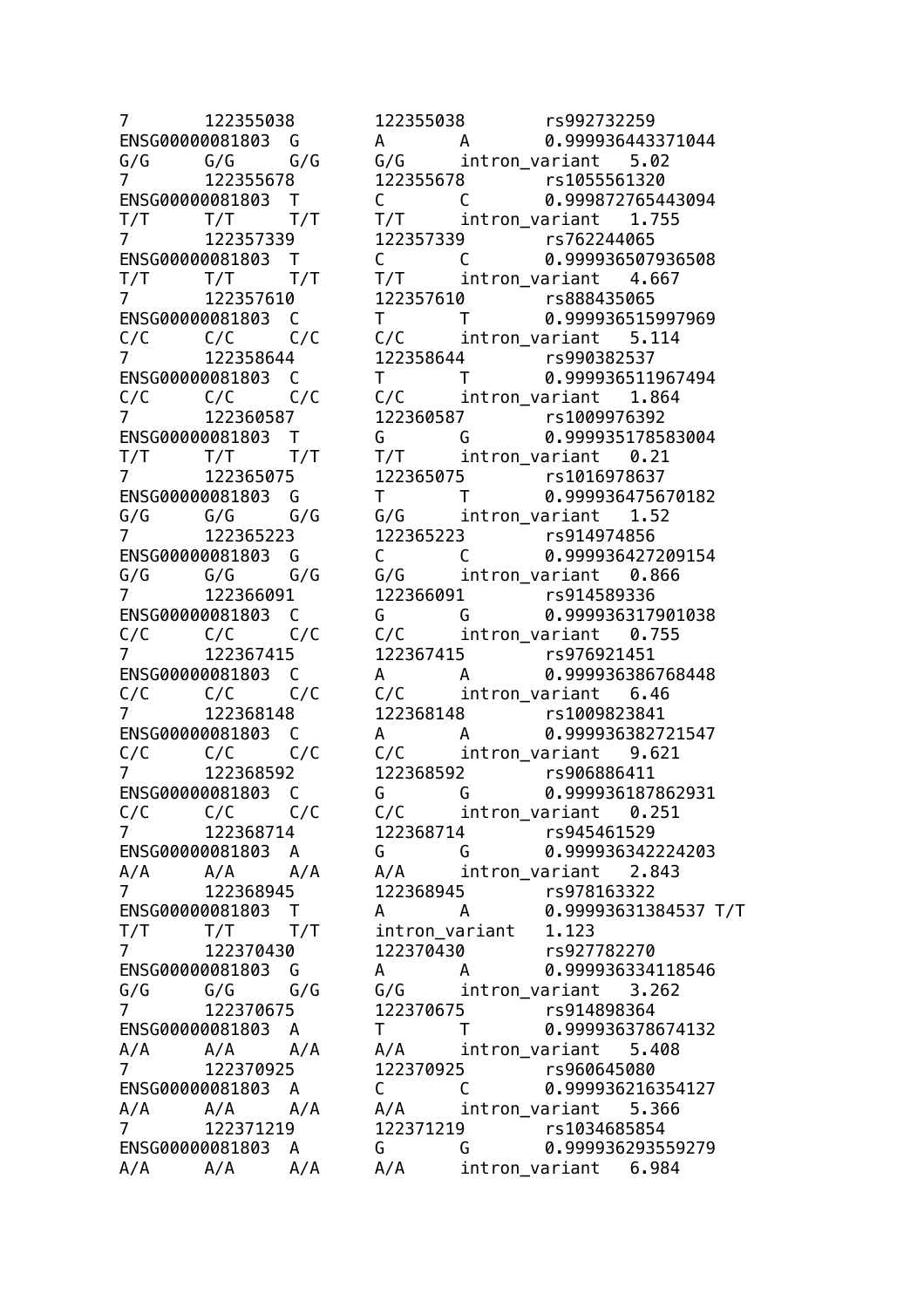7 122371668 122371668 rs986864990 ENSG00000081803 C A A 0.999936191934661 C/C C/C C/C C/C intron\_variant 2.83 7 122373026 122373026 rs910902984 ENSG00000081803 A T T 0.99993174527336 A/A A/A A/A A/A intron\_variant 1.746 7 122374819 122374819 rs900624027 ENSG00000081803 C T T 0.999936524057382 C/C C/C C/C C/C intron\_variant 3.287 7 122374819 122374819 rs900624027 . C T T 0.999936524057382 C/C C/C C/C C/C regulatory region variant 3.287 7 122375032 122375032 rs1038867554 ENSG00000081803 C A A 0.99993653211475 C/C C/C C/C C/C intron\_variant 10.68 7 122375032 122375032 rs1038867554 . C A A 0.99993653211475 C/C C/C C/C C/C regulatory\_region variant 10.68 7 122375618 122375618 rs376859181 ENSG00000081803 T C C 0.999004701397713<br>T/T T/T T/T T/T intron variant 1.297 T/T T/T T/T T/T intron\_variant 1.297 7 122375618 122375618 rs376859181<br>T C C 0.999904701397713 T/T C C 0.999904701397713 T/T T/T T/T T/T regulatory region variant 1.297 7 122376412 122376412 rs939356162 ENSG00000081803 G T T 0.999936398906061 G/G G/G G/G G/G intron\_variant 8.039 7 122376412 122376412 rs939356162 . G T T 0.999936398906061 G/G G/G G/G G/G regulatory\_region\_variant 8.039 7 122379455 122379455 rs1048171682 ENSG00000081803 C A A 0.99993653211475 C/C C/C C/C C/C intron\_variant 0.976 7 122379455 122379455 rs1048171682 . C A A 0.99993653211475 C/C C/C C/C C/C regulatory\_region\_variant 0.976 7 122464617 122464617 rs1032806413 ENSG00000081803 T C C 0.999936487773896 T/T T/T T/T T/T intron\_variant 0.805 7 122843099 122843099 rs114490038 ENSG00000081800 G A A 0.998600330830895 G/G G/G G/G G/G upstream\_gene\_variant 3.576 7 122846638 122846638 rs147363973 . C T T 0.998600686935504 C/C C/C C/C C/C intergenic variant 1.502 7 123093242 123093242 rs1007042563 ENSG00000164675 G A A 0.999834885410475 G/G G/G G/G G/G intron\_variant 0.48 7 123093242 123093242 rs1007042563 ENSG00000207338 G A A 0.999834885410475 G/G G/G G/G G/G downstream\_gene\_variant 0.48 7 123093242 123093242 rs1007042563 ENSG00000232524 G A A 0.999834885410475 G/G G/G G/G G/G upstream\_gene\_variant 0.48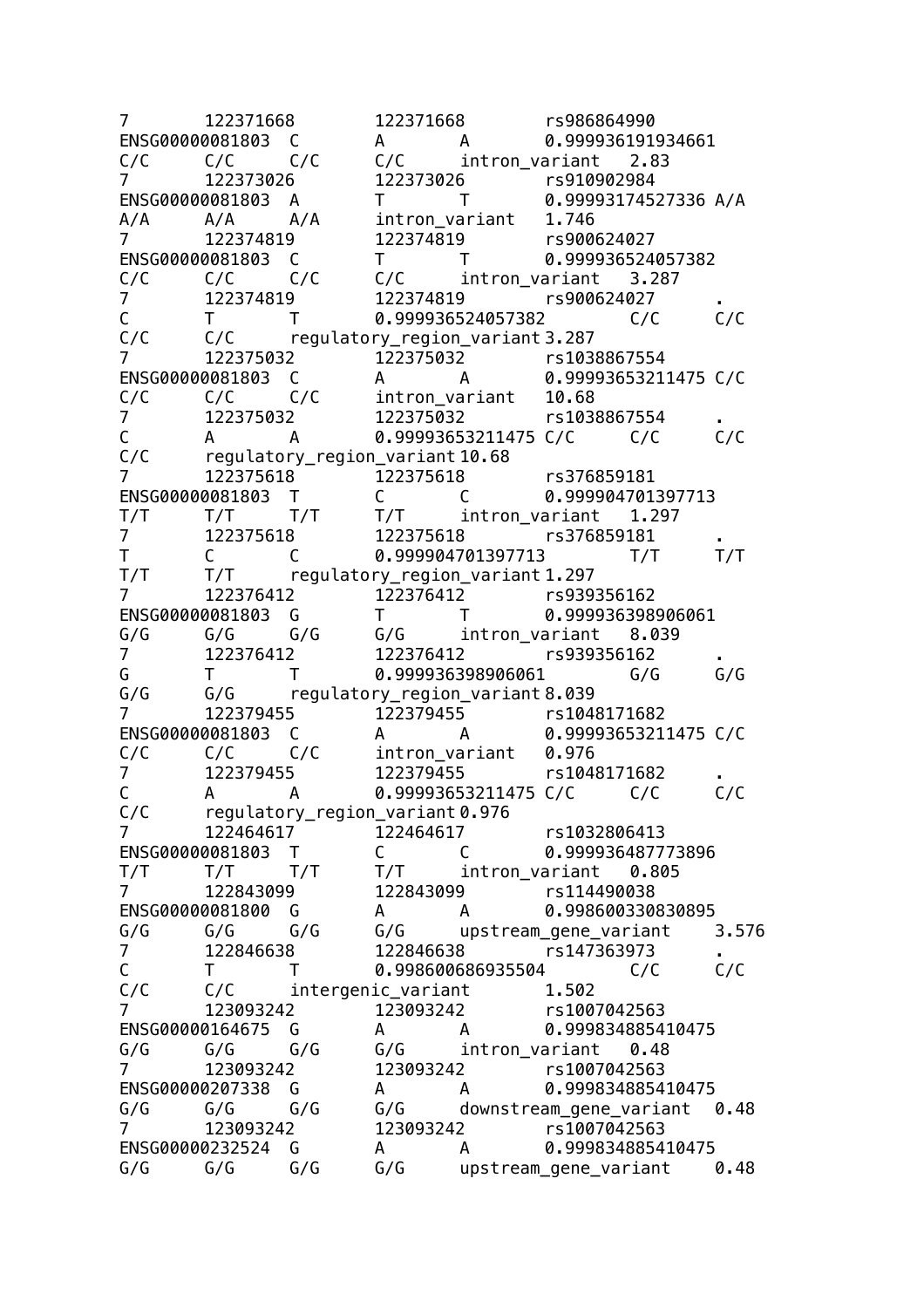7 123093242 123093242 rs1007042563 ENSG00000164675 G A A 0.999834885410475 G/G G/G G/G G/G intron variant, NMD transcript variant 0.48 7 123467743 123467743 rs1002572610 ENSG00000228211 T C C 0.999904828373834 T/T T/T T/T T/T intron\_variant,non\_coding\_transcript\_variant 6.481 7 123467743 123467743 rs1002572610 ENSG00000106302 T C C 0.999904828373834 T/T T/T T/T T/T upstream\_gene\_variant 6.481 7 123560416 123560416 rs116628859 ENSG00000106304 T G G 0.996479766586325 T/T T/T T/T T/T upstream\_gene\_variant 2.346 7 123561763 123561763 rs950530868 ENSG00000106304 A G G 0.999873152787467 A/A A/A A/A A/A upstream\_gene\_variant 1.239<br>7 123563658 123563658 rs115915636 7 123563658 123563658 rs115915636 ENSG00000106304 A G G 0.996510152284264 A/A A/A A/A A/A upstream gene variant 5.113 7 123564360 123564360 rs116713900 ENSG00000106304 A G G 0.996474623642254<br>A/A A/A A/A A/A upstream gene variant A/A A/A A/A A/A upstream gene variant 1.637 8 54600149 54600149 rs1048482465 . C T T 1 C/C C/C C/C C/C intergenic variant 5.853 8 54795353 54795353 rs1244741798 ENSG00000147509 C T T 1 C/C C/C C/C C/C intron\_variant 8.014 8 54795353 54795353 rs1244741798 ENSG00000244159 C T T 1 C/C C/C C/C C/C downstream\_gene\_variant 8.014 8 54795353 54795353 rs1244741798 ENSG00000147509 C T T 1 C/C C/C C/C C/C intron variant,NMD transcript variant 8.014 8 54795353 54795353 rs1244741798 ENSG00000147509 C T T 1 C/C C/C C/C C/C intron\_variant,non\_coding\_transcript\_variant 8.014 8 54795353 54795353 rs1244741798 . C T T 1 C/C C/C C/C C/C regulatory region variant 8.014 8 54799827 54799827 rs868390536 ENSG00000147509 G C C 0.999968280149718 G/G G/G G/G G/G intron variant 8.368 8 54799827 54799827 rs868390536 ENSG00000244159 G C C 0.999968280149718 G/G G/G G/G G/G upstream gene variant 8.368 8 54799827 54799827 rs868390536 ENSG00000147509 G C C 0.999968280149718 G/G G/G G/G<br>G/G intron\_variant.NMD\_transcript\_variant 8.368 intron variant, NMD transcript variant 8.368 8 54799827 54799827 rs868390536 ENSG00000147509 G C C 0.999968280149718 G/G G/G G/G G/G intron variant, non coding transcript variant 8.368 8 54799827 54799827 rs868390536 . G C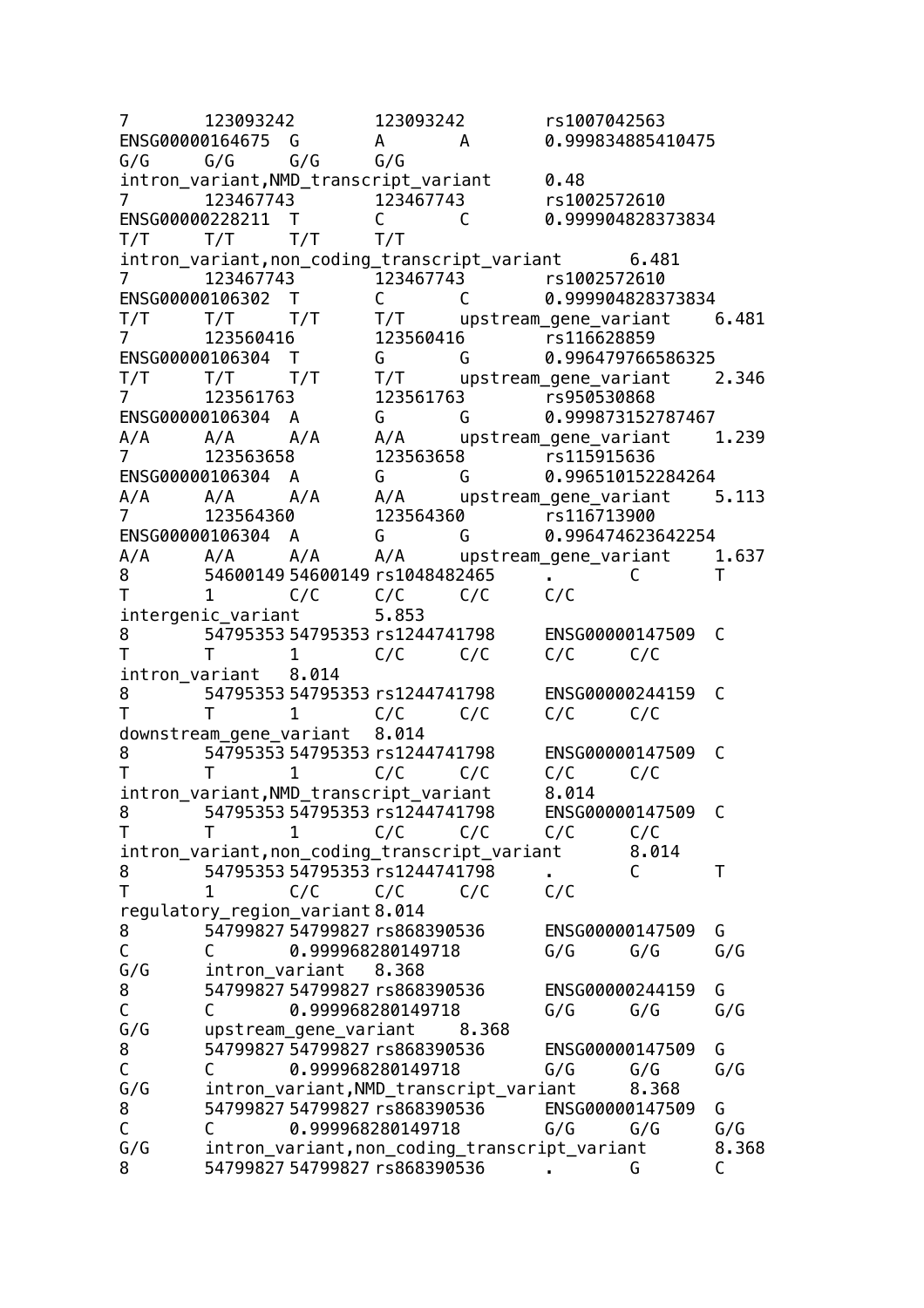| C                   |                      | 0.999968280149718                             |                   | G/G   | G/G             | G/G   | G/G   |
|---------------------|----------------------|-----------------------------------------------|-------------------|-------|-----------------|-------|-------|
|                     |                      | regulatory_region_variant 8.368               |                   |       |                 |       |       |
| 8                   |                      | 54801272 54801272 rs543933889                 |                   |       | ENSG00000147509 |       | A     |
| G                   | G                    |                                               | 0.999936556274584 |       | A/A             | A/A   | A/A   |
| A/A                 |                      | intron_variant 2.724                          |                   |       |                 |       |       |
| 8                   |                      | 54801272 54801272 rs543933889                 |                   |       | ENSG00000244159 |       | A     |
| G                   | G                    |                                               | 0.999936556274584 |       | A/A             | A/A   | A/A   |
| A/A                 |                      | upstream_gene_variant                         |                   | 2.724 |                 |       |       |
| 8                   |                      | 54801272 54801272 rs543933889                 |                   |       | ENSG00000147509 |       | A     |
| G                   | G                    |                                               | 0.999936556274584 |       | A/A             | A/A   | A/A   |
| A/A                 |                      | intron_variant,NMD_transcript_variant         |                   |       |                 | 2.724 |       |
| 8                   |                      | 54801272 54801272 rs543933889                 |                   |       | ENSG00000147509 |       | A     |
| G                   | G                    |                                               | 0.999936556274584 |       | A/A             | A/A   | A/A   |
| A/A                 |                      | intron_variant, non_coding_transcript_variant |                   |       |                 |       | 2.724 |
| 8                   |                      | 54801272 54801272 rs543933889                 |                   |       |                 | A     | G     |
| G                   |                      | 0.999936556274584                             |                   | A/A   | A/A             | A/A   | A/A   |
|                     |                      | regulatory_region_variant 2.724               |                   |       |                 |       |       |
| 8                   |                      | 54807056 54807056 rs1336854780                |                   |       | ENSG00000147509 |       | G     |
|                     | C                    | 1                                             | G/G               | G/G   | G/G             | G/G   |       |
| intron_variant      |                      | 0.72                                          |                   |       |                 |       |       |
| 8                   |                      | 54807056 54807056 rs1336854780                |                   |       | ENSG00000147509 |       | G     |
| С                   | C                    | 1                                             | G/G               | G/G   | G/G             | G/G   |       |
|                     |                      | intron_variant,NMD_transcript_variant         |                   |       | 0.72            |       |       |
| 8                   |                      | 54807056 54807056 rs1336854780                |                   |       | ENSG00000147509 |       | G     |
|                     | $\mathsf{C}$         | $\mathbf{1}$                                  | G/G               | G/G   | G/G             | G/G   |       |
|                     |                      | intron_variant, non_coding_transcript_variant |                   |       |                 | 0.72  |       |
| 8                   |                      | 54807056 54807056 rs1336854780                |                   |       |                 | G     | C     |
| C                   | 1                    | G/G                                           | G/G               | G/G   | G/G             |       |       |
|                     |                      | regulatory_region_variant0.72                 |                   |       |                 |       |       |
| 8                   |                      | 54807771 54807771 rs1454468187                |                   |       | ENSG00000147509 |       | C     |
| A                   | A                    | 1                                             | C/C               | C/C   | C/C             | C/C   |       |
|                     | intron_variant 2.648 |                                               |                   |       |                 |       |       |
| 8                   |                      | 54807771 54807771 rs1454468187                |                   |       | ENSG00000147509 |       | C     |
| A                   | A                    | 1                                             | C/C               | C/C   | C/C             | C/C   |       |
|                     |                      | intron_variant,NMD_transcript_variant         |                   |       | 2.648           |       |       |
| 8                   |                      | 54807771 54807771 rs1454468187                |                   |       | ENSG00000147509 |       | C     |
| A                   | A                    | 1                                             | C/C               | C/C   | C/C             | C/C   |       |
|                     |                      | intron_variant, non_coding_transcript_variant |                   |       |                 | 2.648 |       |
| 8                   |                      | 54853106 54853106 rs555606998                 |                   |       | ENSG00000147509 |       | T     |
| A                   | $A \qquad \qquad$    |                                               | 0.999334052134204 |       | T/T             | T/T   | T/T   |
| T/T                 |                      | intron_variant                                | 0.047             |       |                 |       |       |
| 8                   |                      | 54853106 54853106 rs555606998                 |                   |       | ENSG00000147509 |       | Τ     |
| A                   | A                    |                                               | 0.999334052134204 |       | T/T             | T/T   | T/T   |
| T/T                 |                      | upstream_gene_variant                         |                   | 0.047 |                 |       |       |
| 8                   |                      | 54853106 54853106 rs555606998                 |                   |       | ENSG00000147509 |       | Τ     |
| A                   | A                    |                                               | 0.999334052134204 |       | T/T             | T/T   | T/T   |
| T/T                 |                      | intron_variant,NMD_transcript_variant         |                   |       |                 | 0.047 |       |
| 8                   |                      | 54853106 54853106 rs555606998                 |                   |       | ENSG00000147509 |       | T.    |
| A                   | A                    |                                               | 0.999334052134204 |       | T/T             | T/T   | T/T   |
| T/T                 |                      | intron_variant, non_coding_transcript_variant |                   |       |                 |       | 0.047 |
| 8                   |                      | 54853881 54853881 rs879428238                 |                   |       | ENSG00000147509 |       | A     |
| C                   | C                    | 1                                             | A/A               | A/A   | A/A             | A/A   |       |
|                     |                      | 0.908                                         |                   |       |                 |       |       |
| intron_variant<br>8 |                      | 54853881 54853881 rs879428238                 |                   |       |                 |       |       |
|                     |                      |                                               |                   |       | ENSG00000147509 |       | A     |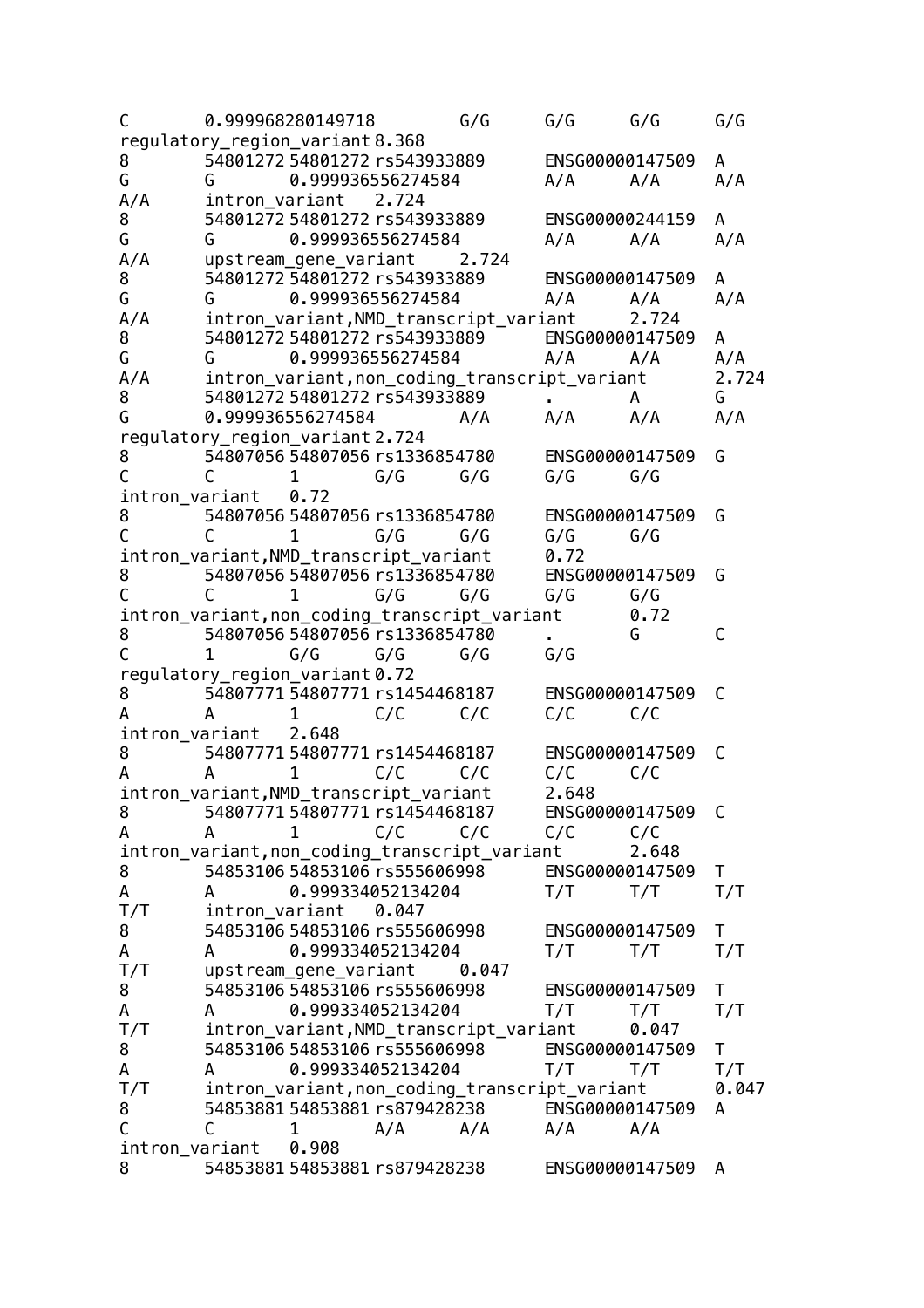C C 1 A/A A/A A/A A/A upstream\_gene\_variant 0.908 8 54853881 54853881 rs879428238 ENSG00000147509 A C C 1 A/A A/A A/A A/A intron variant,NMD transcript variant 0.908 8 54853881 54853881 rs879428238 ENSG00000147509 A C C 1 A/A A/A A/A A/A intron\_variant, non\_coding\_transcript\_variant 0.908 8 54855162 54855162 rs553305739 ENSG00000147509 C T T 0.99913726993865 C/C C/C C/C C/C intron\_variant 0.533 8 54855162 54855162 rs553305739 ENSG00000147509 C T T 0.99913726993865 C/C C/C C/C C/C upstream\_gene\_variant 0.533 8 54855162 54855162 rs553305739 ENSG00000147509 C T T 0.99913726993865 C/C C/C C/C C/C intron variant,NMD transcript variant 0.533 8 54855162 54855162 rs553305739 ENSG00000147509 C T T 0.99913726993865 C/C C/C C/C C/C intron\_variant,non\_coding\_transcript\_variant 0.533 8 54856729 54856729 ENSG00000147509 T C T/T T/T T/T T/T intron\_variant 0.88 8 54856729 54856729 ENSG00000147509 T C C 1 T/T T/T T/T T/T upstream gene variant 0.88 8 54856729 54856729 ENSG00000147509 T C C 1 T/T T/T T/T T/T intron variant, NMD transcript variant 0.88 8 54856729 54856729 ENSG00000147509 T C C 1 T/T T/T T/T T/T intron\_variant,non\_coding\_transcript\_variant 0.88 8 54857308 54857308 rs575536717 ENSG00000147509 A G G 0.999079598832043 A/A A/A A/A A/A intron variant 3.04 8 54857308 54857308 rs575536717 ENSG00000147509 A G G 0.999079598832043 A/A A/A A/A A/A upstream\_gene\_variant 3.04 8 54857308 54857308 rs575536717 ENSG00000147509 A G G 0.999079598832043 A/A A/A A/A A/A intron variant, NMD transcript variant 3.04 8 54857308 54857308 rs575536717 ENSG00000147509 A G G 0.999079598832043 A/A A/A A/A A/A intron variant, non coding transcript variant 3.04 8 54857308 54857308 rs575536717 . A G G 0.999079598832043 A/A A/A A/A A/A regulatory region variant 3.04 8 54857367 54857367 rs188963471 ENSG00000147509 G C C 0.999080124341813 G/G G/G<br>G/G intron\_variant 4.68 intron variant 4.68 8 54857367 54857367 rs188963471 ENSG00000147509 G C C 0.999080124341813 G/G G/G G/G G/G upstream gene variant 4.68 8 54857367 54857367 rs188963471 ENSG00000147509 G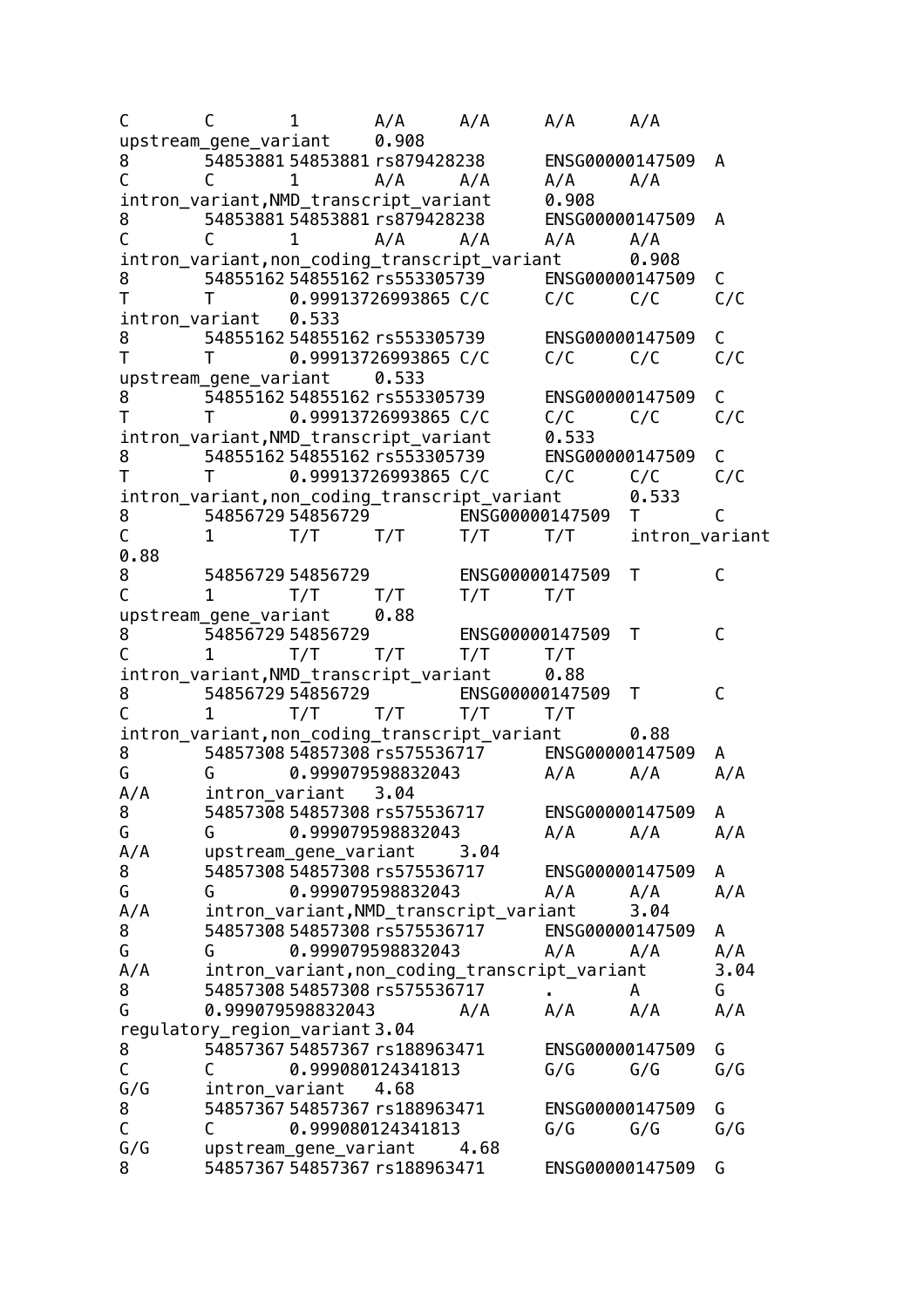| C            | C                               | 0.999080124341813                                              |       | G/G             | G/G        | G/G          |
|--------------|---------------------------------|----------------------------------------------------------------|-------|-----------------|------------|--------------|
| G/G          |                                 | intron_variant,NMD_transcript_variant                          |       |                 | 4.68       |              |
| 8            |                                 | 54857367 54857367 rs188963471                                  |       | ENSG00000147509 |            | G            |
| С            | C                               | 0.999080124341813                                              |       | G/G             | G/G        | G/G          |
| G/G          |                                 | intron_variant, non_coding_transcript_variant                  |       |                 |            | 4.68         |
| 8            |                                 | 54857367 54857367 rs188963471                                  |       |                 | G          | C            |
| C            |                                 | 0.999080124341813                                              | G/G   | G/G             | G/G        | G/G          |
|              |                                 | regulatory_region_variant 4.68                                 |       |                 |            |              |
| 8            |                                 | 54857367 54857367 rs188963471                                  |       |                 | G          | C            |
| $\mathsf{C}$ |                                 | 0.999080124341813                                              | G/G   | G/G             | G/G        | G/G          |
|              |                                 | TF_binding_site_variant 4.68                                   |       |                 |            |              |
| 8            |                                 | 54857941 54857941 rs186932892                                  |       | ENSG00000147509 |            | G            |
| $\mathsf C$  | $\mathcal{C}$ and $\mathcal{C}$ | 0.999080241040279                                              |       | G/G             | G/G        | G/G          |
| G/G          |                                 | intron_variant 6.594                                           |       |                 |            |              |
| 8            |                                 | 54857941 54857941 rs186932892                                  |       | ENSG00000147509 |            | G            |
| C            | C                               | 0.999080241040279                                              |       | G/G             | G/G        | G/G          |
| G/G          |                                 | intron_variant, non_coding_transcript_variant                  |       |                 |            | 6.594        |
| 8            |                                 | 54857941 54857941 rs186932892                                  |       | ENSG00000147509 |            | G            |
| С            | C                               | 0.999080241040279                                              |       | G/G             | G/G        | G/G          |
| G/G          |                                 | intron_variant, NMD_transcript_variant                         |       |                 | 6.594      |              |
| 8            |                                 | 54857941 54857941 rs186932892                                  |       | $\mathbf{r}$    | G.         | $\mathsf{C}$ |
| $\mathsf{C}$ |                                 | 0.999080241040279                                              | G/G   | G/G             | G/G        | G/G          |
|              |                                 | regulatory_region_variant 6.594                                |       |                 |            |              |
| 8            |                                 | 54857941 54857941 rs186932892                                  |       |                 | G          | C            |
| C            |                                 | 0.999080241040279                                              | G/G   | G/G             | G/G        | G/G          |
|              |                                 | TF_binding_site_variant 6.594                                  |       |                 |            |              |
| 8            |                                 | 54869580 54869580 rs116067708                                  |       | ENSG00000147509 |            | A            |
| С            | C                               | 0.996829422954978                                              |       | A/A             | A/A        | A/A          |
| A/A          |                                 | intron_variant 0.165                                           |       |                 |            |              |
| 8            |                                 | 54869580 54869580 rs116067708                                  |       | ENSG00000147509 |            | A            |
| $\mathsf C$  | $\mathsf{C}$                    | 0.996829422954978                                              |       | A/A             | A/A<br>A/A |              |
| A/A          |                                 | intron_variant, non_coding_transcript_variant                  |       |                 |            | 0.165        |
| 8            |                                 | 54869580 54869580 rs116067708 ENSG00000147509                  |       |                 |            | A            |
| $\mathsf{C}$ | C                               | 0.996829422954978                                              |       | A/A             | A/A        | A/A          |
| A/A          |                                 | intron_variant,NMD_transcript_variant                          |       |                 | 0.165      |              |
| 8            |                                 | 54869580 54869580 rs116067708                                  |       | ENSG00000147509 |            | A            |
| С            | C                               | 0.996829422954978                                              |       | A/A             | A/A        | A/A          |
| A/A          |                                 | downstream_gene_variant 0.165                                  |       |                 |            |              |
| 8            |                                 | 54871442 54871442 rs116129509                                  |       | ENSG00000147509 |            | T            |
| G            | G                               | 0.996795278588653                                              |       | T/T             | T/T        | T/T          |
| T/T          |                                 | 3_prime_UTR_variant                                            | 4.763 |                 |            |              |
| 8            |                                 | 54871442 54871442 rs116129509                                  |       | ENSG00000147509 |            | Τ            |
| G            | G                               | 0.996795278588653                                              |       | T/T             | T/T        | T/T          |
| T/T          |                                 |                                                                |       |                 |            |              |
| 8            |                                 | downstream_gene_variant 4.763<br>54871442 54871442 rs116129509 |       | ENSG00000147509 |            | T            |
| G            | G                               | 0.996795278588653                                              |       | T/T             | T/T        | T/T          |
| T/T          |                                 | 3_prime_UTR_variant,NMD_transcript_variant4.763                |       |                 |            |              |
|              |                                 | 54873711 54873711 rs115885996                                  |       | ENSG00000147509 |            | A            |
| 8            |                                 |                                                                |       |                 |            |              |
| G            | G                               | 0.996217899822019                                              |       | A/A             | A/A        | A/A          |
| A/A<br>8     |                                 | downstream_gene_variant 2.846<br>54874154 54874154 rs193270084 |       |                 |            |              |
|              |                                 |                                                                |       | ENSG00000147509 |            | C<br>C/C     |
| A            | A                               | 0.996823985263292                                              |       | C/C             | C/C        |              |
| C/C<br>8     |                                 | downstream_gene_variant 6.157<br>54874154 54874154 rs193270084 |       |                 |            | C            |
|              |                                 |                                                                |       | ENSG00000187735 |            |              |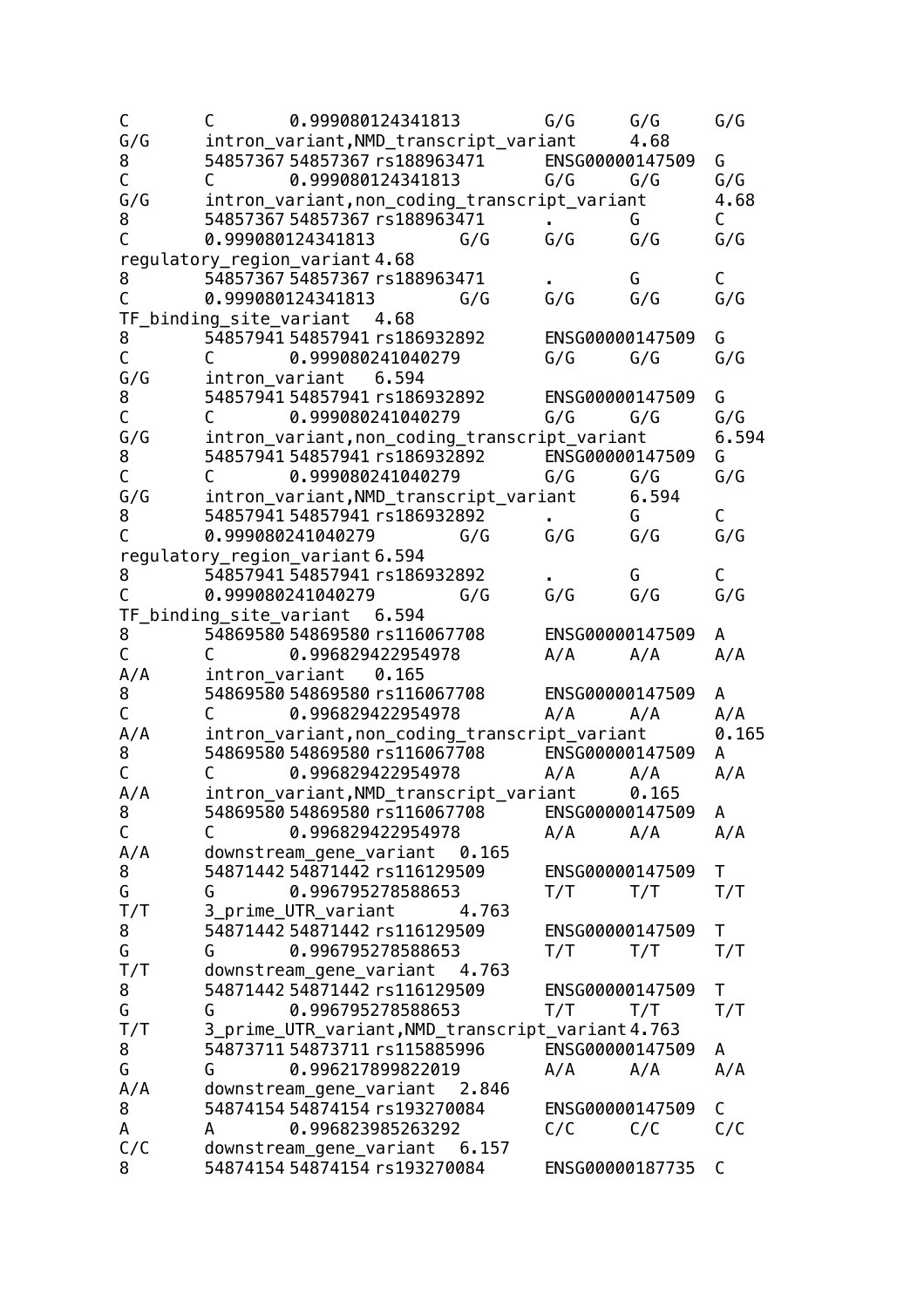A A 0.996823985263292 C/C C/C C/C C/C downstream\_gene\_variant 6.157 8 54975904 54975904 rs145050847 ENSG00000120992 T C C 0.999968276124611 T/T T/T T/T missense variant 20.3 8 54975904 54975904 rs145050847 ENSG00000120992 T C C 0.999968276124611 T/T T/T T/T T/T intron\_variant 20.3 8 54975904 54975904 rs145050847 ENSG00000120992 T C C 0.999968276124611 T/T T/T T/T T/T non coding transcript exon variant 20.3 8 54975904 54975904 rs145050847 ENSG00000120992 T C C 0.999968276124611 T/T T/T T/T T/T intron variant,non coding transcript variant 20.3 8 55010010 55010010 rs765394246 ENSG00000120992 T C C 1 T/T T/T T/T T/T intron\_variant 4.533 8 55010010 55010010 rs765394246 ENSG00000120992 T C C 1 T/T T/T T/T T/T intron variant, non coding transcript variant 4.533 8 55010010 55010010 rs765394246 ENSG00000120992 T C C 1 T/T T/T T/T T/T downstream gene variant 4.533 8 55124338 55124338 rs111247808 . G T T 0.999904804214 G/G G/G G/G G/G intergenic variant 1.535 8 55125286 55125286 . C A A 1 C/C C/C C/C C/C intergenic variant 4.083 8 55140175 55140175 . C T T 1 C/C C/C C/C C/C intergenic variant 5.662 8 55266211 55266211 rs957272130 . A G G 0.999968284173803 A/A A/A A/A A/A intergenic\_variant 1.954 8 55488440 55488440 . G T T 1 G/G G/G G/G G/G intergenic\_variant 3.891 8 55492421 55492421 . G T T 1 G/G G/G G/G G/G intergenic\_variant 0.973 8 55508314 55508314 . T C C C<br>1 T/T T/T T/T T/T T/T intergenic variant 1 T/T T/T T/T T/T intergenic variant 4.343 8 55508363 55508363 . G A A 1 G/G G/G G/G G/G intergenic variant 1.819 8 55509666 55509666 rs568366466 . T C C 0.999684044233807 T/T T/T T/T T/T intergenic\_variant 2.42 8 55510878 55510878 . G A A 1 G/G G/G G/G G/G intergenic\_variant 6.653 8 60493199 60493199 rs371362758 ENSG00000253260 C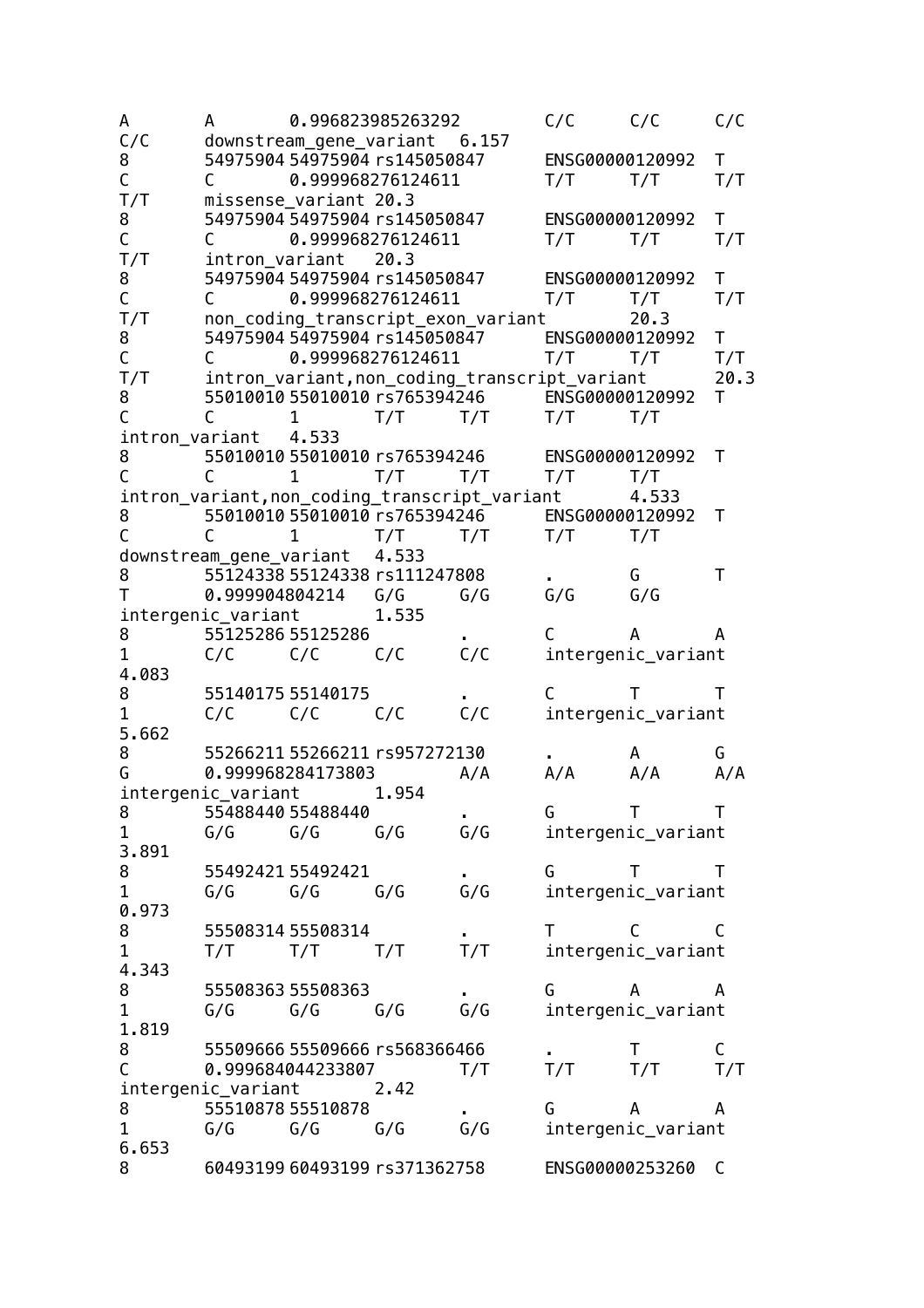| A      | A                                             | 1                             | C/C               | C/C   | C/C             | C/C   |             |
|--------|-----------------------------------------------|-------------------------------|-------------------|-------|-----------------|-------|-------------|
|        | intron_variant,non_coding_transcript_variant  |                               |                   |       |                 | 2.598 |             |
| 8      |                                               | 60503748 60503748 rs373614287 |                   |       | ENSG00000253260 |       | G           |
| T      | Τ                                             | $\mathbf{1}$                  | G/G               | G/G   | G/G             | G/G   |             |
|        | intron_variant, non_coding_transcript_variant |                               |                   |       |                 | 0.604 |             |
| 8      | 60513653 60513653 rs376901861                 |                               |                   |       | ENSG00000253879 |       | A           |
| G      | G                                             | $\mathbf{1}$                  | A/A               | A/A   | A/A             | A/A   |             |
|        | upstream_gene_variant 6.107                   |                               |                   |       |                 |       |             |
| 8      |                                               | 61811114 61811114 rs758053902 |                   |       |                 | A     | G           |
| G      |                                               | 0.999936592479868             |                   | A/A   | A/A             | A/A   | A/A         |
|        | intergenic_variant 2.491                      |                               |                   |       |                 |       |             |
| 8      | 61888297 61888297 rs376095310                 |                               |                   |       |                 | C     | T           |
| T      | 1                                             | C/C                           | C/C               | C/C   | C/C             |       |             |
|        | regulatory_region_variant 1.826               |                               |                   |       |                 |       |             |
| 8      |                                               | 61888297 61888297 rs376095310 |                   |       |                 | C     | Τ           |
|        | $\mathbf{1}$                                  | C/C                           | C/C               | C/C   | C/C             |       |             |
|        | intergenic_variant                            |                               | 1.826             |       |                 |       |             |
| 8      |                                               | 62442948 62442948 rs144425520 |                   |       | ENSG00000198363 |       | G           |
| C      | C                                             |                               | 0.999587615784799 |       | G/G             | G/G   | G/G         |
| G/G    | intron_variant                                |                               | 0.034             |       |                 |       |             |
| 8      |                                               | 62442948 62442948 rs144425520 |                   |       | ENSG00000198363 |       | G           |
| C      | C.                                            |                               | 0.999587615784799 |       | G/G             | G/G   | G/G         |
| G/G    | upstream_gene_variant                         |                               |                   | 0.034 |                 |       |             |
| 8      |                                               | 62442948 62442948 rs144425520 |                   |       |                 | G     | C           |
| C      |                                               | 0.999587615784799             |                   | G/G   | G/G             | G/G   | G/G         |
|        | regulatory_region_variant 0.034               |                               |                   |       |                 |       |             |
| 8      |                                               | 62443198 62443198 rs182928617 |                   |       | ENSG00000198363 |       | C           |
| Τ      |                                               |                               | 0.999587824984147 |       | C/C             | C/C   | C/C         |
| C/C    | intron_variant                                |                               | 1.274             |       |                 |       |             |
| 8      |                                               | 62443198 62443198 rs182928617 |                   |       | ENSG00000198363 |       | C           |
| Τ      | Τ                                             |                               | 0.999587824984147 |       | C/C             | C/C   | C/C         |
| C/C    |                                               | upstream_gene_variant         |                   | 1.274 |                 |       |             |
| 8      |                                               | 62443198 62443198 rs182928617 |                   |       |                 | C     | т           |
| Τ      |                                               | 0.999587824984147             |                   | C/C   | C/C             | C/C   | C/C         |
|        |                                               |                               |                   |       |                 |       |             |
|        | regulatory_region_variant 1.274               | 62443586 62443586 rs571498754 |                   |       | ENSG00000198363 |       | $\mathsf T$ |
| 8<br>G | G                                             |                               | 0.999587537280284 |       | T/T             | T/T   |             |
|        |                                               |                               |                   |       |                 |       | T/T         |
| T/T    | intron_variant                                | 62443586 62443586 rs571498754 | 16.13             |       | ENSG00000198363 |       |             |
| 8      |                                               |                               |                   |       |                 |       | Τ           |
| G      | G                                             |                               | 0.999587537280284 |       | T/T             | T/T   | T/T         |
| T/T    |                                               | upstream_gene_variant         |                   | 16.13 |                 |       |             |
| 8      |                                               | 62443879 62443879 rs185523507 |                   |       | ENSG00000198363 |       | C           |
| Τ      | т                                             |                               | 0.999587668104542 |       | C/C             | C/C   | C/C         |
| C/C    | intron_variant                                |                               | 4.92              |       |                 |       |             |
| 8      |                                               | 62444135 62444135 rs142686683 |                   |       | ENSG00000198363 |       | A           |
| G      | G                                             |                               | 0.999587196748381 |       | A/A             | A/A   | A/A         |
| A/A    | intron_variant                                |                               | 0.856             |       |                 |       |             |
| 8      |                                               | 62446039 62446039 rs149651805 |                   |       | ENSG00000198363 |       | A           |
| G      | G                                             |                               | 0.999554452294571 |       | A/A             | A/A   | A/A         |
| A/A    |                                               | intron_variant                | 1.631             |       |                 |       |             |
| 8      |                                               | 62446413 62446413 rs367936870 |                   |       | ENSG00000198363 |       | C           |
| A      | A                                             |                               | 0.999587720411011 |       | C/C             | C/C   | C/C         |
| C/C    | intron_variant                                |                               | 0.928             |       |                 |       |             |
| 8      |                                               | 62448108 62448108 rs143203536 |                   |       | ENSG00000198363 |       | A           |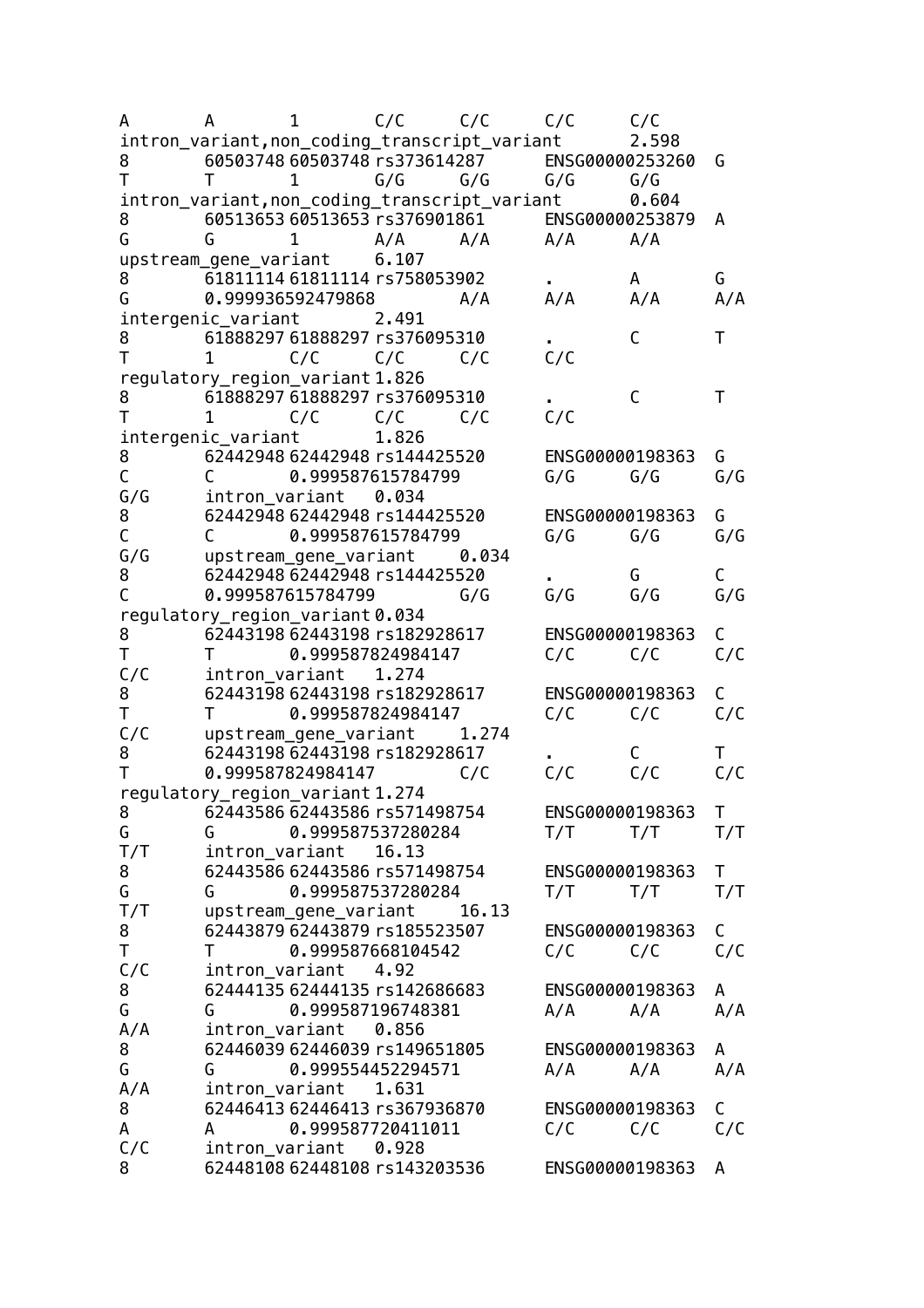| G            | G                                                                                                                                                                                                                             | 0.99958764194633 A/A                                | A/A             | A/A             | A/A          |
|--------------|-------------------------------------------------------------------------------------------------------------------------------------------------------------------------------------------------------------------------------|-----------------------------------------------------|-----------------|-----------------|--------------|
|              | intron_variant                                                                                                                                                                                                                | 0.895                                               |                 |                 |              |
| 8            |                                                                                                                                                                                                                               | 62454352 62454352 rs141905949                       | ENSG00000198363 |                 | C            |
| T            | $\mathsf{T}$                                                                                                                                                                                                                  | 0.999587851119143                                   | $C/C$ $C/C$     |                 | C/C          |
| C/C          |                                                                                                                                                                                                                               | intron_variant 3.512                                |                 |                 |              |
| 8            |                                                                                                                                                                                                                               | 63312681 63312681 rs370118542                       | ENSG00000185942 |                 | G            |
| A            | $\overline{A}$                                                                                                                                                                                                                | 0.998359073359073                                   | $G/G$ $G/G$     |                 | G/G          |
| G/G          |                                                                                                                                                                                                                               | intron_variant<br>1.151                             |                 |                 |              |
| 8            |                                                                                                                                                                                                                               | 63312681 63312681 rs370118542 ENSG00000185942       |                 |                 | G            |
| Α            | $\mathsf{A}$                                                                                                                                                                                                                  | 0.998359073359073                                   | G/G             | G/G             | G/G          |
| G/G          |                                                                                                                                                                                                                               | intron_variant, non_coding_transcript_variant 1.151 |                 |                 |              |
| 8            |                                                                                                                                                                                                                               | 63313053 63313053 rs368239157                       | ENSG00000185942 |                 | T.           |
| $\mathsf C$  | C.                                                                                                                                                                                                                            | 0.998313820310512                                   | T/T             | T/T             | T/T          |
| T/T          |                                                                                                                                                                                                                               | intron_variant 3.843                                |                 |                 |              |
| 8            |                                                                                                                                                                                                                               | 63313053 63313053 rs368239157                       | ENSG00000185942 |                 | $\mathsf{T}$ |
| $\mathsf C$  | $\mathsf{C}$ and $\mathsf{C}$                                                                                                                                                                                                 | 0.998313820310512                                   | T/T             | T/T             | T/T          |
| T/T          |                                                                                                                                                                                                                               | intron_variant,non_coding_transcript_variant        |                 |                 | 3.843        |
| 8            |                                                                                                                                                                                                                               | 63314520 63314520 rs139239763 ENSG00000185942       |                 |                 | A            |
| T            | T                                                                                                                                                                                                                             | 0.998382595458582                                   | A/A             | A/A             | A/A          |
| A/A          |                                                                                                                                                                                                                               | intron_variant<br>2.359                             |                 |                 |              |
| 8            |                                                                                                                                                                                                                               | 63314520 63314520 rs139239763                       | ENSG00000185942 |                 | A            |
| T            | $\mathsf{T}$                                                                                                                                                                                                                  | 0.998382595458582                                   | A/A             | A/A             | A/A          |
| A/A          |                                                                                                                                                                                                                               | intron_variant,non_coding_transcript_variant        |                 |                 | 2.359        |
| 8            |                                                                                                                                                                                                                               | 63314548 63314548 rs182152942 ENSG00000185942       |                 |                 | G            |
| $\mathsf C$  | $\mathsf{C}$ and $\mathsf{C}$                                                                                                                                                                                                 | 0.998413906864611                                   | G/G             | G/G             | G/G          |
| G/G          |                                                                                                                                                                                                                               | intron_variant<br>0.06                              |                 |                 |              |
| 8            |                                                                                                                                                                                                                               | 63314548 63314548 rs182152942                       | ENSG00000185942 |                 | G            |
| $\mathsf C$  | C                                                                                                                                                                                                                             | 0.998413906864611                                   | G/G             | G/G             | G/G          |
| G/G          |                                                                                                                                                                                                                               | intron_variant, non_coding_transcript_variant       |                 |                 | 0.06         |
| 8            |                                                                                                                                                                                                                               | 63315324 63315324 rs368706238                       | ENSG00000185942 |                 | A            |
| C            | $\mathsf{C}$ and $\mathsf{C}$                                                                                                                                                                                                 | 0.998382698040211                                   | $A/A$ $A/A$     |                 | A/A          |
| A/A          |                                                                                                                                                                                                                               | intron_variant 1.081                                |                 |                 |              |
| 8            |                                                                                                                                                                                                                               | 63315324 63315324 rs368706238 ENSG00000185942       |                 |                 | A            |
| $\mathsf{C}$ | $\mathsf{C}$                                                                                                                                                                                                                  | 0.998382698040211                                   | A/A             | $A/A$ $A/A$     |              |
| A/A          |                                                                                                                                                                                                                               | intron_variant, non_coding_transcript_variant       |                 |                 | 1.081        |
| 8            |                                                                                                                                                                                                                               | 63317350 63317350 rs192481813                       | ENSG00000185942 |                 | C            |
| G            | G                                                                                                                                                                                                                             | 0.997558625120463                                   | C/C             | C/C             | C/C          |
| C/C          |                                                                                                                                                                                                                               | intron_variant<br>0.852                             |                 |                 |              |
| 8            |                                                                                                                                                                                                                               | 63317350 63317350 rs192481813                       | ENSG00000185942 |                 | C            |
| G            | $G$ and $G$ and $G$ and $G$ and $G$ and $G$ and $G$ and $G$ and $G$ and $G$ and $G$ and $G$ and $G$ and $G$ and $G$ and $G$ and $G$ and $G$ and $G$ and $G$ and $G$ and $G$ and $G$ and $G$ and $G$ and $G$ and $G$ and $G$ a | 0.997558625120463                                   | C/C             | C/C             | C/C          |
| C/C          |                                                                                                                                                                                                                               | intron_variant, non_coding_transcript_variant       |                 |                 | 0.852        |
| 8            |                                                                                                                                                                                                                               | 63317996 63317996 rs138181137                       | ENSG00000185942 |                 | A            |
| G            | G                                                                                                                                                                                                                             | 0.998381877022654                                   | A/A             | A/A             | A/A          |
| A/A          | intron_variant                                                                                                                                                                                                                | 1.26                                                |                 |                 |              |
| 8            |                                                                                                                                                                                                                               | 63317996 63317996 rs138181137                       | ENSG00000185942 |                 | A            |
| G            | G                                                                                                                                                                                                                             | 0.998381877022654                                   | A/A             | A/A             | A/A          |
| A/A          |                                                                                                                                                                                                                               | intron_variant, non_coding_transcript_variant       |                 |                 | 1.26         |
| 8            |                                                                                                                                                                                                                               | 63317996 63317996 rs138181137                       | $\mathbf{r}$    | A               | G            |
| G            |                                                                                                                                                                                                                               | 0.998381877022654<br>A/A                            | A/A             | A/A             | A/A          |
|              |                                                                                                                                                                                                                               | regulatory_region_variant 1.26                      |                 |                 |              |
| 8            |                                                                                                                                                                                                                               | 63318895 63318895 rs185919990                       | ENSG00000185942 |                 | G            |
| A            | A                                                                                                                                                                                                                             | 0.998382185001903                                   | G/G             | G/G             | G/G          |
| G/G          | intron_variant                                                                                                                                                                                                                | 7.367                                               |                 |                 |              |
| 8            |                                                                                                                                                                                                                               | 63318895 63318895 rs185919990                       |                 | ENSG00000185942 | G            |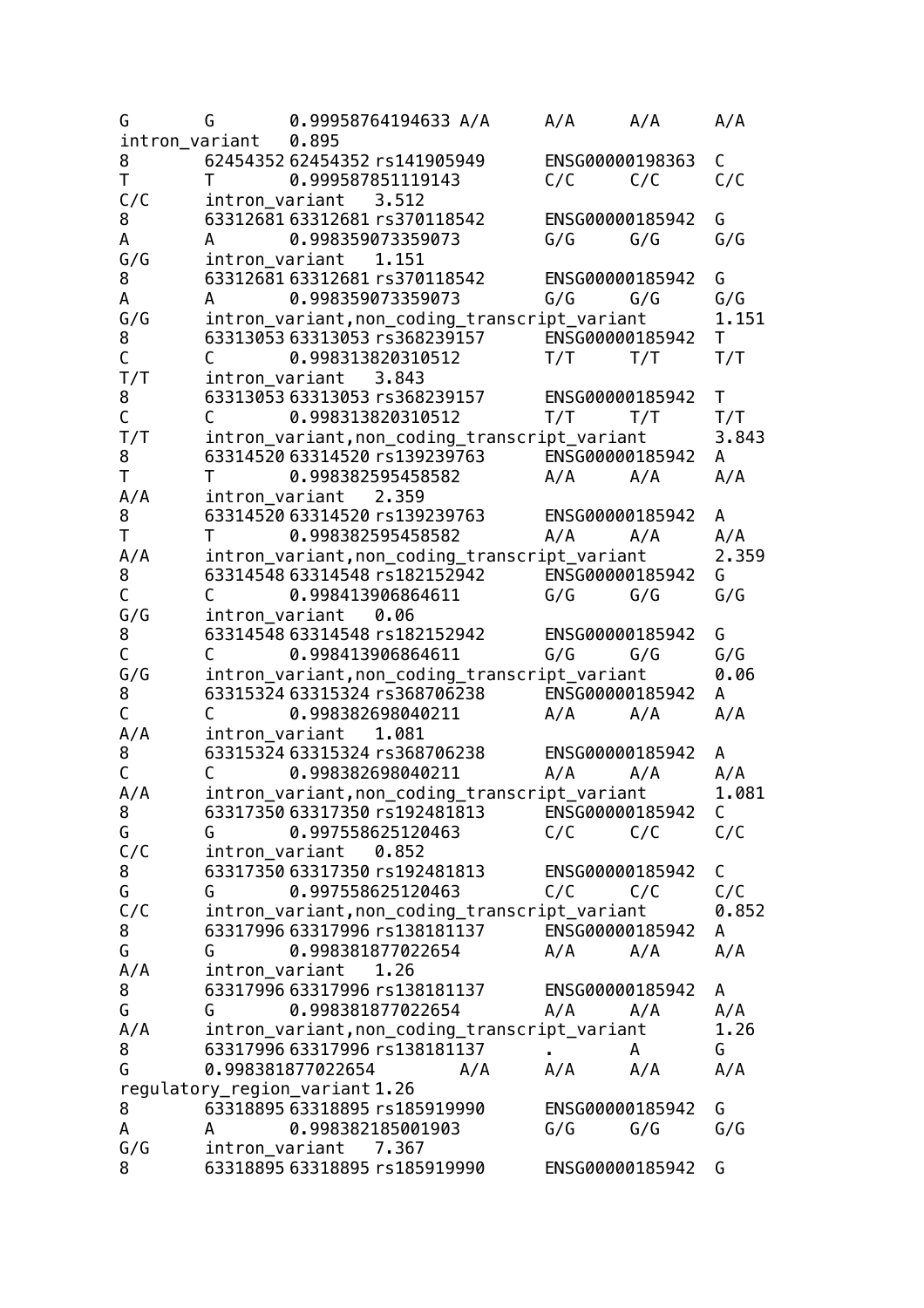| A           | 0.998382185001903<br>A                                                                                                                                                                                                                             | G/G             | G/G                 | G/G          |
|-------------|----------------------------------------------------------------------------------------------------------------------------------------------------------------------------------------------------------------------------------------------------|-----------------|---------------------|--------------|
| G/G         | intron_variant,non_coding_transcript_variant                                                                                                                                                                                                       |                 |                     | 7.367        |
| 8           | 63319394 63319394 rs150774281 ENSG00000185942                                                                                                                                                                                                      |                 |                     | $\mathsf{T}$ |
| $\mathsf C$ | 0.998381260712245<br>$\mathsf{C}$                                                                                                                                                                                                                  | $T/T$ $T/T$     |                     | T/T          |
| T/T         | intron_variant 0.95                                                                                                                                                                                                                                |                 |                     |              |
| 8           | 63319394 63319394 rs150774281 ENSG00000185942                                                                                                                                                                                                      |                 |                     | $\mathsf{T}$ |
| $\mathsf C$ | $\mathsf{C}$<br>0.998381260712245                                                                                                                                                                                                                  | $T/T$ $T/T$     |                     | T/T          |
| T/T         | intron_variant,non_coding_transcript_variant                                                                                                                                                                                                       |                 |                     | 0.95         |
| 8           | 63321670 63321670 rs184657169 ENSG00000185942                                                                                                                                                                                                      |                 |                     | C.           |
| A           | 0.997588373421337<br>A                                                                                                                                                                                                                             | C/C             | C/C                 | C/C          |
| C/C         | intron_variant 1.963                                                                                                                                                                                                                               |                 |                     |              |
| 8           | 63321670 63321670 rs184657169 ENSG00000185942                                                                                                                                                                                                      |                 |                     | C            |
| A           | 0.997588373421337<br>$\overline{A}$                                                                                                                                                                                                                | C/C             | C/C                 | C/C          |
| C/C         | intron_variant,non_coding_transcript_variant                                                                                                                                                                                                       |                 |                     | 1.963        |
| 8           | 63327074 63327074 rs151262744 ENSG00000185942                                                                                                                                                                                                      |                 |                     | A            |
| G           | $G$ and $G$ and $G$ and $G$ and $G$ and $G$ and $G$ and $G$ and $G$ and $G$ and $G$ and $G$ and $G$ and $G$ and $G$ and $G$ and $G$ and $G$ and $G$ and $G$ and $G$ and $G$ and $G$ and $G$ and $G$ and $G$ and $G$ and $G$ a<br>0.998000253936008 | $A/A$ $A/A$     |                     | A/A          |
| A/A         | intron_variant 2.651                                                                                                                                                                                                                               |                 |                     |              |
| 8           | 63327074 63327074 rs151262744                                                                                                                                                                                                                      | ENSG00000185942 |                     | A            |
| G           | 0.998000253936008<br>G                                                                                                                                                                                                                             | A/A             | A/A                 | A/A          |
| A/A         | intron_variant,non_coding_transcript_variant                                                                                                                                                                                                       |                 |                     | 2.651        |
| 8           | 63327421 63327421 rs185643961 ENSG00000185942                                                                                                                                                                                                      |                 |                     | G            |
| A           | A 0.998354307841239                                                                                                                                                                                                                                | $G/G$ $G/G$     |                     | G/G          |
| G/G         | intron_variant 1.416                                                                                                                                                                                                                               |                 |                     |              |
| 8           | 63327421 63327421 rs185643961 ENSG00000185942                                                                                                                                                                                                      |                 |                     | G            |
| A           | 0.998354307841239<br>$\mathsf{A}$                                                                                                                                                                                                                  | G/G             | G/G                 | G/G          |
| G/G         | intron_variant,non_coding_transcript_variant                                                                                                                                                                                                       |                 |                     | 1.416        |
| 8           | 63328760 63328760 rs374885803                                                                                                                                                                                                                      | ENSG00000185942 |                     | A            |
| G           | 0.998381774336845<br>G                                                                                                                                                                                                                             | $A/A$ $A/A$     |                     | A/A          |
| A/A         | intron_variant 0.377                                                                                                                                                                                                                               |                 |                     |              |
| 8           | 63328760 63328760 rs374885803 ENSG00000185942                                                                                                                                                                                                      |                 |                     | A            |
| G           | G 0.998381774336845                                                                                                                                                                                                                                | A/A             | A/A                 | A/A          |
| A/A         | intron_variant,non_coding_transcript_variant                                                                                                                                                                                                       |                 |                     | 0.377        |
| 8           | 63334157 63334157 rs188953952 ENSG00000185942                                                                                                                                                                                                      |                 |                     | G            |
| A           | 0.998365594154596<br>A                                                                                                                                                                                                                             | G/G             | G/G                 | G/G          |
| G/G         | intron_variant 0.043                                                                                                                                                                                                                               |                 |                     |              |
| 8           | 63334157 63334157 rs188953952                                                                                                                                                                                                                      | ENSG00000185942 |                     | G            |
| A           | 0.998365594154596<br>$\overline{A}$                                                                                                                                                                                                                | G/G             | G/G                 | G/G          |
| G/G         | intron_variant,non_coding_transcript_variant                                                                                                                                                                                                       |                 |                     | 0.043        |
| 8           | 63335621 63335621 rs148941104 ENSG00000185942                                                                                                                                                                                                      |                 |                     | T.           |
| A           | 0.99838043823436 T/T<br>$\overline{A}$                                                                                                                                                                                                             | T/T             | T/T                 | T/T          |
|             | intron_variant<br>0.949                                                                                                                                                                                                                            |                 |                     |              |
| 8           | 63335621 63335621 rs148941104                                                                                                                                                                                                                      | ENSG00000185942 |                     | Τ            |
| A           | 0.99838043823436 T/T<br>A                                                                                                                                                                                                                          | T/T             | T/T                 | T/T          |
|             | intron_variant, non_coding_transcript_variant                                                                                                                                                                                                      |                 | 0.949               |              |
| 8           | 63335621 63335621 rs148941104                                                                                                                                                                                                                      |                 | $\mathsf{T}$<br>T/T | A            |
| A           | 0.99838043823436 T/T<br>T/T                                                                                                                                                                                                                        | T/T             |                     |              |
| 13          | regulatory_region_variant0.949<br>54491995 54491995 rs75110386                                                                                                                                                                                     |                 | $\mathsf{C}$        | T.           |
| T.          | C/C                                                                                                                                                                                                                                                | C/C             | C/C                 | C/C          |
|             | 0.995325914149444<br>1.026                                                                                                                                                                                                                         |                 |                     |              |
| 13          | intergenic_variant<br>54493218 54493218 rs112363507                                                                                                                                                                                                |                 | Τ                   | A            |
| A           | 0.995326805696846<br>T/T                                                                                                                                                                                                                           | T/T             | T/T                 | T/T          |
|             | intergenic_variant<br>5.794                                                                                                                                                                                                                        |                 |                     |              |
| 13          | 58088276 58088276 rs188208514                                                                                                                                                                                                                      |                 | T                   | С            |
|             |                                                                                                                                                                                                                                                    |                 |                     |              |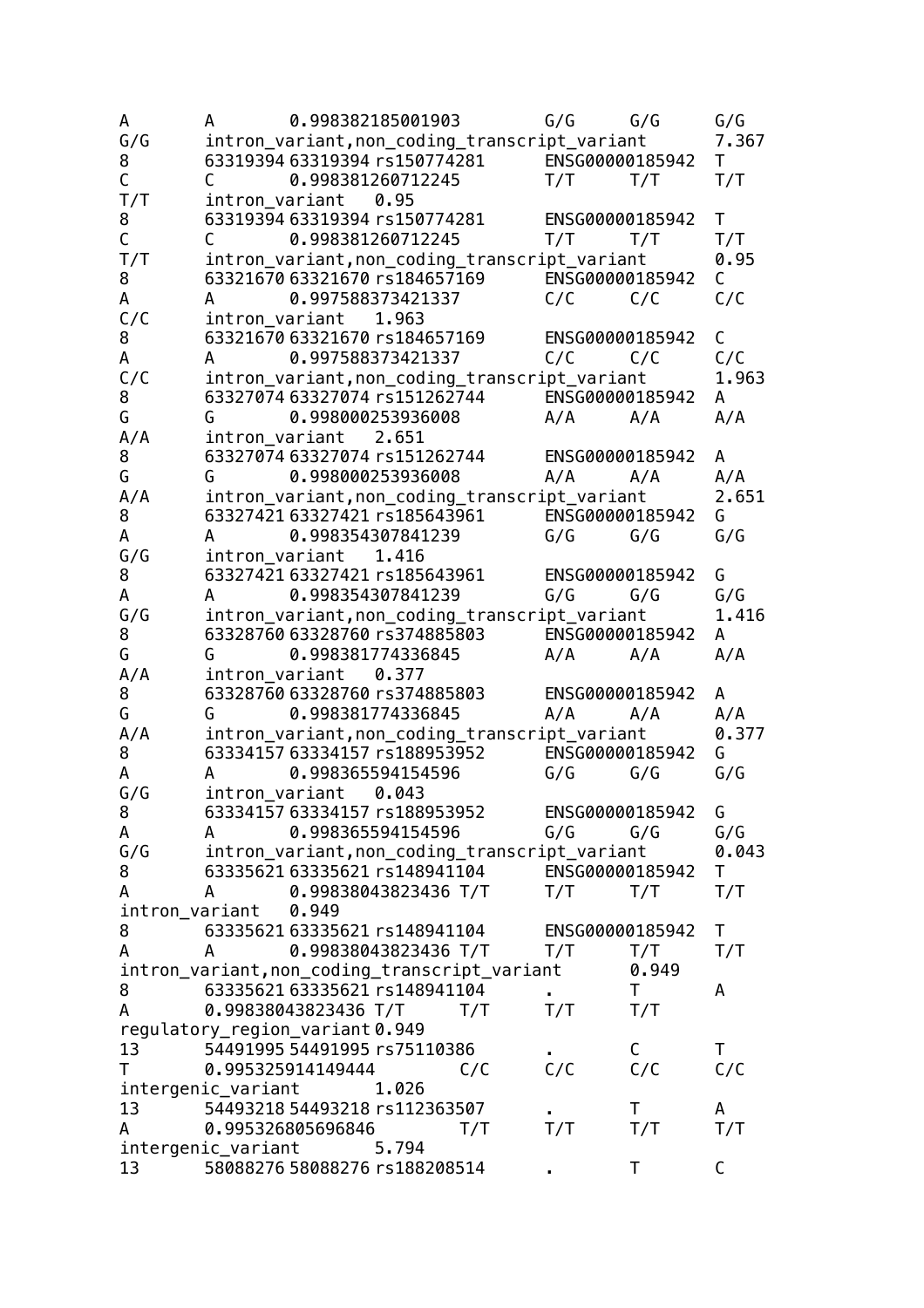C 0.999012738853503 T/T T/T T/T T/T intergenic\_variant 6.536 13 58091208 58091208 . G A A 1 G/G G/G G/G G/G intergenic variant 0.569 13 58091727 58091727 **.** A G G 1 A/A A/A A/A A/A intergenic\_variant 11.67 13 58092954 58092954 . A G G 1 A/A A/A A/A A/A intergenic\_variant 1.708 13 58095679 58095679 . C T T<br>1 C/C C/C C/C C/C intergenic\_variant 1 C/C C/C C/C C/C intergenic\_variant 0.193 13 58116896 58116896 . C A A<br>1 C/C C/C C/C C/C C/C intergenic variant 1 C/C C/C C/C C/C intergenic\_variant 0.802 13 58120473 58120473 rs565828949 . A C C 0.99900532631714 A/A A/A A/A A/A intergenic variant 2.685 13 58124776 58124776 **.** A T T 1 A/A A/A A/A A/A intergenic variant 4.677 13 58125009 58125009 . C A A<br>1 C/C C/C C/C C/C intergenic variant 1 C/C C/C C/C C/C intergenic\_variant 2.836 13 58126230 58126230 **.** G C C C<br>1 G/G G/G G/G G/G G/G intergenic variant 1 G/G G/G G/G G/G intergenic variant 0.618 13 58127478 58127478 . C A A 1 C/C C/C C/C C/C intergenic variant 5.577 13 58130046 58130046 . A G G 1 A/A A/A A/A A/A intergenic variant 1.759 13 58130911 58130911 rs185680454 . A C C 0.999048102551085 A/A A/A A/A A/A intergenic\_variant 2.58 13 58131337 58131337 **.** T C C 1 T/T T/T T/T T/T intergenic\_variant 1.449 13 58132252 58132252 **.** C G G 1 C/C C/C C/C C/C regulatory\_region\_variant 14.07 13 58132252 58132252 . C G G G<br>1 C/C C/C C/C C/C intergenic variant 1 C/C C/C C/C C/C intergenic variant 14.07 13 58132620 58132620 . C G G G<br>1 C/C C/C C/C C/C C/C regulatory region 1 C/C C/C C/C C/C regulatory region variant 4.034 13 58132620 58132620 . C G G G<br>1 C/C C/C C/C C/C intergenic variant 1 C/C C/C C/C C/C intergenic\_variant 4.034 13 58134194 58134194 . C G G